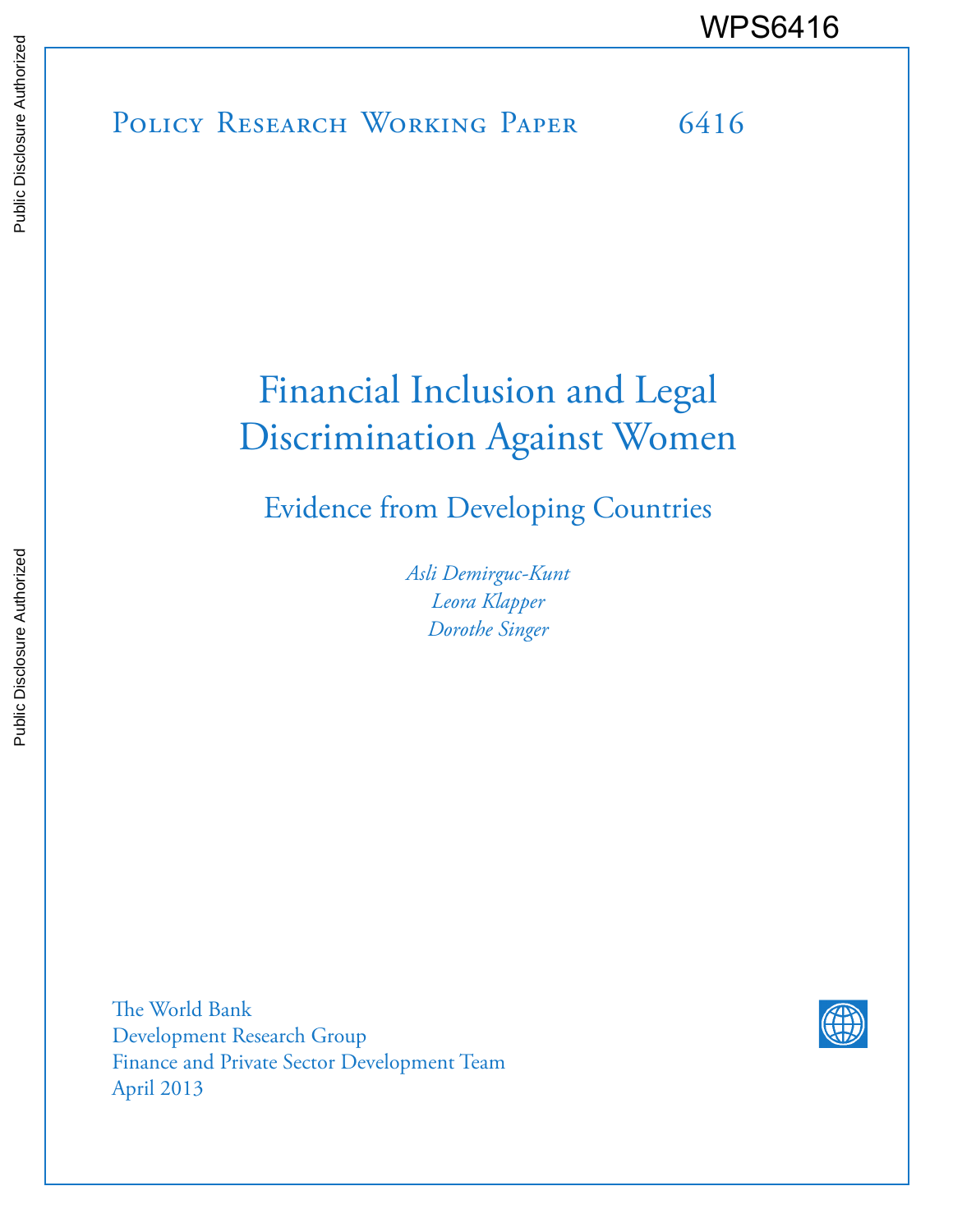#### POLICY RESEARCH WORKING PAPER 6416

#### **Abstract**

This paper documents and analyzes gender differences in the use of financial services using individual-level data from 98 developing countries. The data, drawn from the Global Financial Inclusion (Global Findex) database, highlight the existence of significant gender gaps in ownership of accounts and usage of savings and credit products. Even after controlling for a host of individual characteristics including income, education, employment status, rural residency and age, gender remains significantly related to usage of financial services. This study also finds that legal discrimination against women and gender norms may explain some of the crosscountry variation in access to finance for women. The analysis finds that in countries where women face legal restrictions in their ability to work, head a household, choose where to live, and receive inheritance, women are less likely to own an account, relative to men, as well as to save and borrow. The results also confirm that manifestations of gender norms, such as the level of violence against women and the incidence of early marriage for women, contribute to explaining the variation in the use of financial services between men and women, after controlling for other individual and country characteristics.

*The Policy Research Working Paper Series disseminates the findings of work in progress to encourage the exchange of ideas about development*  issues. An objective of the series is to get the findings out quickly, even if the presentations are less than fully polished. The papers carry the *names of the authors and should be cited accordingly. The findings, interpretations, and conclusions expressed in this paper are entirely those of the authors. They do not necessarily represent the views of the International Bank for Reconstruction and Development/World Bank and its affiliated organizations, or those of the Executive Directors of the World Bank or the governments they represent.*

This paper is a product of the Finance and Private Sector Development Team, Development Research Group. It is part of a larger effort by the World Bank to provide open access to its research and make a contribution to development policy discussions around the world. Policy Research Working Papers are also posted on the Web at http://econ.worldbank.org. The authors may be contacted at lklapper@worldbank.org.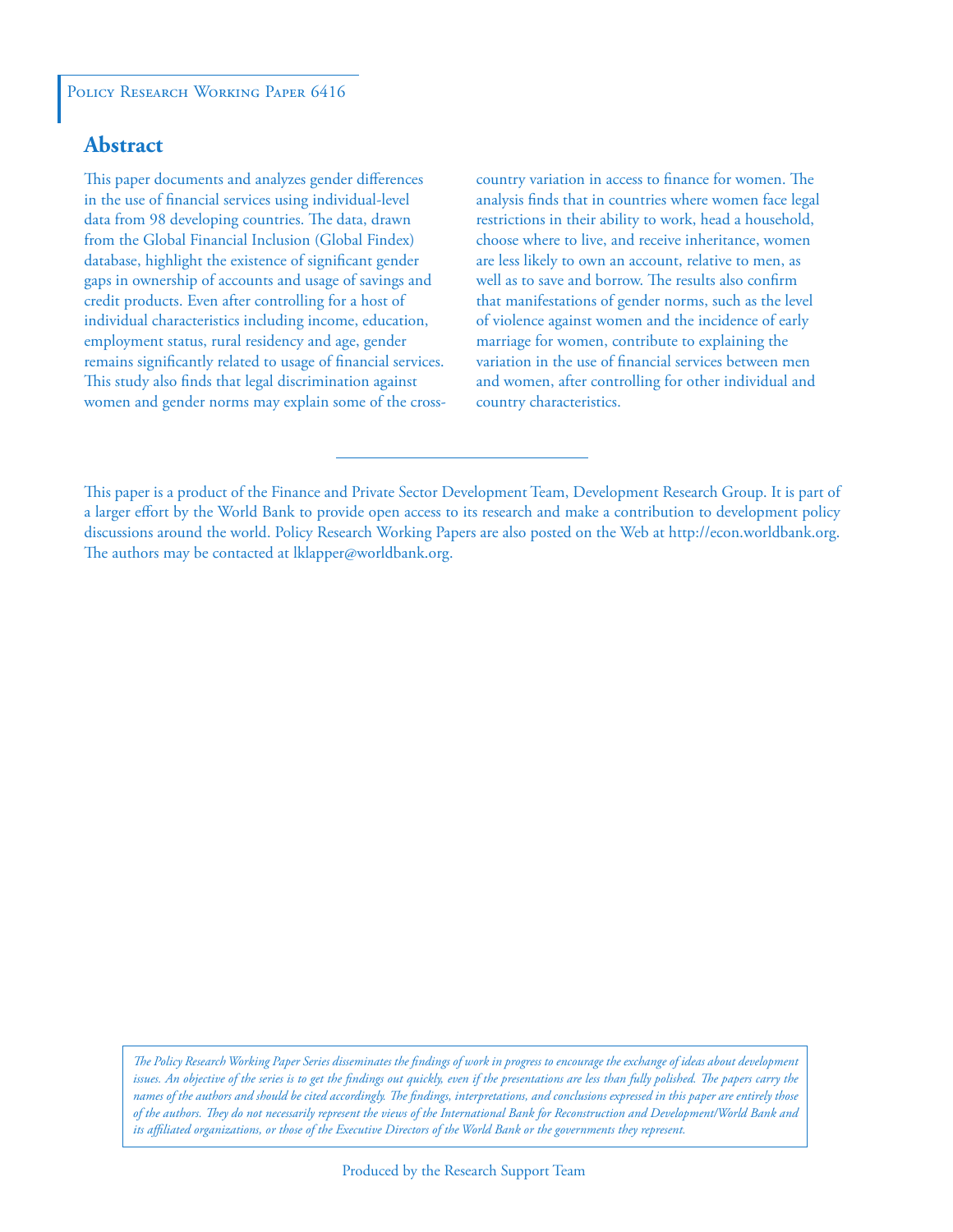#### **Financial Inclusion and Legal Discrimination Against Women: Evidence from Developing Countries**

Asli Demirguc-Kunt, Leora Klapper and Dorothe Singer

*JEL*: G21, G28

*Keywords*: Household Finance, Financial Inclusion, Gender

<sup>\*</sup> Demirguc-Kunt, Klapper, and Singer are in the Development Research Group, World Bank. We are grateful for research funding from the Bill & Melinda Gates Foundation and the World Bank Research Support Budget. We thank Mary Hallward-Driemeier, Malcolm Ehrenpreis, Tazeen Hasan, Sarah Iqbal, Jeni Klugman, Aart Kraay, Atisha Kumar, Douglas Randall, Douglas Pearce, and Rita Ramalho for helpful comments. This paper's findings, interpretations, and conclusions are entirely those of the authors and do not necessarily represent the views of the World Bank, the Executive Directors, or the countries they represent. Corresponding author: Leora Klapper, email: [lklapper@worldbank.org](mailto:lklapper@worldbank.org)**,** address: 1818 H St. NW, Washington, DC, 20035, phone: 1-202-473-8738.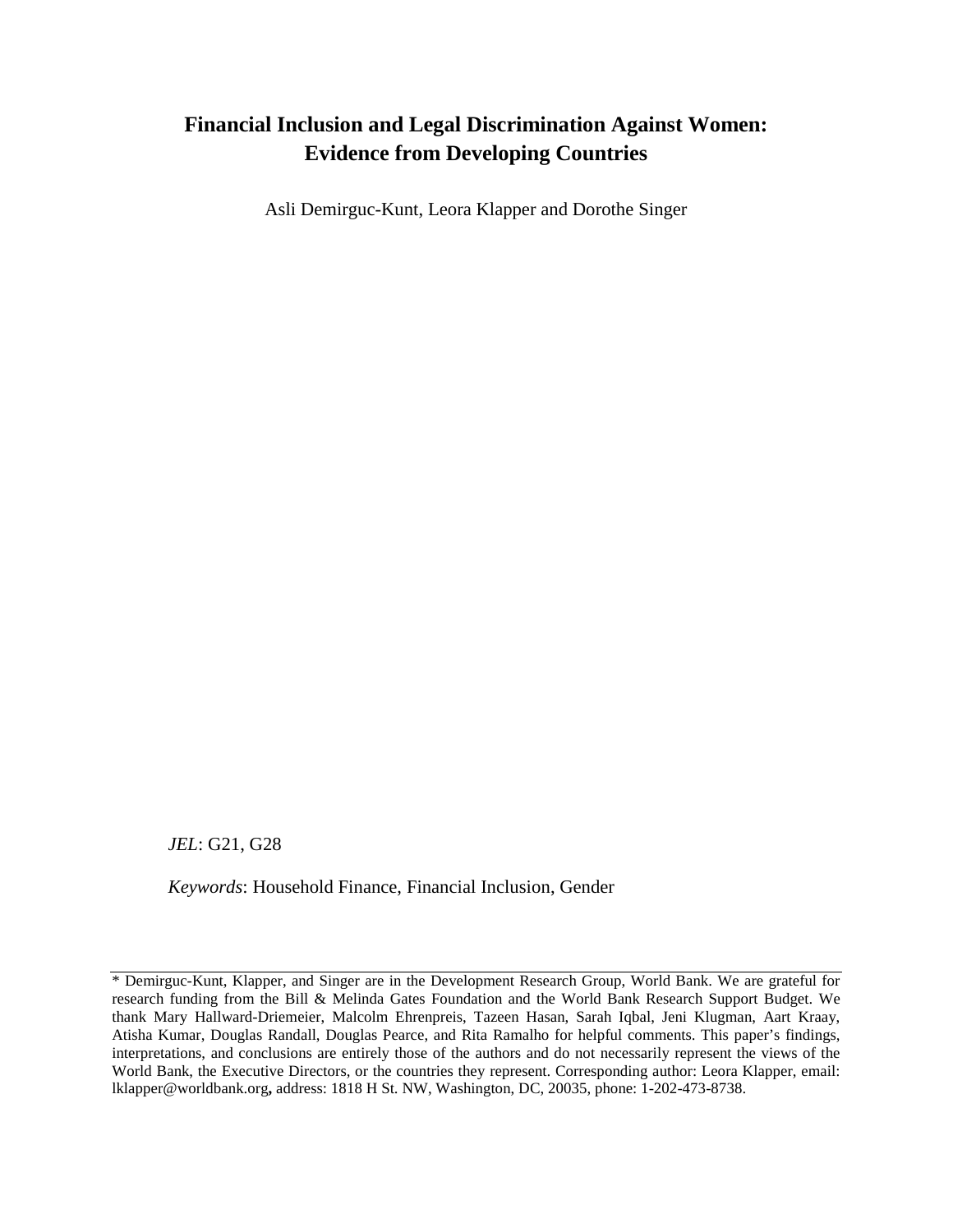#### **1. Introduction**

 $\overline{a}$ 

Access to the formal financial system can increase asset ownership and serve as a catalyst to greater economic empowerment among women.<sup>[1](#page-3-0)</sup> Even a basic financial tool such as a deposit account at a formal financial institution can be of great value. A formal account provides a safe place to save and creates a reliable payment connection with family members, an employer, or the government. It can also open up channels to formal credit critical to investing in education or in a business. Yet more than 1.3 billion women worldwide remain largely outside the formal financial system (Demirguc-Kunt and Klapper, 2013). Efforts to improve gender parity in the formal financial system have been hindered by the lack of systematic indicators on the use of different financial services—both formal and informal—in most economies.

This paper documents and analyzes gender differences in the use of financial services using the Global Financial Inclusion (Global Findex) database, which provides indicators measuring how people in 148 economies around the world save, borrow, make payments, and manage risk. These new indicators are constructed with survey data from interviews with more than 150,000 nationally representative and randomly selected adults. The data show a persistent gender gap in developing countries in the ownership of bank accounts and savings and borrowing behavior. Even after controlling for a host of individual characteristics including income, education, employment status, rural residency and age, gender remains significantly related to access to and use of financial services.

We also explore the degree to which country-level legal discrimination against women and cultural norms of gender equality are related to differences in account penetration and

<span id="page-3-0"></span> $<sup>1</sup>$  The lack of access to financial services is often a critical element underlying persistent income inequality, as well</sup> as slower economic growth. For additional discussion see, for example, Beck, Demirguc-Kunt and Levine (2007), Beck, Levine and Loayza (2000), Demirguc-Kunt and Levine (2009), Klapper, Laeven, and Rajan (2006) and World Bank (2008).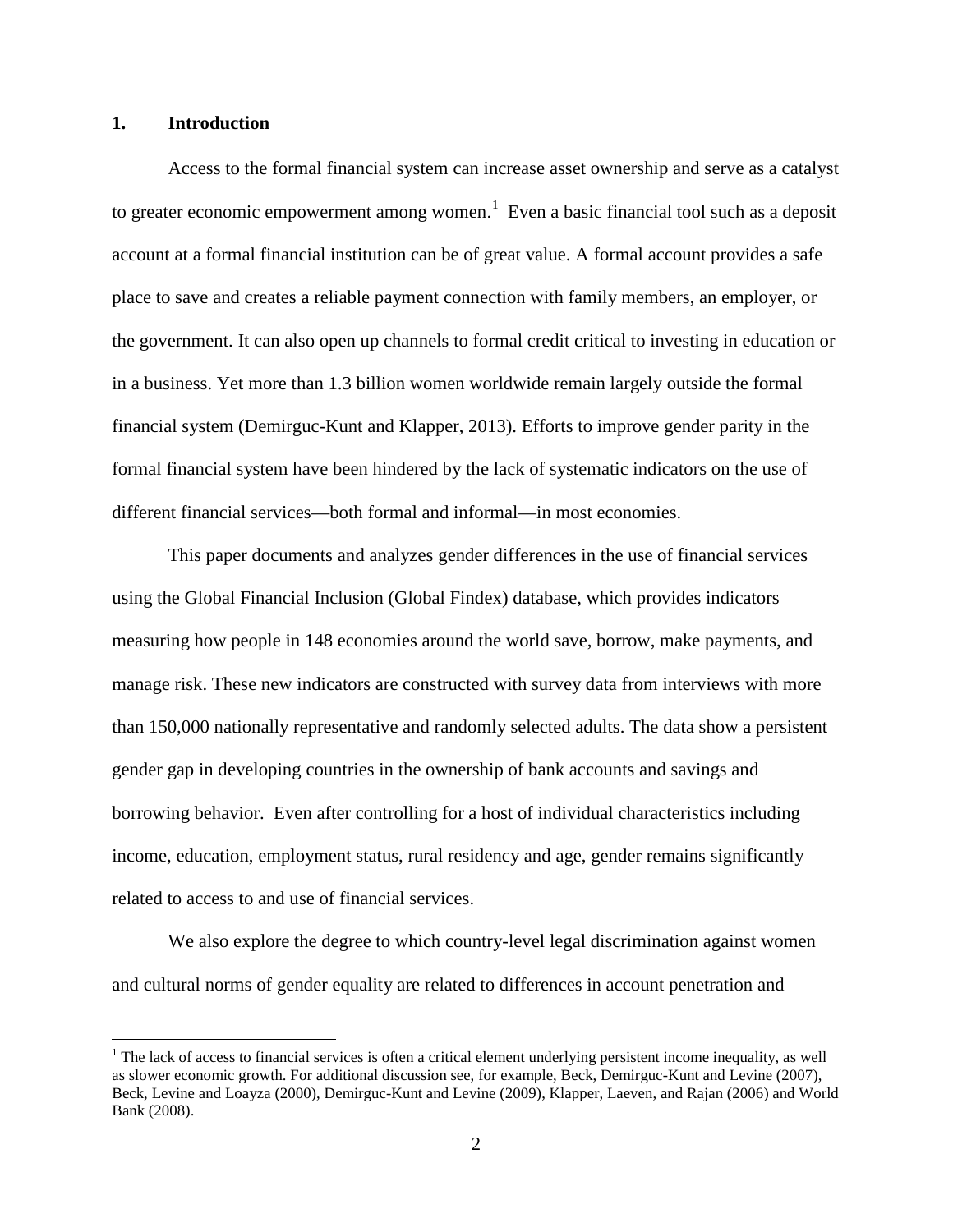savings and credit behavior across countries. We use indicators of a women's legal ability to earn an income, as codified in laws and regulations, from the World Bank's Women, Business and the Law (WBL) database. We also use measures of gender norms from the OECD's Gender, Institutions and Development (GID) database. We find that women are significantly less likely to have an account, save, and borrow in countries with greater legal discrimination, even after controlling for other individual and country characteristics.

#### *Previous literature on Women and Financial Inclusion*

While the role of well-functioning financial systems in addressing income inequality and promoting economic growth is widely recognized, relatively little is known about the observed gender gap in access to finance or the specific barriers that limit access to finance for women relative to men. Our paper is related to a small but growing literature on the gender gap in access to financial services. Previous literature has highlighted the intrinsic value of equal access to finance for women and its potential as a tool for initiating a "virtuous spiral of social, economic, and political empowerment" (Cheston and Kuhn 2002). In addition, barriers that constrain women's access to finance, compared to men's, limit (by approximately half) the poverty reducing and growth promoting potential of finance and may prove costly in terms of foregone development and potential macroeconomic gains (Narain, 2009).

Differential treatment under law or customs may also constrain women to enter contracts under their own name, including the opening of a bank account (IFC, 2011 and World Bank, 2012). Gender norms also often influence women's access to the public realm and the level of autonomy that women enjoy in managing their own income stream. For example, restrictions on social mobility or interactions outside the home, especially across gender lines, may limit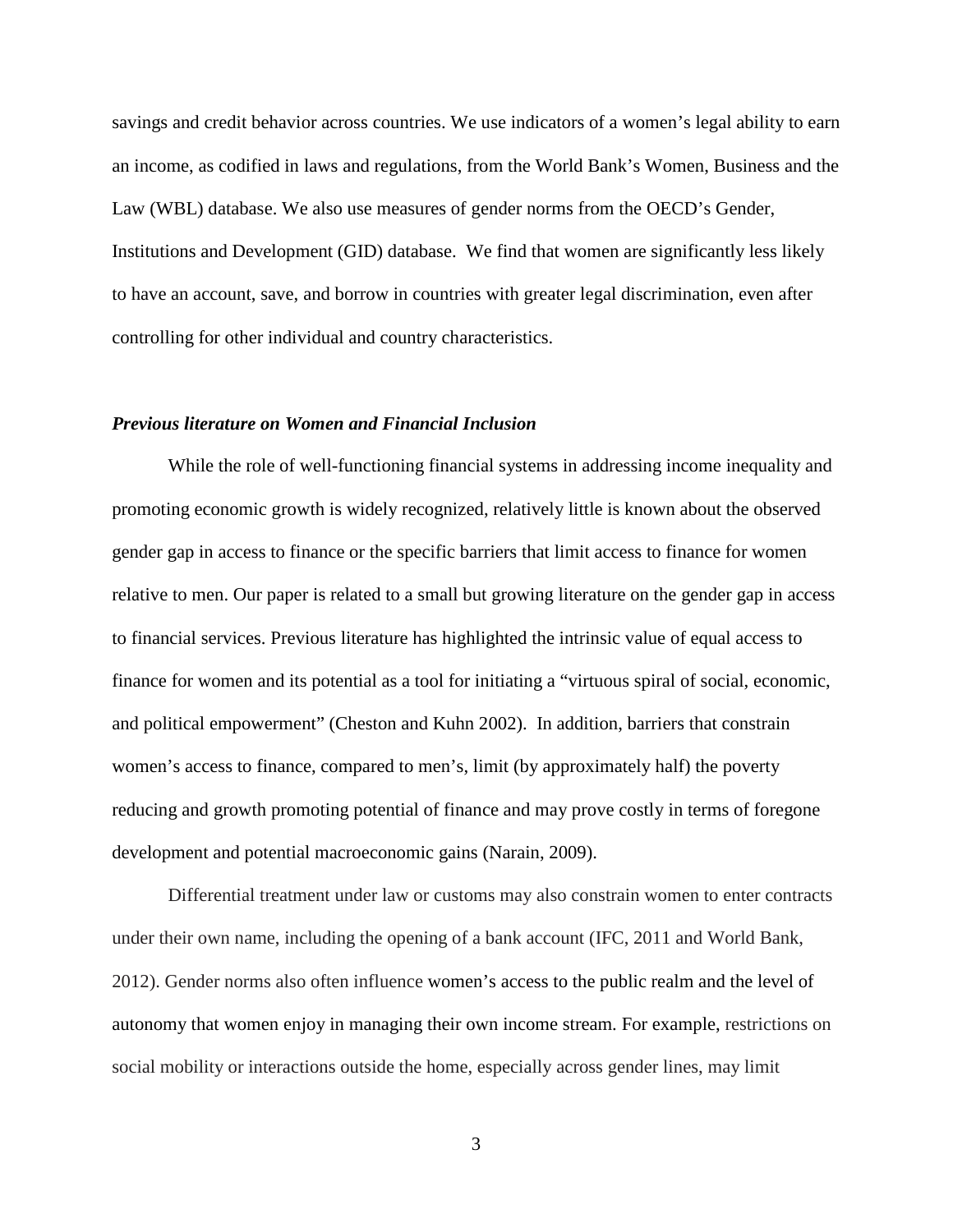women's access to finance. The influence of gender norms on intra-household dynamics such as access and control of income and expenditure may also play a role. As a result, women may exhibit – voluntarily or involuntarily – a lower demand for financial services than men (Johnson, 2004). Research in rural Paraguay shows that women are more knowledgeable about financial institutions and loan requirements when they control a larger share of family assets and when their husbands do not oppose them taking out loans (Fletschner and Mesbah, 2011).

While a growing literature examines household finance and especially households' borrowing and savings decisions,<sup>[2](#page-5-0)</sup> systematic data on household and individual use of financial services remains limited. The absence of such data contributes to the scarcity of empirical literature investigating the link between access to finance and gender at the individual level. One exception is the paper by Aterido, Beck, and Iacovone (2011) that uses individual-level survey data from FinMark Trust (Finscope) for nine countries in Sub-Saharan Africa to examine the gender gap in financial services. They find that the lower use of formal financial services by women in nine Sub-Saharan Africa countries can be explained by gender differences in education and income levels, formal employment, and being the head of household. The evidence on a gender gap in the use of informal financial services is more mixed; the study finds that while in some countries women are more likely to use informal services, the reverse is true in other countries. One shortcoming of the FinMark data, however, is that surveys were carried out over a span of six years, 2004 to 2009, and may not be appropriate for cross-country comparisons.

Much of the literature on the gender gap in access to financial services has focused on access to credit in the context of financing entrepreneurial activities, rather than on household

<span id="page-5-0"></span><sup>&</sup>lt;sup>2</sup> For a detailed literature review, see Beck, et al. (2008a) and references therein. Campbell (2006) also provides an overview of the household finance field.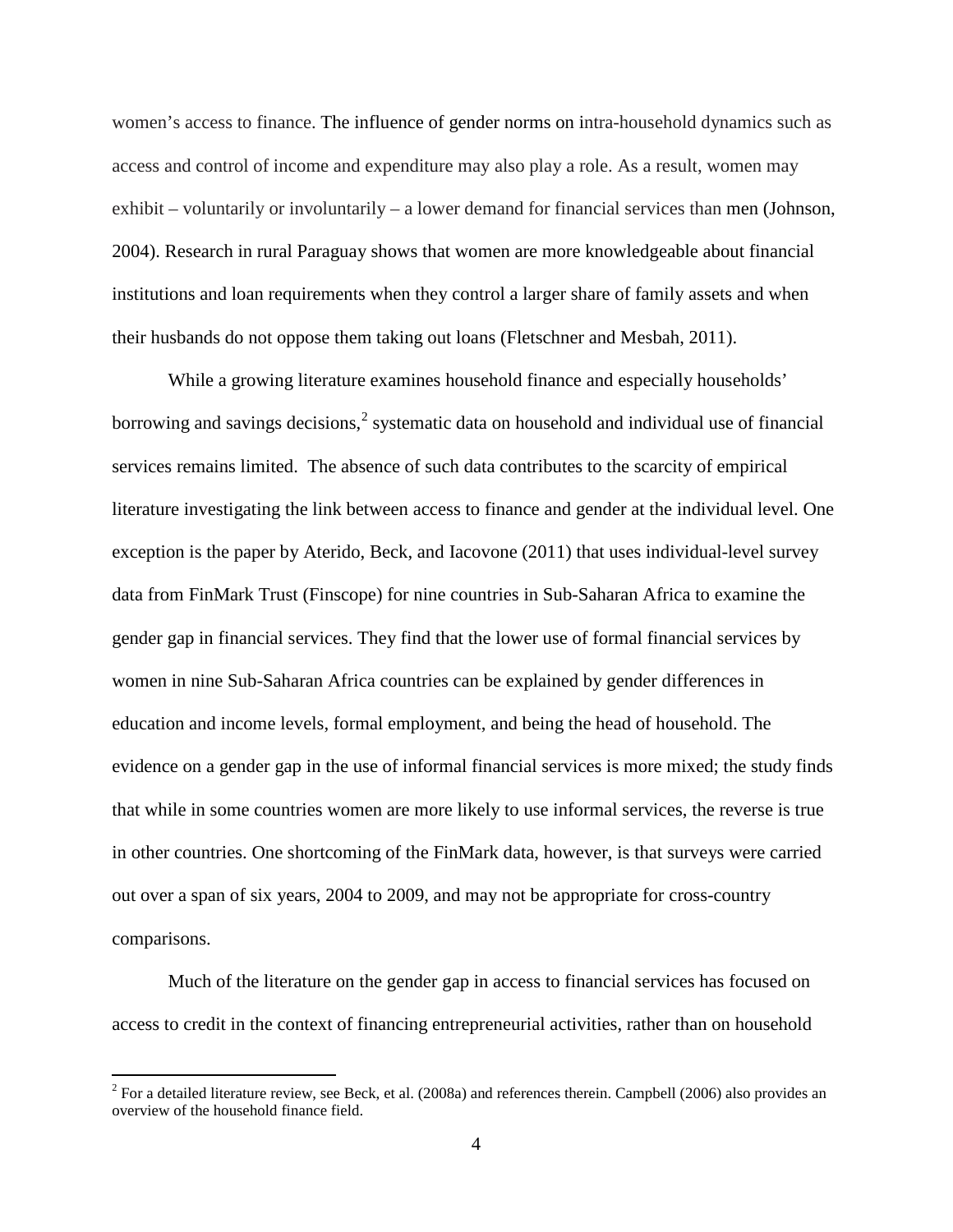and individual use of a broad range of financial services.<sup>[3](#page-6-0)</sup> Yet, even for policymakers and researchers interested in entrepreneurship, consumer finance should not be overlooked: many entrepreneurs depend on personal credit or collateral to finance the establishment and operation of new firms. Cross-country studies in this strand of the literature have shown that a formal institution is less likely to provide financing to female entrepreneurs or more likely to charge them a higher interest rate relative to male entrepreneurs (Muravyev, Schaefer, and Talavera, 2009; Demirguc-Kunt, Beck and Honohan, 2008).

However, evidence from Latin America suggests that there is no systematic difference in access to external finance between female-owned and male-owned firms (Bruhn, 2009). Similarly, evidence from high income countries including the United Kingdom, the United States, Canada, and New Zealand as well as certain developing countries such as Ecuador and Peru show that women applying for funding generally do not face arbitrarily higher denial rates than men. This result suggests that gender differences in the use of credit might be explained by differences in the demand for external financing (Buvinic and Berger, 1990; Aguilera-Alfred, Baydas and Meyer, 1994; Baydas, Meyer, and Aguilera-Alfred, 1994; Coleman, 2000 and 2002; Carter and Shaw, 2006).

In many developing countries (including Bangladesh, Malawi, India, Pakistan, Ethiopia, Kenya, Tanzania, Uganda, and Zambia), women entrepreneurs report facing greater and more systemic barriers to accessing formal financial services (Rose, 1992; Diagne, Zeller and Sharma, 2000; Goheer, 2003; Faisel, 2004; ILO/AfDB, 2004; Richardson, Howarth and Finnegan, 2004; GEM/IFC, 2005; Bardasi, Blackden and Guzman, 2007; Ellis et al., 2007a and 2007b; Demirguc-Kunt, Beck and Honohan, 2008; Narain, 2009). Though these studies do not find evidence of explicit legal discrimination against female borrowers, there is evidence that banks

<span id="page-6-0"></span><sup>&</sup>lt;sup>3</sup> See Klapper and Parker (2011) for a survey of the literature.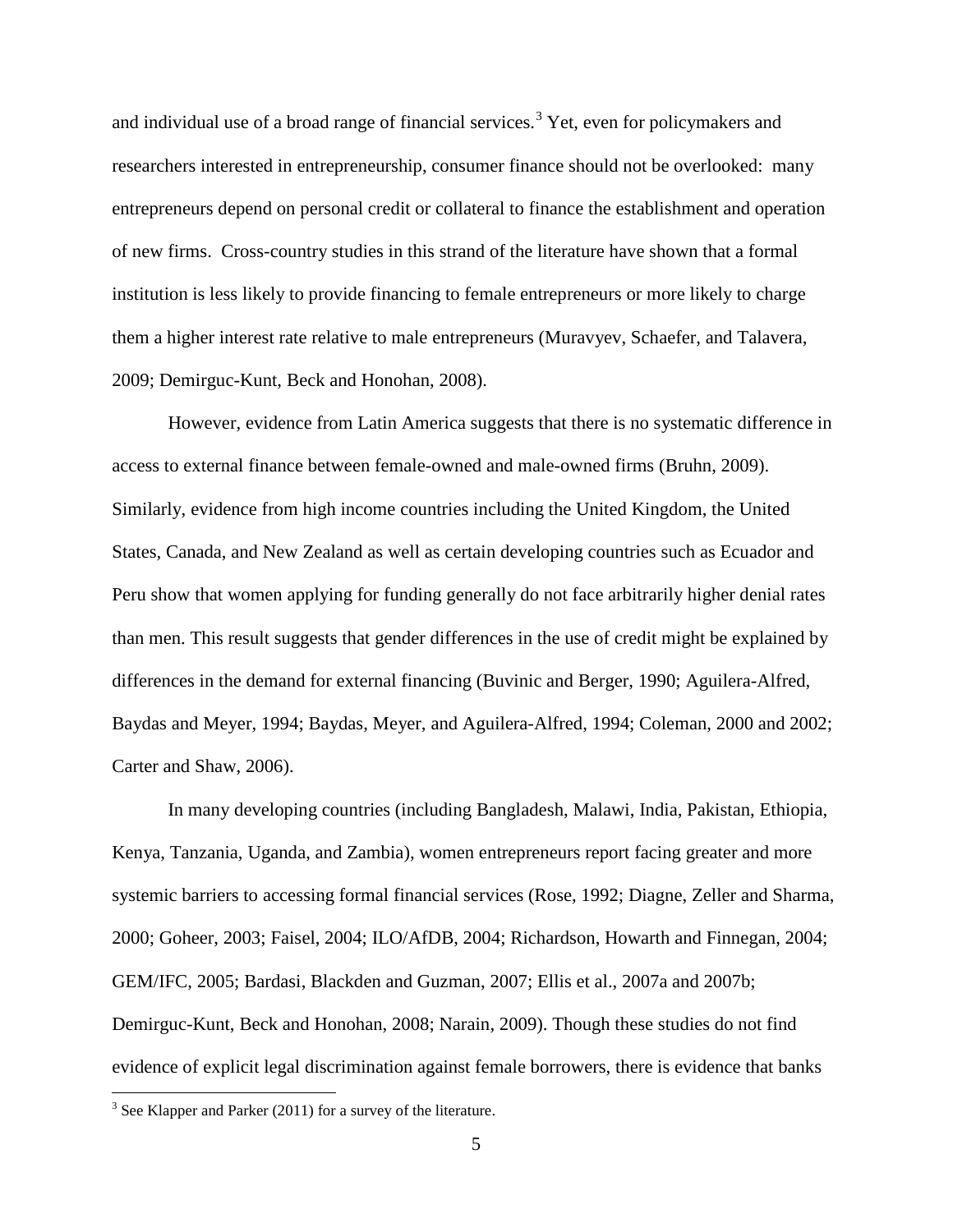discriminate against women in their lending practices. For example, in Pakistan, banks require two male guarantors who are not family members, and will not permit woman guarantors; almost all women borrowers are required to have the permission of their husband to access a loan, even in group lending schemes; and unmarried women are generally not considered credit worthy (Safavian, 2012).

Women might face greater challenges than men in accessing formal finance due to several potential factors. On the one hand, female entrepreneurs might choose to enter less capital intensive industries that require less debt. They might also be less inclined to seek external financing because of their own perceptions that women might find it more difficult to secure bank loans (Coleman, 2000). Alternatively, female loan applicants, relative to male applicants, might constitute weaker loan applications. For instance, women face relatively greater difficulties in completing complicated loan applications (Buvinic and Berger, 1990). They also have lower financial literacy rates (Lusardi and Tufano, 2009), which may make it harder for them to navigate the loan market. A study using loan-level bank data also shows that women randomly assigned male loan officers (and visa versa) are less likely to return for a second loan, pay higher interest rates, and receive lower loan amounts (Beck, et al., 2013).

In addition, women have been found to possess weaker business backgrounds than men, including a lack of relevant education (especially technical) and a lack of business experience (Carter et al., 2003; Menzies, Diochon and Gasse, 2004). On average, women may find it more challenging to provide collateral (Buvinic and Berger, 1990) and personal guarantees (Coleman, 2002) and may have weaker credit histories ("reputational collateral"). These findings suggest that women, on average, might possess lower credit scores, which are important for modern lending technologies (Narain, 2009).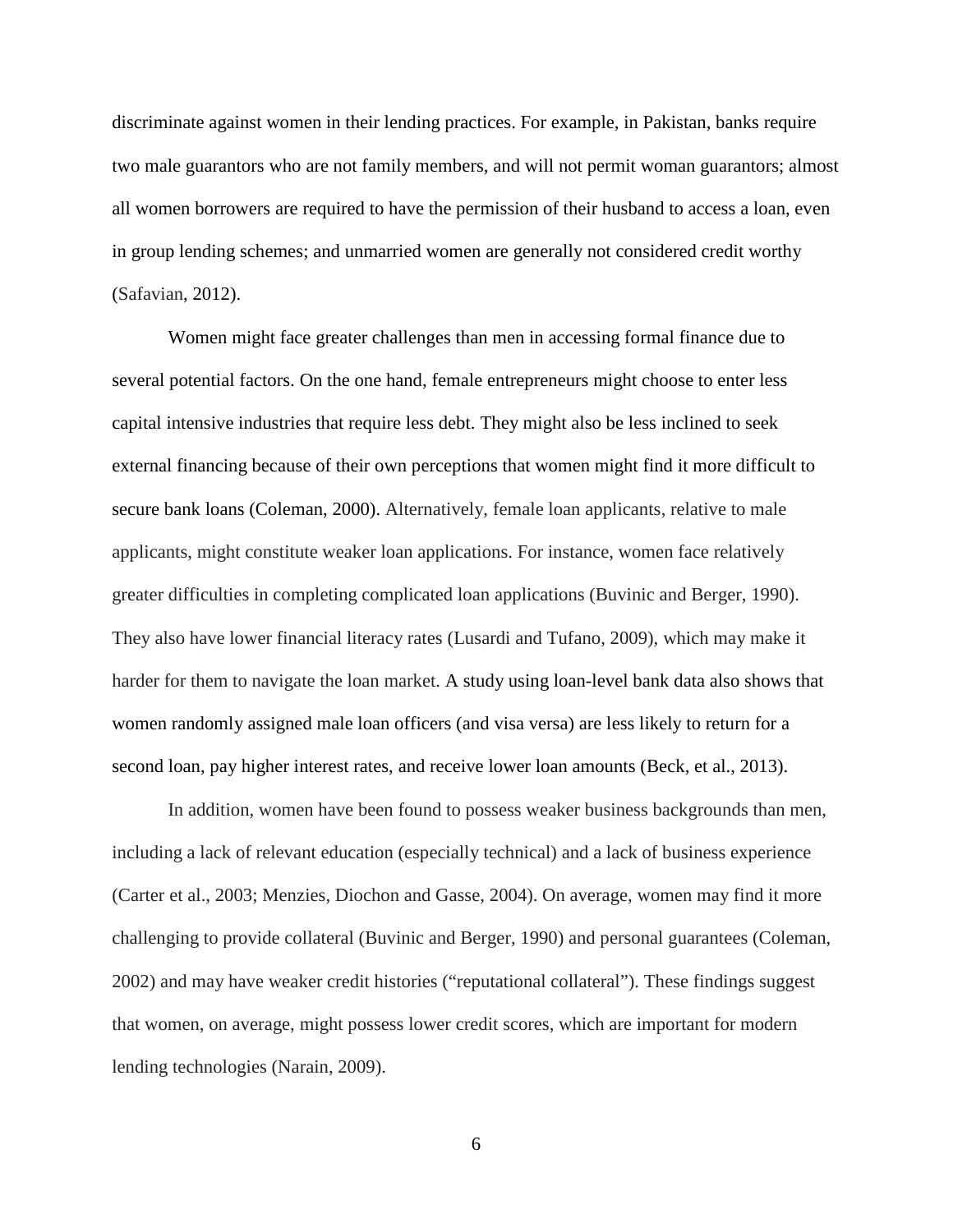Differences in access to physical and reputational collateral for men and women are not accidental. They have to be understood in the context of the legal regulations and customary norms that shape the relationship between men and women and their relative access to resources. In this context, contract and property rights are of particular importance. These rights are often restricted for women and in turn affect the ability of lenders to collateralize assets and seize them in the case of default. In particular, women may not be deemed creditworthy because they do not possess the title to their land or house. Weak property rights or titles may be due to differential treatment under the law. Certain customs may also constrain women to enter contracts in their own name, control property, or receive an equal share of assets on divorce or in inheritance (Goheer, 2003; ILO/AfDB, 2004; GEM/IFC, 2005; Ellis et al., 2007b; Morrison, Raju and Sinha, 2007; Demirguc-Kunt, Beck and Honohan, 2008).

Differential treatment either under the law or customs extends beyond property rights. Other cultural norms that directly affect access to finance include requirements in many Middle Eastern and South Asian countries to have a husband or male family member co-sign a loan (Chamlou, 2008; Safavian, 2012). Laws might require married women to obtain their husband's signature and approval for all banking transactions. Husbands' adverse credit histories may also affect women as they might need to repay debt or could be denied future credit (Blanchard, Zhao, and Yinger 2005; Naidoo and Hilton 2006).<sup>[4](#page-8-0)</sup> Women may also find it more challenging to obtain national identification documents (often required for opening an account). Overall, restrictions on mobility or interactions outside the home and across gender lines may limit women's' access to finance (IFC, 2011).

<span id="page-8-0"></span> $4$  Although men may also have to repay their wife's debt under the same circumstances, it is more likely that the husband has incurred previous debts.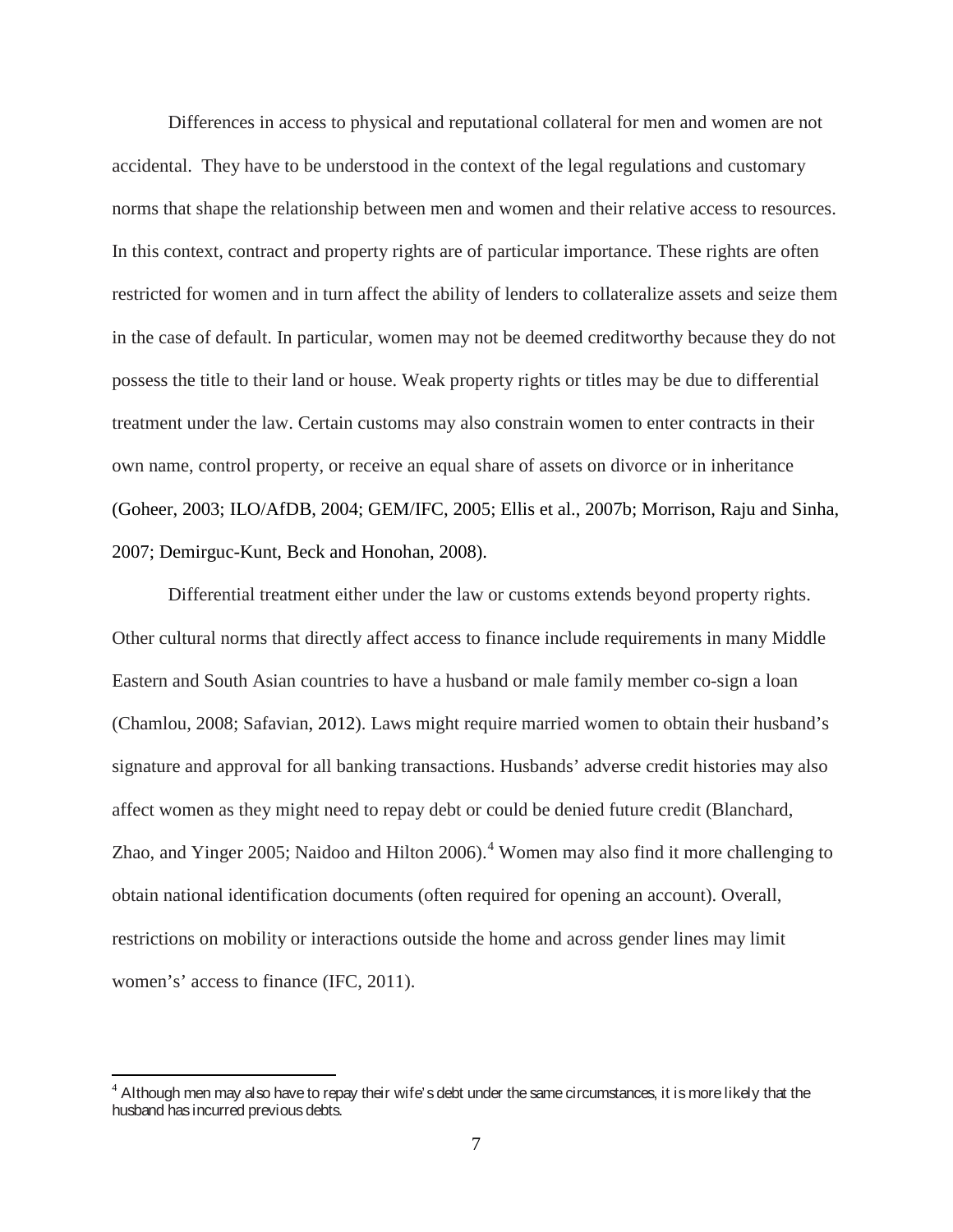The rest of the paper is organized as follows. Section 2 presents the Global Findex data and some descriptive statistics on the differential use of financial services by gender across income groups and regions across the globe. Section 3 describes the additional data used in the regression analysis, including our data on legal discrimination against women and gender norms. Section 4 discusses the regression methodology used in the paper and section 5 presents the results. Section 6 concludes.

#### **2. Measuring Financial Inclusion**

#### *2.1 Global Findex Data*

 $\overline{a}$ 

Our data on the use of financial services come from the 2011 Global Findex database.<sup>[5](#page-9-0)</sup> The Global Findex data was collected in conjunction with the annual Gallup World Poll Survey. The 2011 Gallup World Poll surveyed at least 1,000 individuals in 148 economies, using randomly selected, nationally representative samples.<sup>[6](#page-9-1)</sup> The target population is the entire civilian, non-institutionalized population, age 15 and older. In our descriptive analyses, we focus on 140 countries<sup>[7](#page-9-2)</sup> (see Appendix A for the list of countries in the sample).

The Global Findex dataset includes 41 indicators on the use of financial services around the world. In this paper, we focus on three main dimensions of financial inclusion: (1) ownership – individual or joint – of an account at a formal financial institution; (2) savings in the past 12 months; and (3) credit in the past 12 months. For savings and credit, we distinguish between cases when individuals save at or borrow from a formal financial institution (such as a bank) or if they use only informal means.

<span id="page-9-1"></span><span id="page-9-0"></span><sup>&</sup>lt;sup>5</sup> See Demirguc-Kunt and Klapper (2012) for a more description of the database.<br><sup>6</sup> The complete individual-level database, as well as detailed country-level information about the data collection dates, sample sizes, excluded populations and margins of error can be found at[: www.worldbank.org/globalfindex](http://www.worldbank.org/globalfindex).<sup>7</sup> We drop seven countries from our sample because more than 20% of the population is not sampled in these

<span id="page-9-2"></span>economies and we exclude Iran because of irregular surveying methods.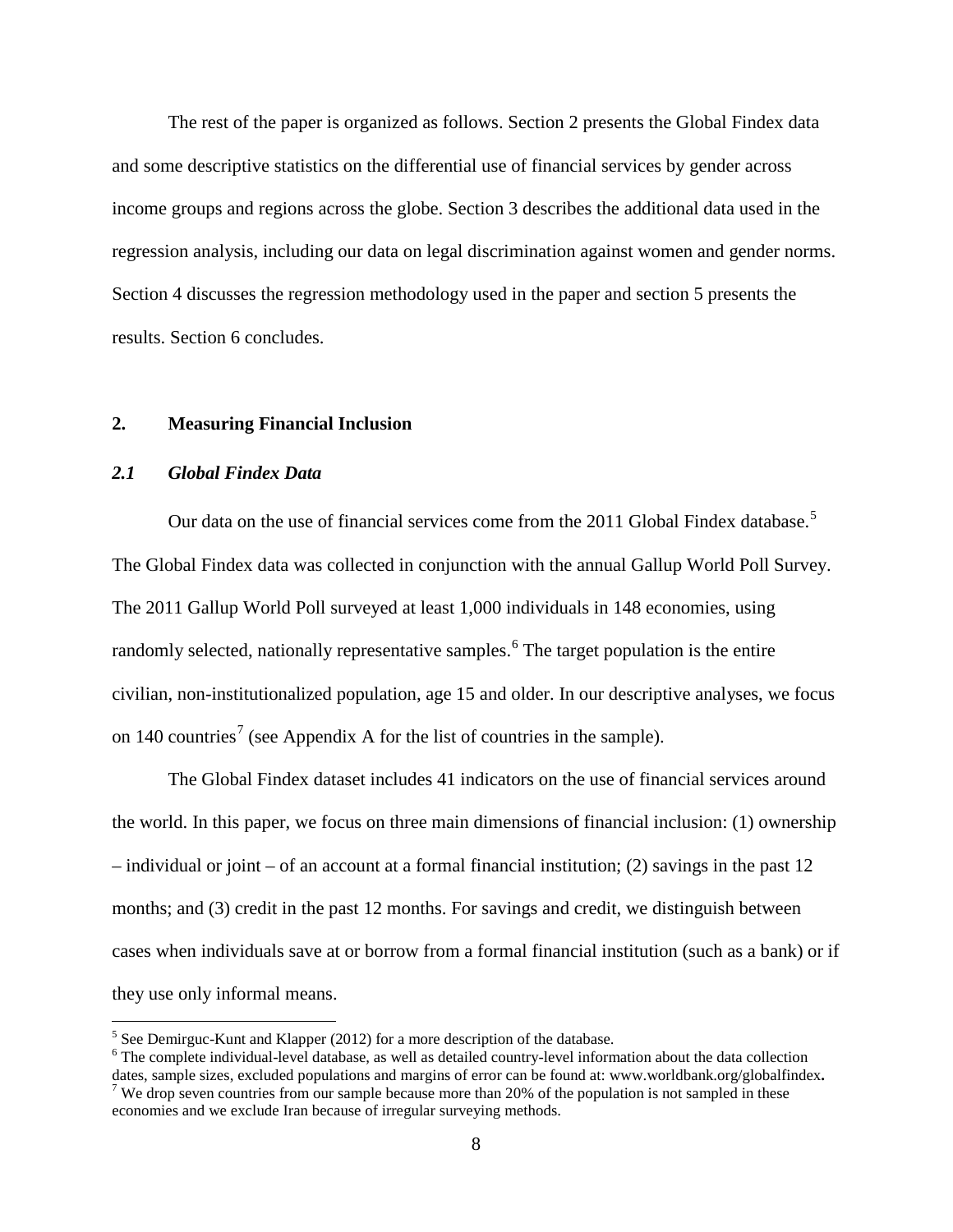The Global Findex data is particularly well-suited to measure the gender gap in access to finance as the definition of account penetration includes only individual or joint accounts and not the use of someone else's account. The use of savings and credit refers to individual behavior as well. This is in contrast to other demand-side data on financial behavior that measure account penetration, savings behavior and credit use at the household level.<sup>[8](#page-10-0)</sup> In contrast, individual-level indicators allow us to directly measure women's control over their assets, an important component of economic empowerment.

#### *2. 2 Descriptive Statistics*

 We start our analysis by documenting ownership and use of financial services around the world by gender. In particular, we provide descriptive statistics on three key dimensions of financial services: account ownership (and barriers to account ownership), savings and credit. All reported country, regional, and income-group statistics are weighted using individual weights provided by Gallup<sup>[9](#page-10-1)</sup> and by country-level adult population.

#### 2.2.1 Accounts

 $\overline{a}$ 

According to the Global Findex data approximately half of adults worldwide report having an account at a bank, credit union, cooperative, post office or microfinance institution (MFI). Not surprisingly, there is enormous variation in the use of financial services between high income and developing economies: account penetration is close to universal (90 percent) in high-

<span id="page-10-0"></span><sup>8</sup> For instance, the European Bank for Reconstruction and Development (EBRD) *Life in Transition Survey (LITS)* includes the question: "Do you or anyone in your household own: A Bank Account." *<sup>9</sup>* All country-level averages use individual weights that are provided by Gallup to ensure a nationally representative

<span id="page-10-1"></span>sample. First, base sampling weights are constructed to account for oversamples and household size. Second, poststratification population statistics are used to weight the data by gender, age, and, where reliable data are available, education or socioeconomic status.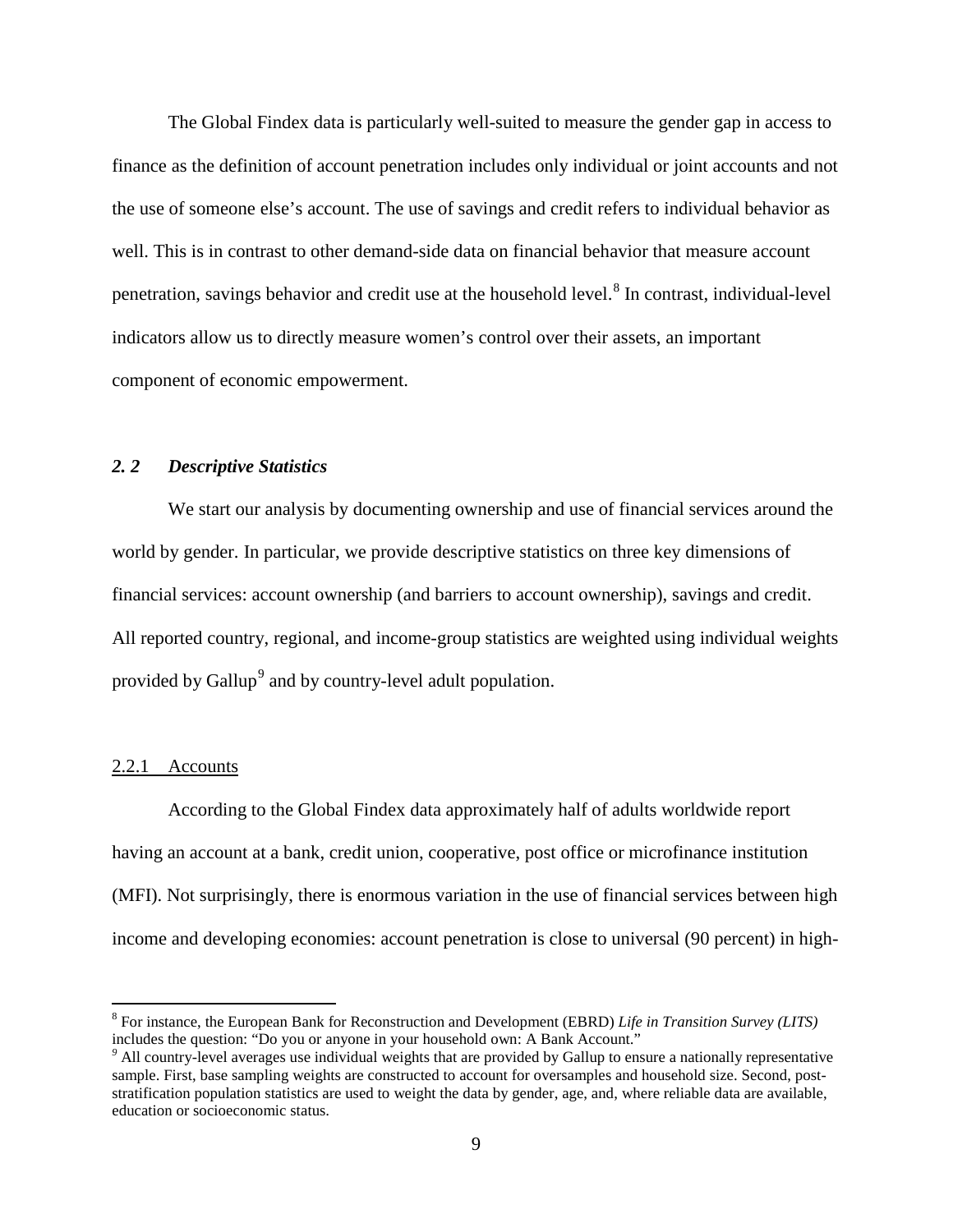income countries while only 43 percent of adults in developing countries report having an account at a formal financial institution. We also observe a significant gender gap: in both high income and developing countries a higher fraction of men, compared to women, report having an account. Although the gender gap is universal, it is more pronounced in developing countries. The gap is almost twice as wide (9 percentage points) in low and middle income economies as in high income countries (5 percentage points) (Figure 1). Regionally, the gender gap is largest in South Asia where 41 percent of men report having an account compared to only 25 percent of women. In Sub-Saharan Africa, the gap is relatively small: 27 percent of men and 22 percent of women report that they have an account.<sup>10</sup> The gender gap is statistically significant in all regions except East Asia and the Pacific, even after controlling for education, age, income, and country-level characteristics.

The gender gap in account penetration persists across relative income groups within countries as well. In developing countries, there is a persistent 6-9 percentage point gap in account penetration across within-country income quintiles, including among the richest income quintile (Figure 2). In high-income countries, the gender gap exceeds 4 percentage points only for women in the poorest income quintile.

#### 2.2.2. Barriers to Access

 $\overline{a}$ 

Why do fewer women than men have a formal account? By far the most frequently selfreported reason for not having an account is the lack of enough money to use one (Figure 3). Two-thirds of both men and women cite this as a reason for why they do not have an account. Multiple responses were permitted (men and women give on average 1.7 reasons each) but even

<span id="page-11-0"></span> $10$  Aterido, Beck, and Iacovone (2011) find no evidence in Sub-Saharan Africa of discrimination or lower inherent demand for financial services by women when key individual characteristics are taken into account.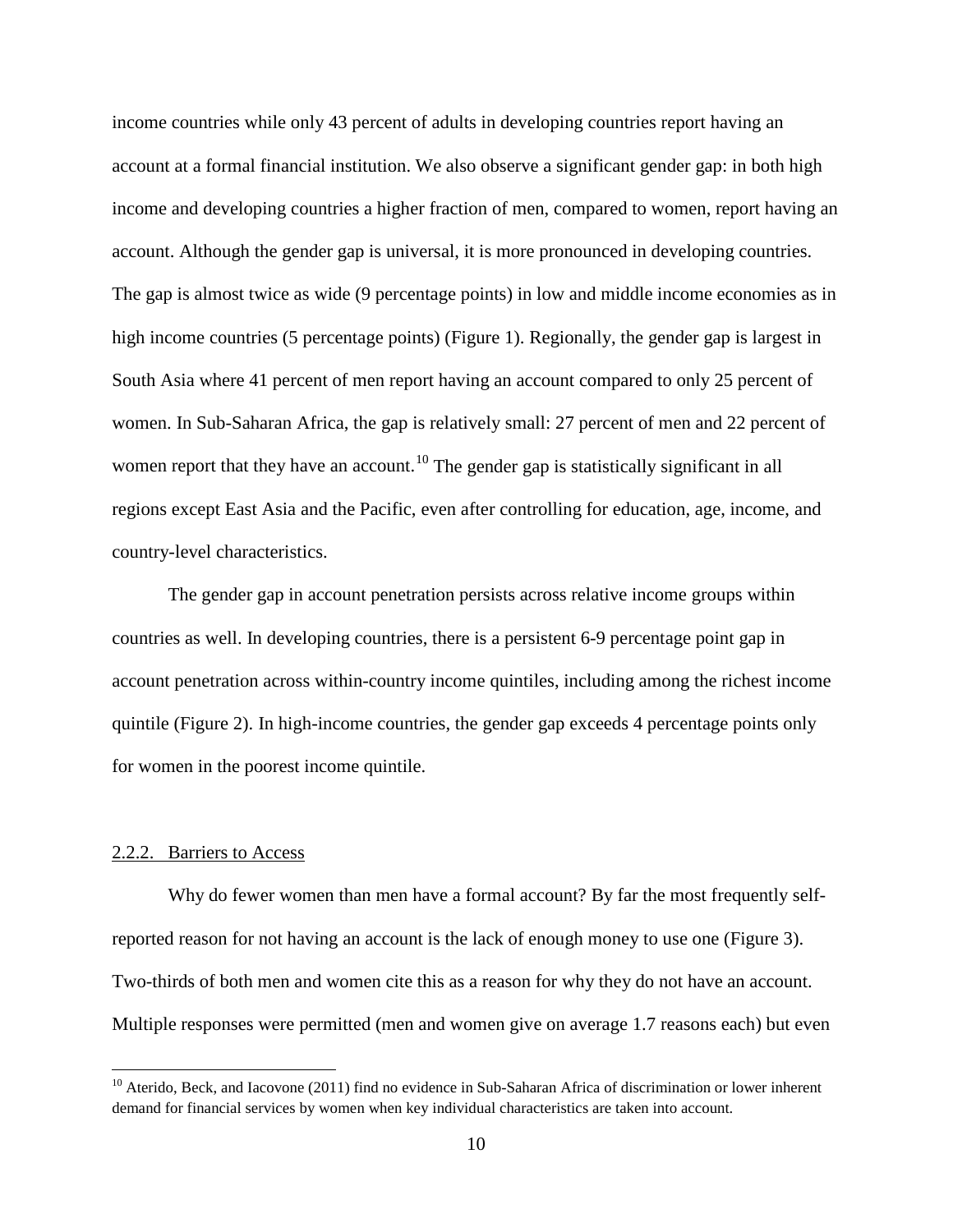if we only consider those men and women that cite lack of enough money as the only reason, it remains the most commonly cited reason with 30 percent for both men and women. Indeed, except for one key barrier, men and women mostly cite similar reasons for why they do not have an account.<sup>[11](#page-12-0)</sup>

Women are more likely to cite not having an account "because someone else in the family already has an account." Globally, 26 percent of women report this as the reason they do not own an account compared to only 20 percent of men. Among women it is the second most frequently cited reason women cite as a barrier to access. For men, on the other hand, this reason comes in fourth, after "too expensive" and "too far away."

What does this mean for gender differences in financial inclusion? In terms of access, this might be somewhat good news: when we relax the definition of account ownership to include indirect access through a family member, the observed gender gap in account ownership actually closes by six percentage points, from 9 to 3 percentage points (Figure 4). Yet, the fact that relatively more women compared to men indicate that one of the reasons they do not have an account is because a family member already has one could also be interpreted as another manifestation of the gender gap in economic empowerment. For instance, a nascent literature suggests that, in order to realize the gains from financial inclusion, it is not merely enough for women to "access" to an account, but they also need to "own" their accounts. Field experiments find that providing access to personal savings instruments increases female empowerment (Ashraf et al., 2010) and consumption and productive investment of female entrepreneurs (Dupas and Robinson, 2009).

<span id="page-12-0"></span> $11$  Of those with no accounts, 11 percent of both men and women chose none of the responses for not having an account.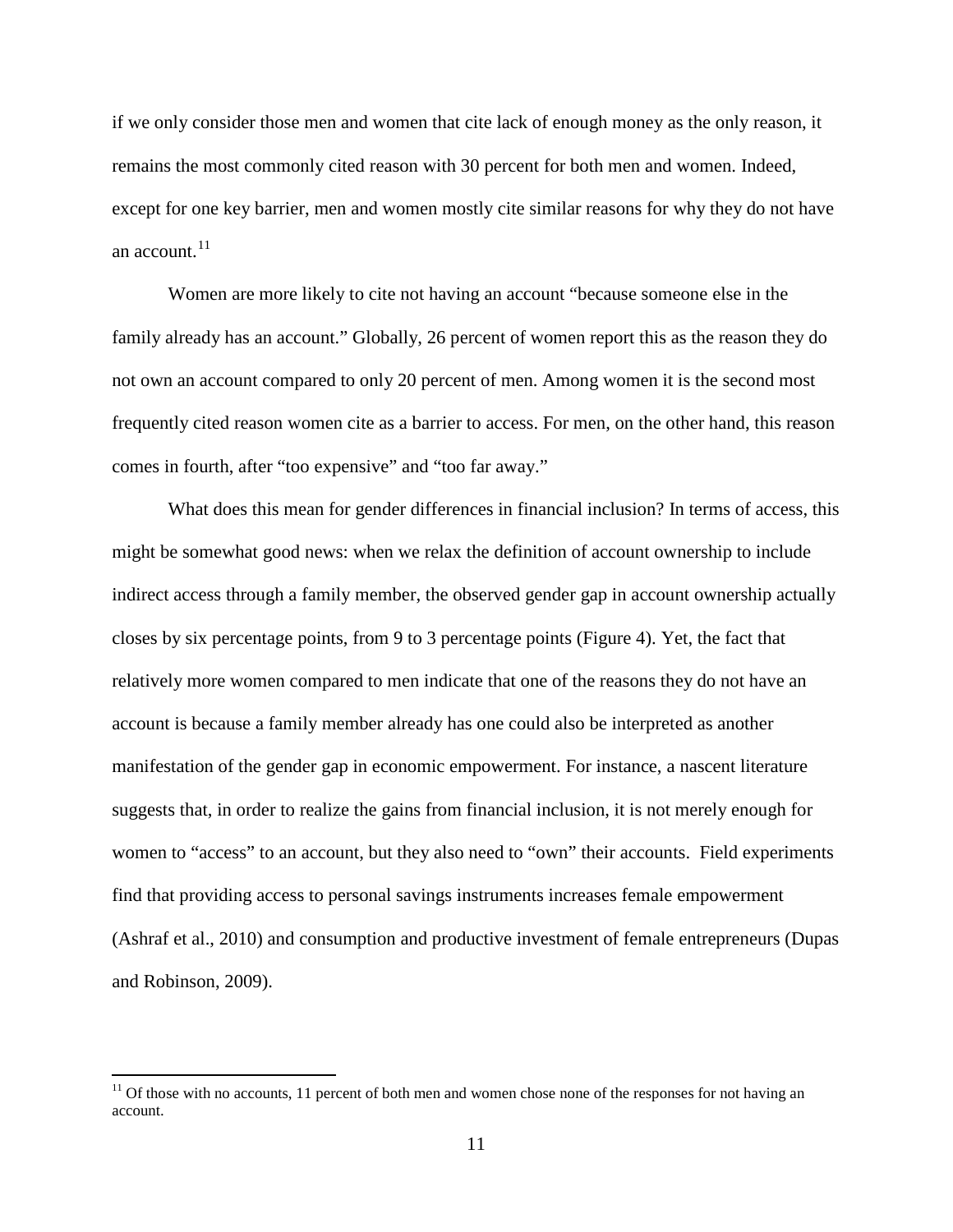#### 2.2.3. Savings

Adults universally save to cover future expenses – education, a wedding, or a big purchase – or to insure for possible emergencies or a time when they are not working. Globally, 36 percent of adults – 38 percent of men and 34 percent of women – report having saved or set aside money during the past 12 months. Interestingly, the gender gap in savings is larger in high income countries at 7 percentage points (62 percent of men save compared to 55 percent of women) than is the 4 percentage point that exists in developing countries (33 percent of men save as compared to 29 percent of women). Overall, however, adults in high-income countries are almost twice as likely to save compared to adults in developing countries.

Adults across the world save using different methods. Individuals may save using an account at a formal financial institution. Others, including those who have a formal account, may use alternative methods of saving such as community savings clubs or saving under the mattress. As for savings behavior in general, there are often gender differences in the modes of saving. A higher fraction of men, compared to women, saved or set aside money by using an account at a bank, credit union, or microfinance institution in the past 12 months in all regions of the world except for East Asia Pacific and Europe and Central Asia (Figure 5 Panel A). A similar pattern holds for savings using methods other than a formal account: except for East Asia and the Pacific and Europe and Central Asia, we observe a gender gap in all other regions. However, the gender gap is markedly smaller, ranging from 1 to 4 percentage points (Figure 5 Panel B).

#### 2.2.4 Credit

Most people borrow money time to time, for a house, school fees, a health emergency, or to pay for a wedding. They may turn for credit to a formal financial institution, like a bank or MFI, or to a family member or informal lender. Globally, 34 percent of adults report having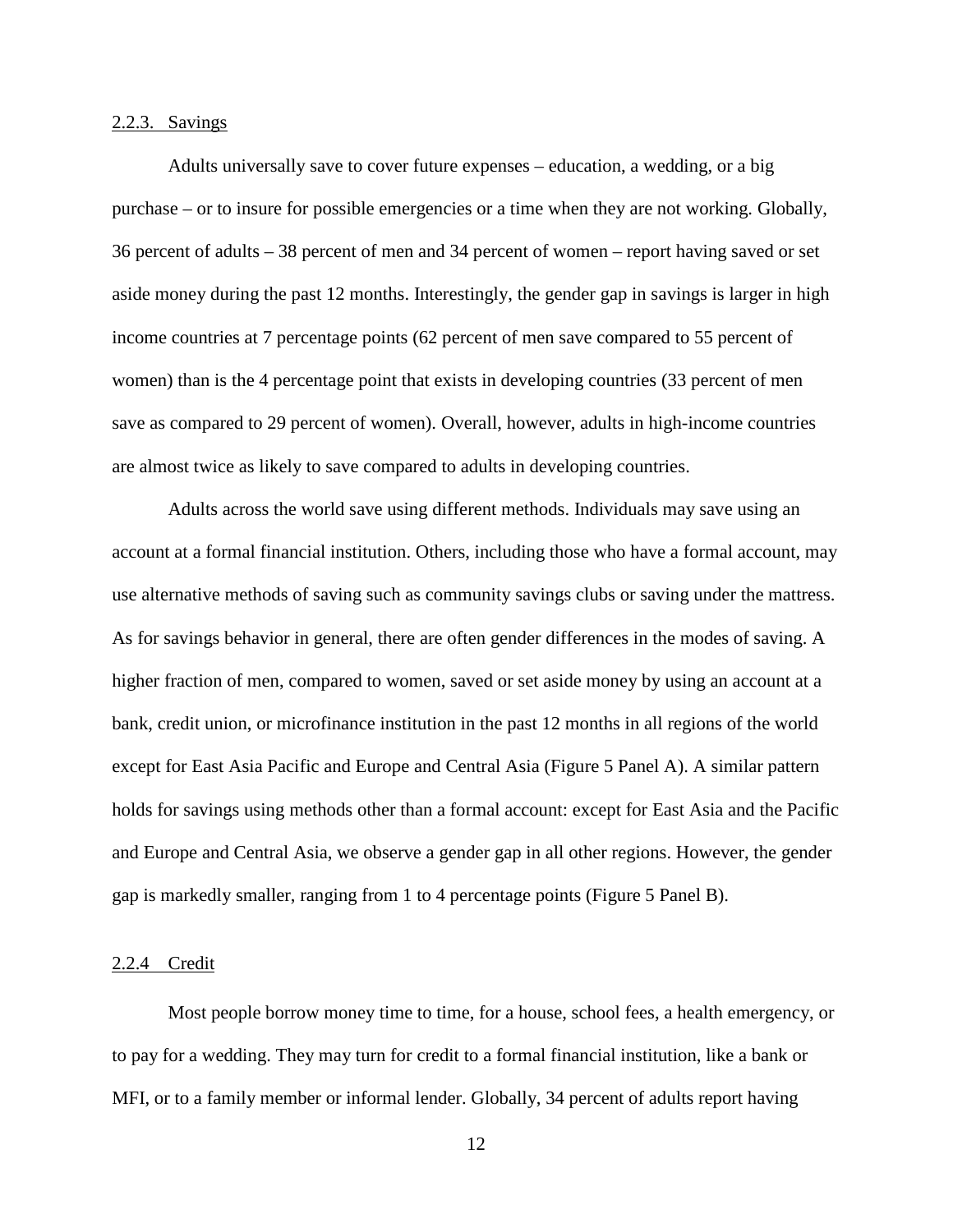borrowed money in the past 12 months. Globally, 36 percent of men and 32 percent of women borrowed in the past year – from sources including formal financial institutions (bank, credit union or microfinance institution), store credit, family or friends, an employer, or an informal lender. The gender gap of 4 percentage points in borrowing remains consistent across high income and developing countries. In developing countries, a slightly larger percentage of adults report having borrowed money in the past year (37 percent vs. 32 percent in developing countries). In high-income countries, 33 percent of men reported borrowing as compared to 29 percent of women. The relatively low share of adults with loans in high income countries might be explained by the widespread ownership of credit cards (40 percent vs. only 7 percent in developing countries) that give adults access to short-term loans as needed.

Not surprisingly, the highest fraction of adults (14 percent) with formal loans can be found in high income countries (Figure 6 Panel A). In East Asia Pacific, Europe and Central Asia, Latin America and Caribbean, and South Asia, between 8 and 9 percent of the population reports having loans from formal financial institutions. The gender gap in the use of formal credit is most pronounced in high income economies at 4 percentage points. In the developing world, the gender gap with respect to formal credit is only around 1 percentage point or insignificant. However, in developing countries, the overwhelming number of loans originates from informal sources and the gender gap for those loans ranges between 3 and 4 percentage points (Figure 6 Panel B).

#### **3. Explanatory Variables**

To shed light on the factors associated with gender differences in the access to and use of financial services, our empirical analysis combines individual-level data on the use of financial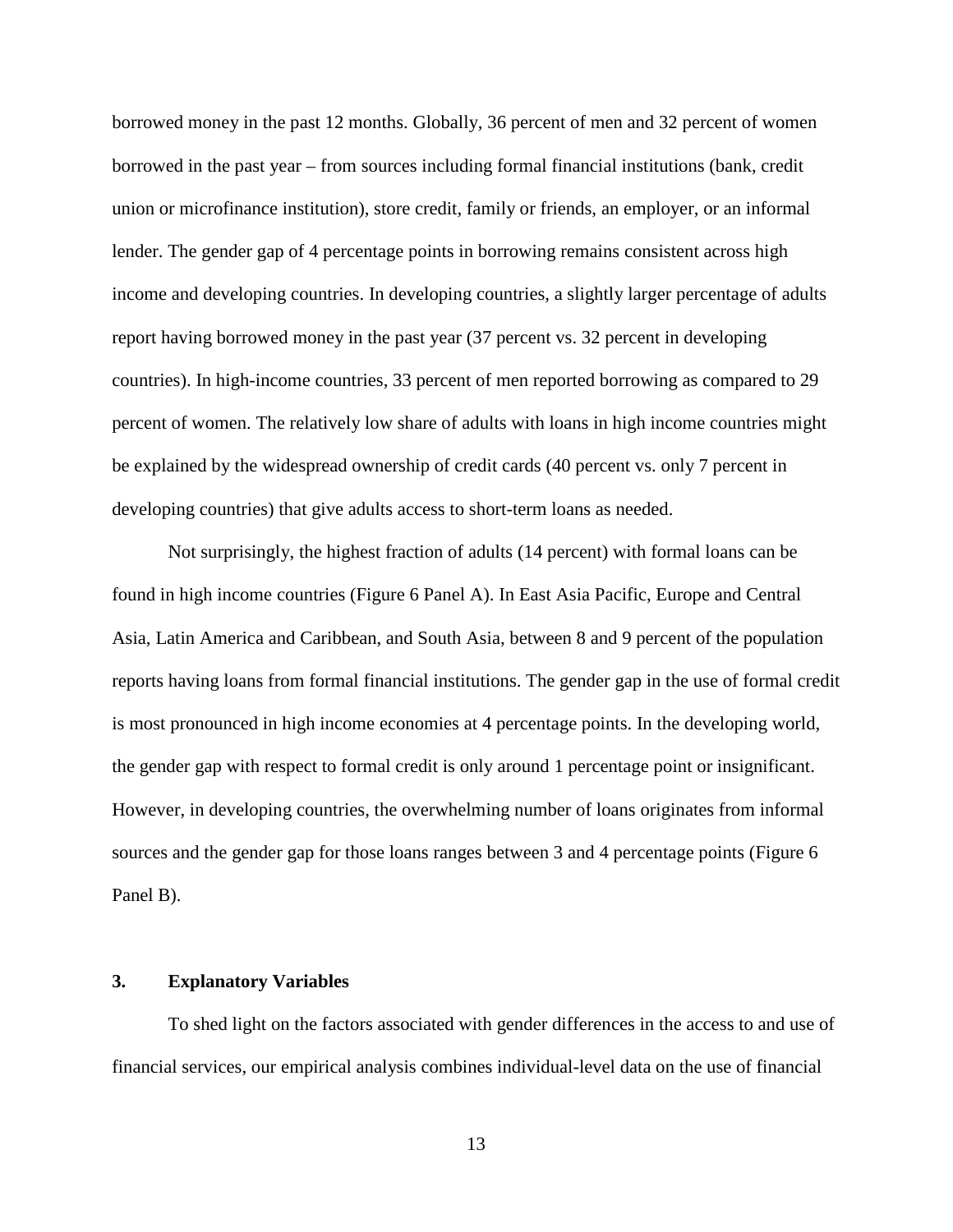services from the Global Findex database with individual-level demographic characteristics from the Gallup World Poll. We also utilize country-level indicators on laws and gender norms that may discourage or hinder women's use of financial services. Because the later country-level variables show no variation across high income economies, we focus our regression analysis on a sample of up to 98 developing countries.

#### *3.1 Individual-level Characteristics*

We control for several individual characteristics in our regressions, including dummy variables for gender, income quintiles, completed level of education, rural or urban residence, marital status, being head of household, and employment status. We also include a continuous variable for age and its squared term, and the household dependency ratio (children under age 15 as a fraction of total household size). Table 1 shows univariate summary statistics for all individual characteristics (disaggregated by gender) for the sample of developing countries used in our regression analysis. As in the descriptive statistics discussed above, we find that women are less likely to be financially included: they are less likely to have an account, exhibit lower rates of informal and formal savings and informal and formal credit. We also find that women are more likely to be poor, possess lower levels of education, head a single adult household, be divorced, separated, or widowed and out of the workforce. At the same time, women are less likely to be self-employed, formal business owners or employed by an employer. T-tests indicate that these differences between men and women are statistically significant at the 1 percent confidence level.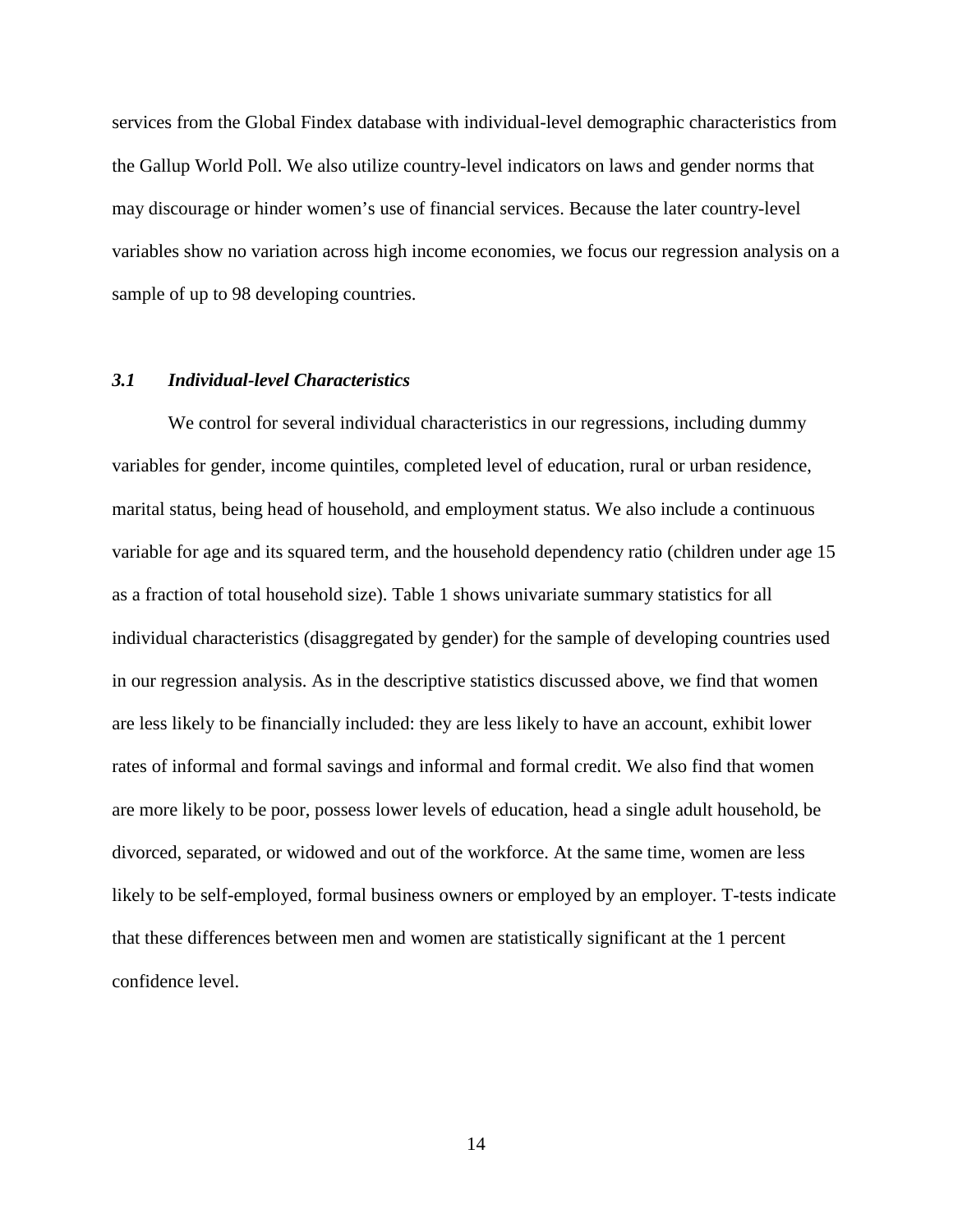#### *3.2 Legal Discrimination and Gender Norms*

We use indicators on legal discrimination against women and manifestations of gender norms from two key sources. First, we use data from the World Bank's Women, Business and the Law (WBL) database that constructs a number of variables with regard to laws governing a women's ability to earn an income, either as an employee or entrepreneur.<sup>[12](#page-16-0)</sup> WBL variables are based on codified law and regulations, not the implementation or practice of that law. Therefore, these indicators do not take into account customary law, unless that customary law has been codified. Exceptions to this rule are common law or religious codes where decisions of such common or religious courts or schools of jurisprudence have legal standing equivalent to that of codified law.

We consider those legal indicators that might affect women's demand for financial services, as compared to men's, such as women's access to institutions and ability to own, manage, control, and inherit property. In particular, we consider the ability of women: (i) to work, (ii) to head a household, (iii) to choose where to live, and (iv) to inherit property, as well as (v) requirement by law of wives to obey their husbands.<sup>[13](#page-16-1)</sup> While it is not a gender norm per se, we also include a dummy variable that indicates whether separation is the default marital property regime (as opposed to a variant of community) as it affects the assets that a women has control over if they are married. Variables are coded such that the dummy variables take the value of one if the answer is yes; a dummy variable in general equals one if there exists (legal) equality between the genders, except for the variable capturing whether women are required by

<span id="page-16-0"></span><sup>&</sup>lt;sup>12</sup> For details on methodology of the World Bank's WBL database see http://wbl.worldbank.org/methodology <sup>13</sup> Many variables in the World Bank's WBL database are available for both unmarried women (compared to

<span id="page-16-1"></span>unmarried men) and married women (compared to married men). If both are available, we consider the situation of married women.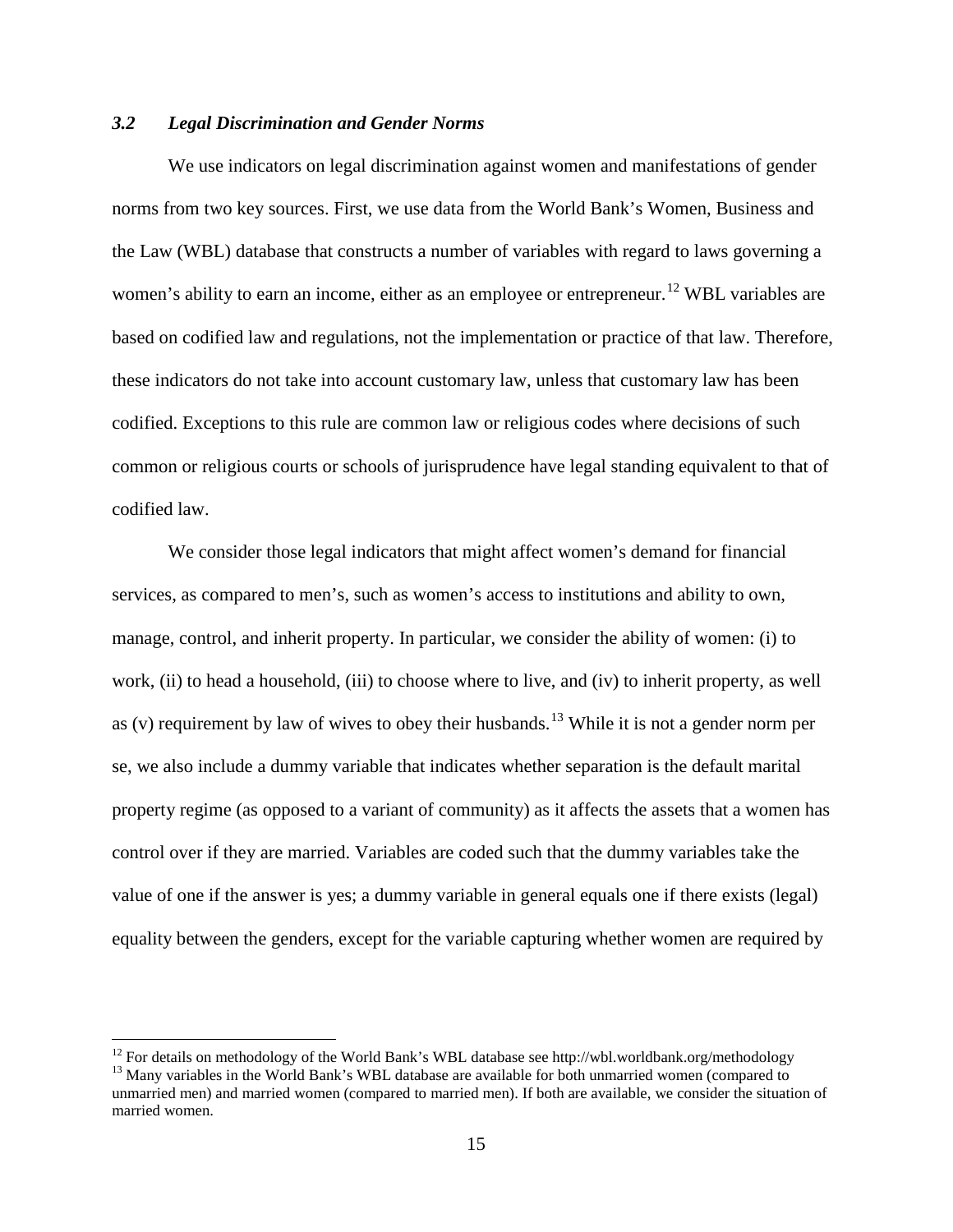law to obey their husbands. The overlap between the Global Findex and Gallup data and the WBL database is for up to 90 developing countries.

Second, we use data from the OECD Gender, Institutions and Development (GID) database to test whether certain manifestations of gender norms affect the use of financial services. GID indicators attempt to measure the actual situation of women.<sup>[14](#page-17-0)</sup> We use the following two continuous variables measuring (i) the prevalence of early marriage and (ii) violence against women.<sup>15</sup> These variables range from zero to one, with higher values indicating higher prevalence, that is, a more restrictive environment for women. OECD GID data are available for 104 mostly developing countries; the database does not cover high income countries or countries in Eastern Europe. The overlap between the Global Findex and Gallup data and the OECD GID database is up to 86 developing countries.

Table 2 presents summary statistics of these variables. In general, men and women are treated equally by the law in about 80 percent of the countries in our sample for any one of the questions we consider, with the exception that in 11 percent of countries, women are required by law to obey their husbands. The default marital property regime is separation in 35 percent of countries. On average, 21 percent of women enter into an early marriage, and the violence against women variable falls slightly to the right (56 percent) of the midpoint of the no violence to violence spectrum. Appendix B provides more detailed variable descriptions and sources.

#### **4. Empirical Methodology**

We next turn to multivariate regression analysis to explore whether gender differences in the use of financial services shown in summary statistics are robust after controlling for

<sup>&</sup>lt;sup>14</sup> For details on methodology of OECD GID-DB see http://genderindex.org/sites/default/files/GID\_variables.pdf.

<span id="page-17-1"></span><span id="page-17-0"></span><sup>&</sup>lt;sup>15</sup> The OECD GID database contains a total of 12 indicators. However, the other variables show little if any variation across countries and are therefore not considered.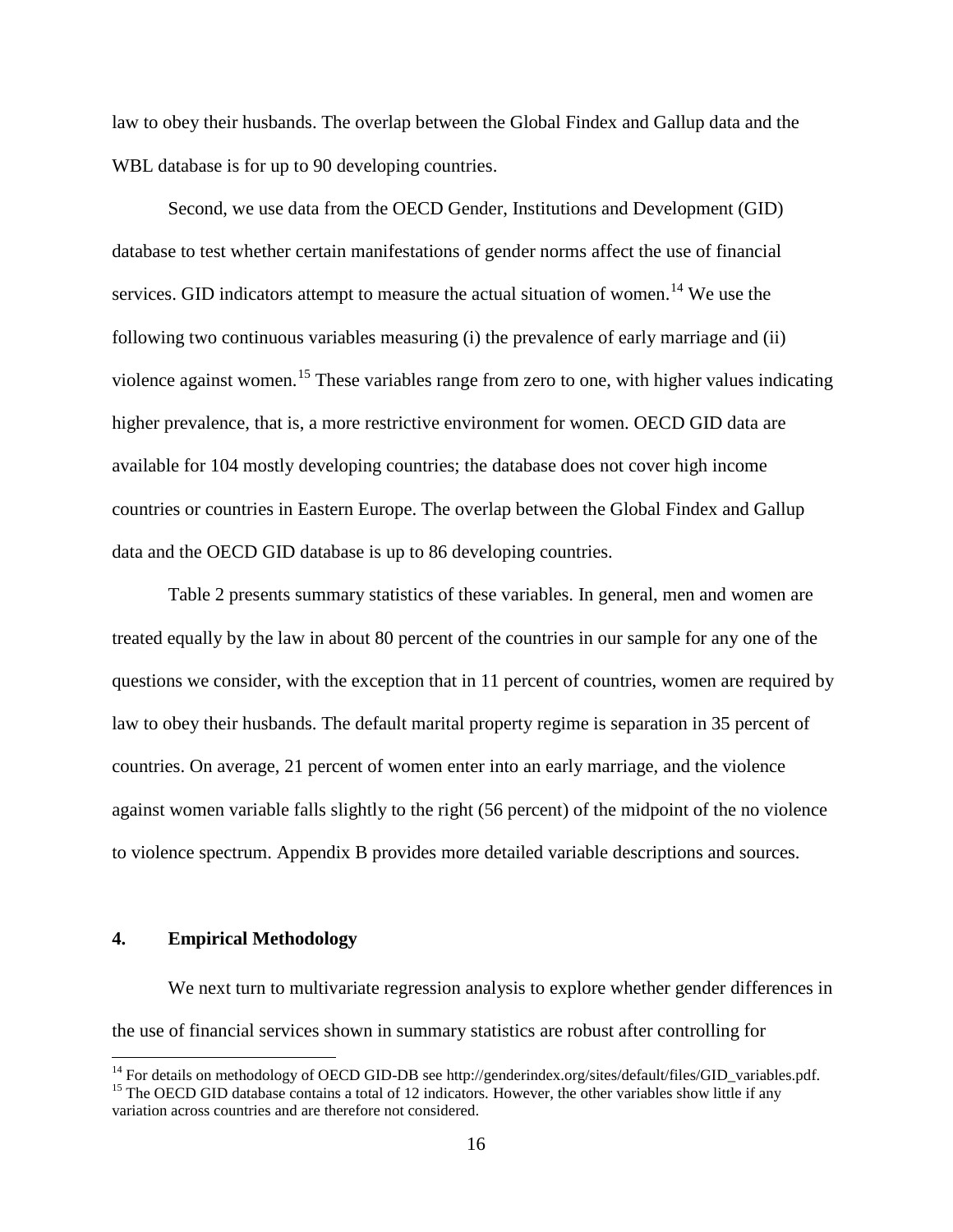individual and country characteristics. We also include variables that capture countrywide legal discrimination against women to explore to what extent they may play an explanatory role. Our estimations focus on three dimensions of financial inclusion, whether an individual reports: (1) owning a bank account; (2) saving in the past 12 months; and (3) borrowing in the past 12 months.

We start by estimating the following model:

$$
y_{ij} = \beta x_i' + \gamma z_j' + \varepsilon_{ij} \tag{1}
$$

where *y* is defined as one of the three dimensions of financial inclusion – owning a bank account, savings, or borrowing – for individual *i* in country *j*. Next, *x* is defined as a vector of individual-level characteristics, *z* as a vector of country fixed effects, and ε as a normally distributed error term. Among the individual-level characteristics we include are dummy variables for gender, within country income quintiles, completed level of education, rural (versus urban) residence, marital status, being sole adult in the household, and employment status, and continuous variables for age, its squared term, and the household dependency ratio (children under age 15 as fraction of total household size).

We use a probit model to estimate regressions where the dependent variable is account ownership, a binary variable. However, savings and credit are not simply a binary choice individuals can choose from an array of products, which we classify as formal (with a regulated financial institution, such as a bank, MFI, rural cooperative, etc.) versus informal (such as saving with a community savings group or under the mattress, or borrowing from family and friends). We classify a choice between three outcomes: (i) none; (ii) formal savings or credit; and (iii)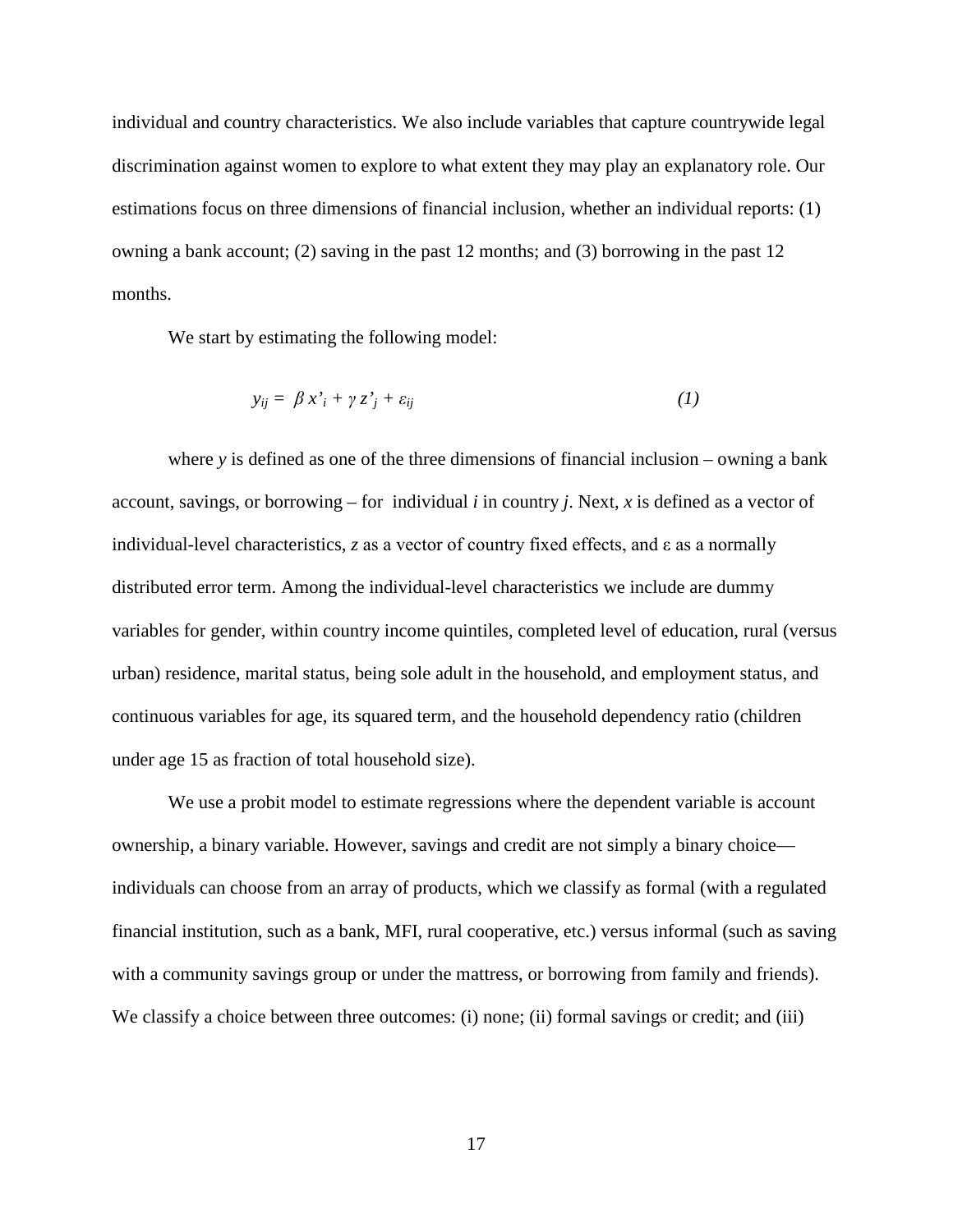informal only savings or credit, <sup>[16](#page-19-0)</sup> which we estimate using a multinomial logit model. As a robustness check we also estimate ordered logit models for savings and credit with the (sequential) ordering: none, informal only, and formal savings or credit. All regressions account for stratification and clustering in the survey design.

Second, we estimate a model using aggregated country-level data separately for men and women:

$$
y_j = \gamma \log GDP \text{ Per } Captia_j + \zeta \text{ Gender } Norm_j + \varepsilon_j \tag{2}
$$

where *y* is defined as a measure of financial inclusion, aggregated on the country-level by gender. All models include log GDP per capita to control for economic development. In addition, we include one measure of legal discrimination against women or manifestation of a gender norm, <sup>[17](#page-19-1)</sup> and  $\varepsilon$  as a normally distributed error term. We use ordinary least squares (OLS) to estimate separately account ownership, formal savings, informal savings, formal credit, and informal credit.

Third, we estimate the following model using individual-level data:

$$
y_{ij} = \beta x_i' + \gamma z_j' + \zeta
$$
Gender Norm<sub>j</sub> x Female<sub>i</sub> + \varepsilon<sub>ij</sub> (3)

where *y* is defined as one of the three dimensions of financial inclusion – owning a bank account, savings, or credit – for individual  $i$  in country  $j$ ,  $x$  is defined as a vector of individuallevel characteristics, *z* as a vector of country fixed effects, and ε as a normally distributed error term. We also include the interaction term between the (dummy) variable female and one variable identifying legal discrimination against women or a manifestation of gender norms.

<span id="page-19-0"></span><sup>&</sup>lt;sup>16</sup> We identify individuals that use both informal and formal credit (or savings) as using formal credit (or savings). <sup>17</sup> Complete definitions are provided in Appendix B.

<span id="page-19-1"></span>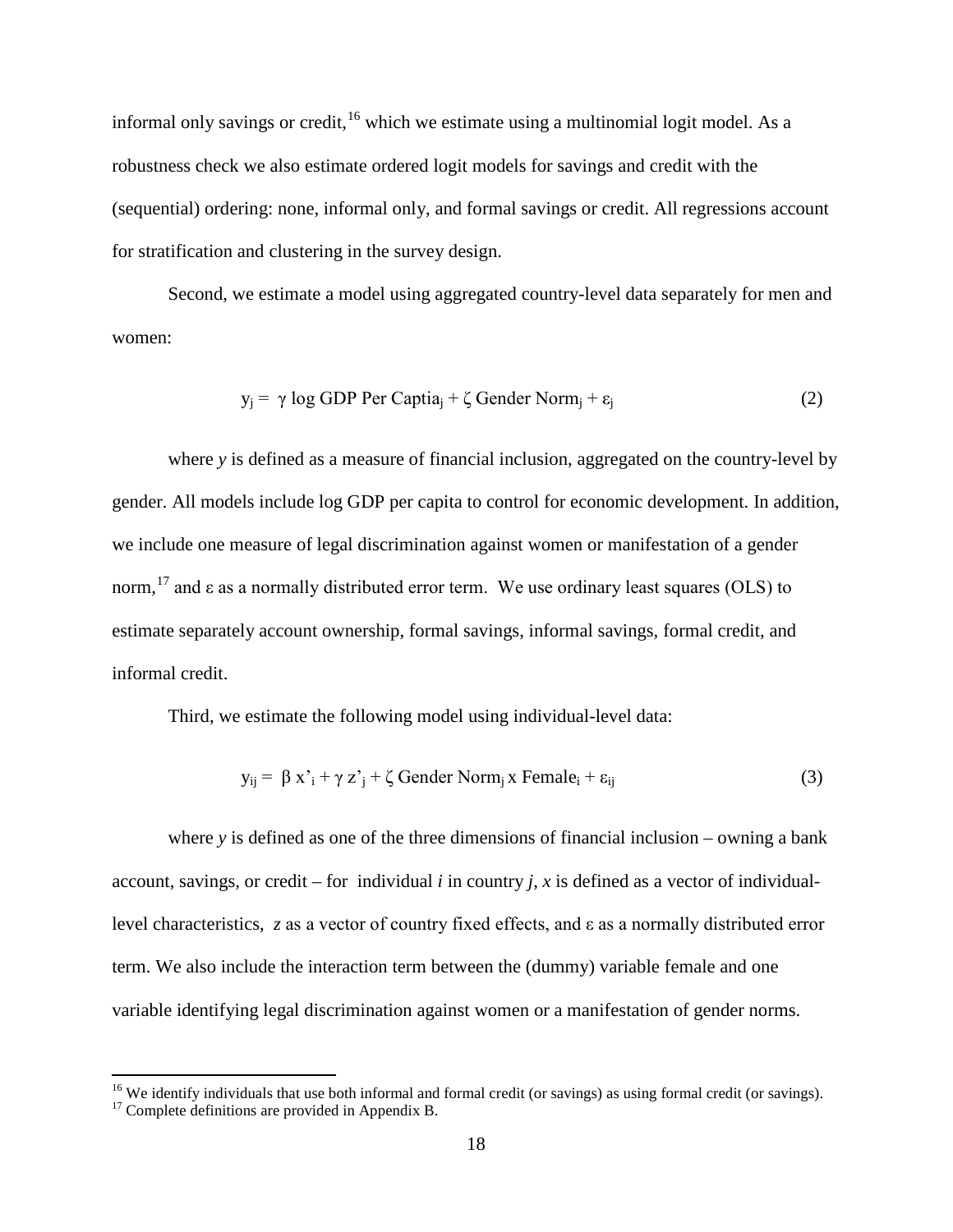To estimate these individual level regressions with just country fixed effects, we use a probit model where the dependent variable is account ownership, a binary variable, and a multinomial logit model to estimate the choice between formal and informal savings and credit. As a robustness check we also estimate ordered logit models for savings and credit with the (sequential) ordering: none, informal only, and formal savings or credit. All regressions account for stratification and clustering in the survey design.

#### **5. Regression Results**

 $\overline{a}$ 

#### *5.1 Financial Inclusion and Individual Characteristics*

Table 3 reports the results of regressing individual characteristics on our three financial inclusion indicators – account ownership, savings and credit – while controlling for country fixed effects. All models use our sample of up to 98 developing countries listed in Appendix 1. With regard to account ownership, the results confirm our earlier univariate analysis and show that women in developing countries are less likely to have an account than men, even after controlling for a host of individual characteristics. Gender affects account ownership also indirectly through gender differences in income, education, and employment status which we documented earlier in Table 1.<sup>[18](#page-20-0)</sup>

Next we consider the impact of individual characteristics on savings and credit. Because we estimate a multinomial logit model for these dependent variables, the interpretation of the coefficients differs from the ones reported in the account column where we used a probit model. Here, the coefficients represent log-odds ratios; that is, they show how the log of the odds of a certain outcome (informal or formal) compared to the omitted base category outcome (none)

<span id="page-20-0"></span> $18$  See Allen et al. (2013) for a detailed discussion on how individual characteristics influence measures of financial inclusion.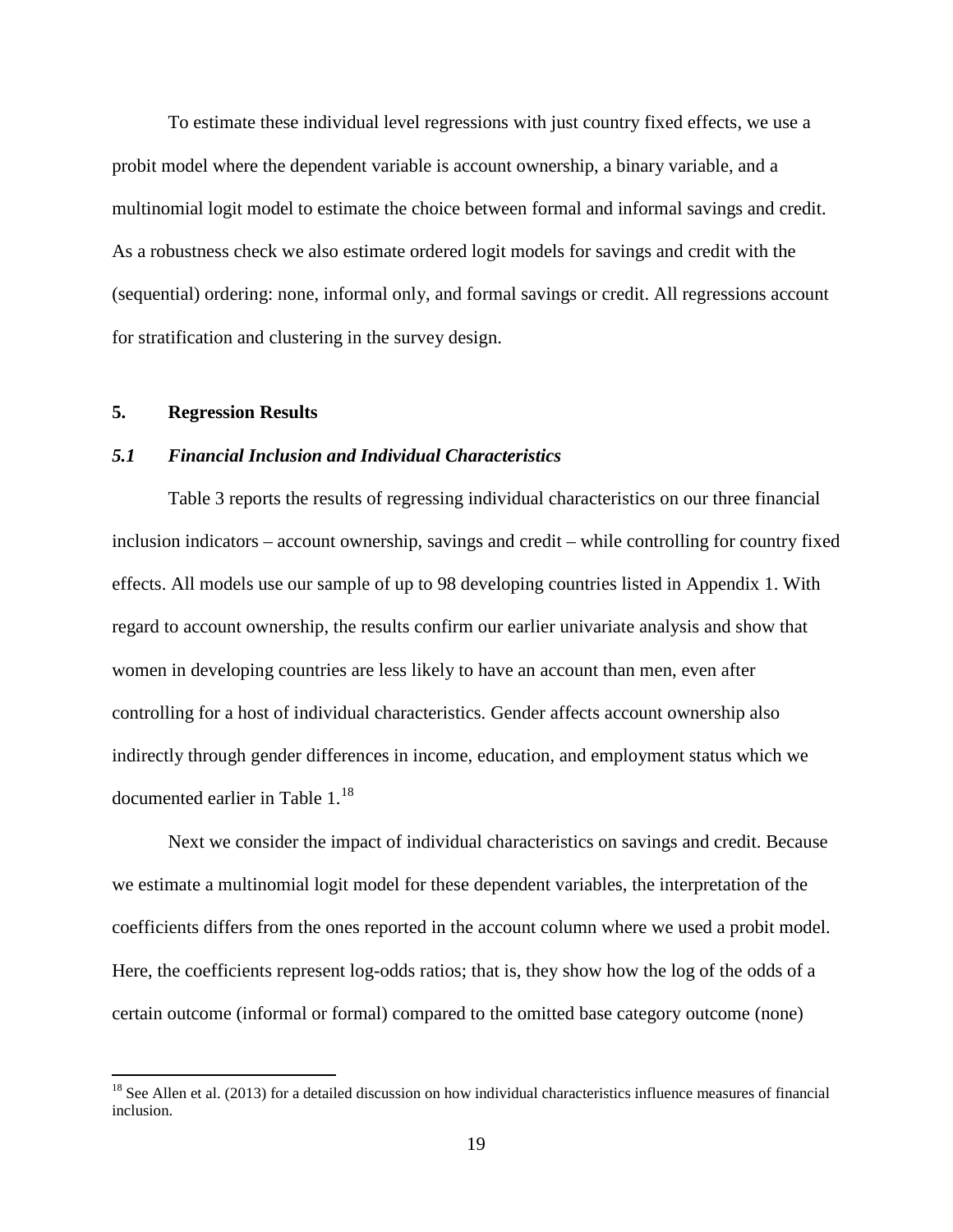changes in response to individual characteristics. In the ordered logit regressions we also estimate savings and credit behavior, but here the coefficient estimates indicate the expected change in the ordered log-odds scale. The coefficients therefore indicate the significance and direction of the effects with positive coefficient estimates corresponding to an increased probability of higher valued responses; exponentiating the coefficients yields the proportional odds-ratios.

In the multinomial estimates we observe that the log-odds ratios of saving formally, compared to not saving at all, is significantly decreased for women, whereas saving only informally, compared to not saving at all, is not affected by gender. This is despite the fact that we also observe significant differences in informal savings by gender in the univariate setting. The absence of a significant relationship may be explained by gender differences in income, education and employment status which we documented earlier in Table 1. Our results suggest, first, that log-odds of saving using an account at a bank or other financial institution, as compared to not saving, are lower for women. This may be driven, in part, by the lower percentage of woman that have a bank account (a precondition to using an account to save), as well as the possibilities that women might have less ownership of assets, less money left over at the end of the month, less access to formal institutions (or greater difficulty traveling to access a financial institution), or less interest in formally saving (that could also be linked to lower financial capability).<sup>[19](#page-21-0)</sup> Second, our results show that the log-odds of saving informally, compared to not saving at all, are not affected by gender, suggesting that the gender gap in formal savings may be related to issues other than women's lower savings rates overall. Importantly, the Findex database does not collect the amount of personal savings. For instance, if

<span id="page-21-0"></span><sup>&</sup>lt;sup>19</sup> Previous literature studying adults in the United States have documented lower financial literacy among women (see Lusardi and Mitchell, 2008).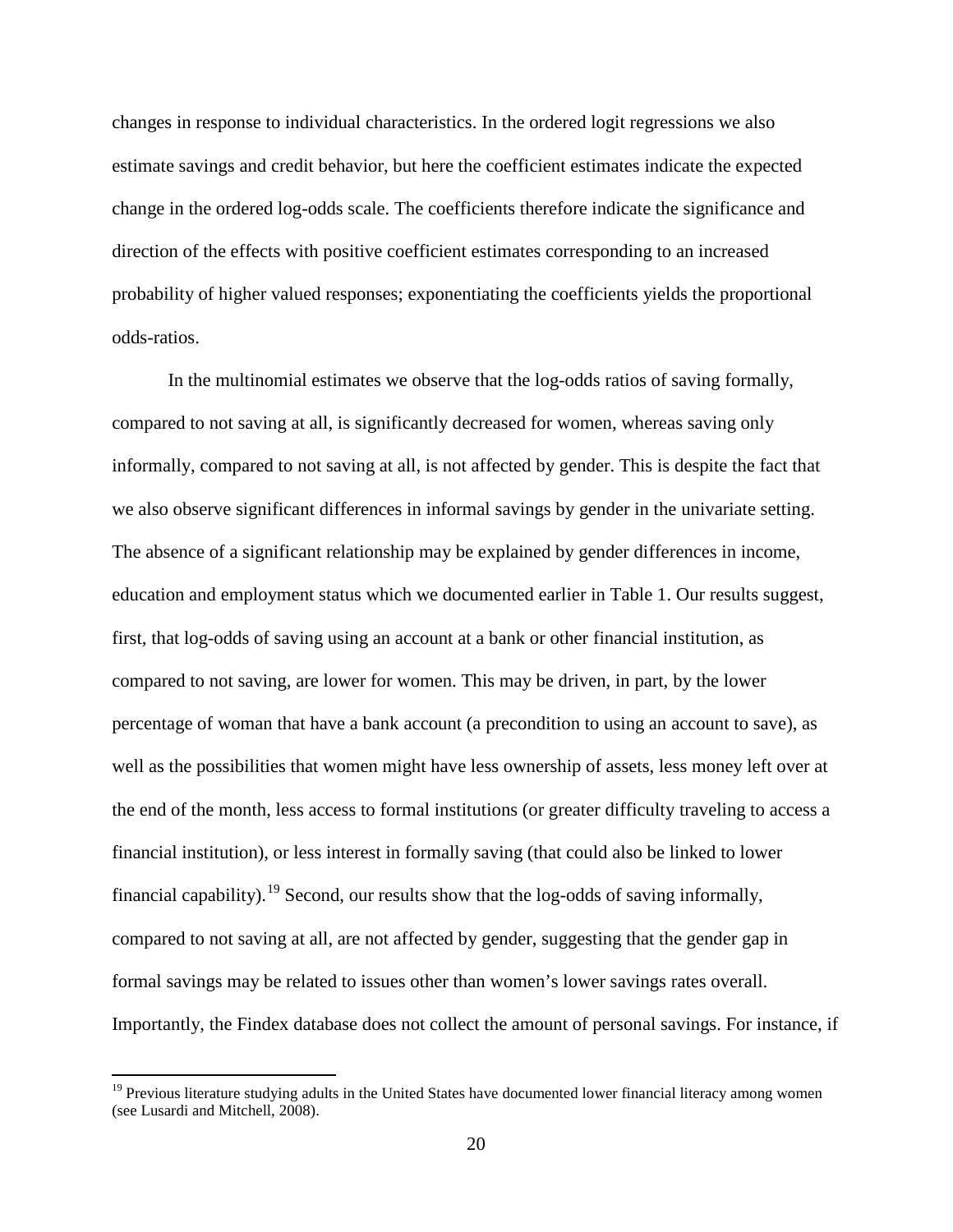women save a smaller amount than men, the fixed costs of opening and maintain an account would be relatively more costly, which might discourage formal savings.

In respect to credit, we observe in the multinomial regressions that gender has no statistically significant impact on the log-odds ratio of using formal credit, as compared to not using any credit. This is again despite the fact that we observe significant differences in both formal and informal only credit by gender in the univariate setting. However, individual-level regression results may reflect the low rates of formal savings in developing countries and the fact that access to formal credit is generally restricted to wealthier individuals (Allen, et al., 2013). However, gender does have a significantly negative impact on the log-odds ratio of using only informal credit, compared to using no credit. In other words, women are relatively less likely to use informal credit in developing countries, where informal sources of credit, such as family and friends, are the most common sources of credit.

The results from the ordered logit models for savings and credit are largely consistent with the results from the multinomial regressions. However, by imposing a uniform relationship between the independent variables and each of the three categories of savings and credit (none, informal only and formal) some of the nuanced findings from the multinomial logit regressions necessarily disappear. For example, the gender variable is not significant in the ordered logit results for savings. However, even after restricting the relationship, we find that women are less likely to use credit.

#### *5.2 Financial Inclusion and Legal Discrimination and Gender Norms*

 In this section we examine the relationship between specific laws and norms related to gender equality and financial inclusion. We begin by testing on the country-level whether laws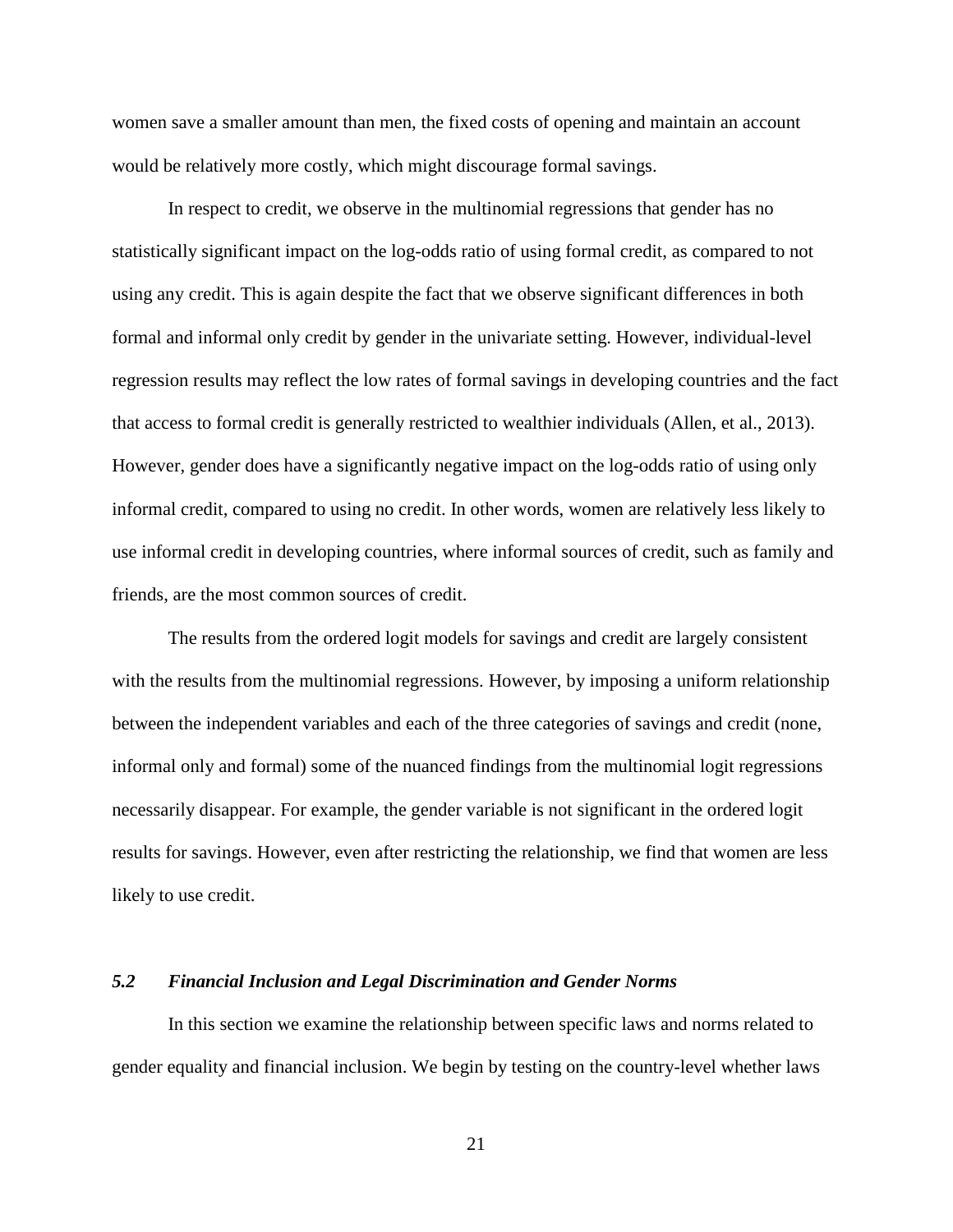discriminating against women and gender norms can explain differences in account ownership and savings and credit behavior. Next, we examine on the individual-level whether these laws matter more for women, relative to men.

#### 5.2.1 Country-Level Regressions

To examine whether laws and gender norms can explain some of the variation in financial inclusion across countries, we calculate for each country gender disaggregated countrylevel averages of account penetration, as well as formal and informal savings and credit rates. Next, we estimate financial inclusion using log GDP per capita (to control for variation in economic development) plus a measure of legal discrimination against women or a manifestation of a gender norm. The results are presented in Table 4. In the interest of space we only report the coefficient estimates for the gender norm variables, i.e. each cell represents a separate regression.

In countries where married women are prohibited from working (row 1), women are less likely to have formal accounts, savings, or credit. Part of the explanation for this finding might be mechanical—since employees (both private and government) often open accounts for employees to receive electronic payments. In addition, working women may have more money left over to put aside for savings, as well as the ability to use their wages for payday and other formal lending. We find similar results for countries where married women can be the head of their household (row 2), i.e. in countries where women can hold household assets, women are more likely to use formal financial products. Similar results are also found in countries where married women can choose where to live (row 3) and where women are not required by law to obey their husbands (row 4)—both measures of women's economic independence. Equal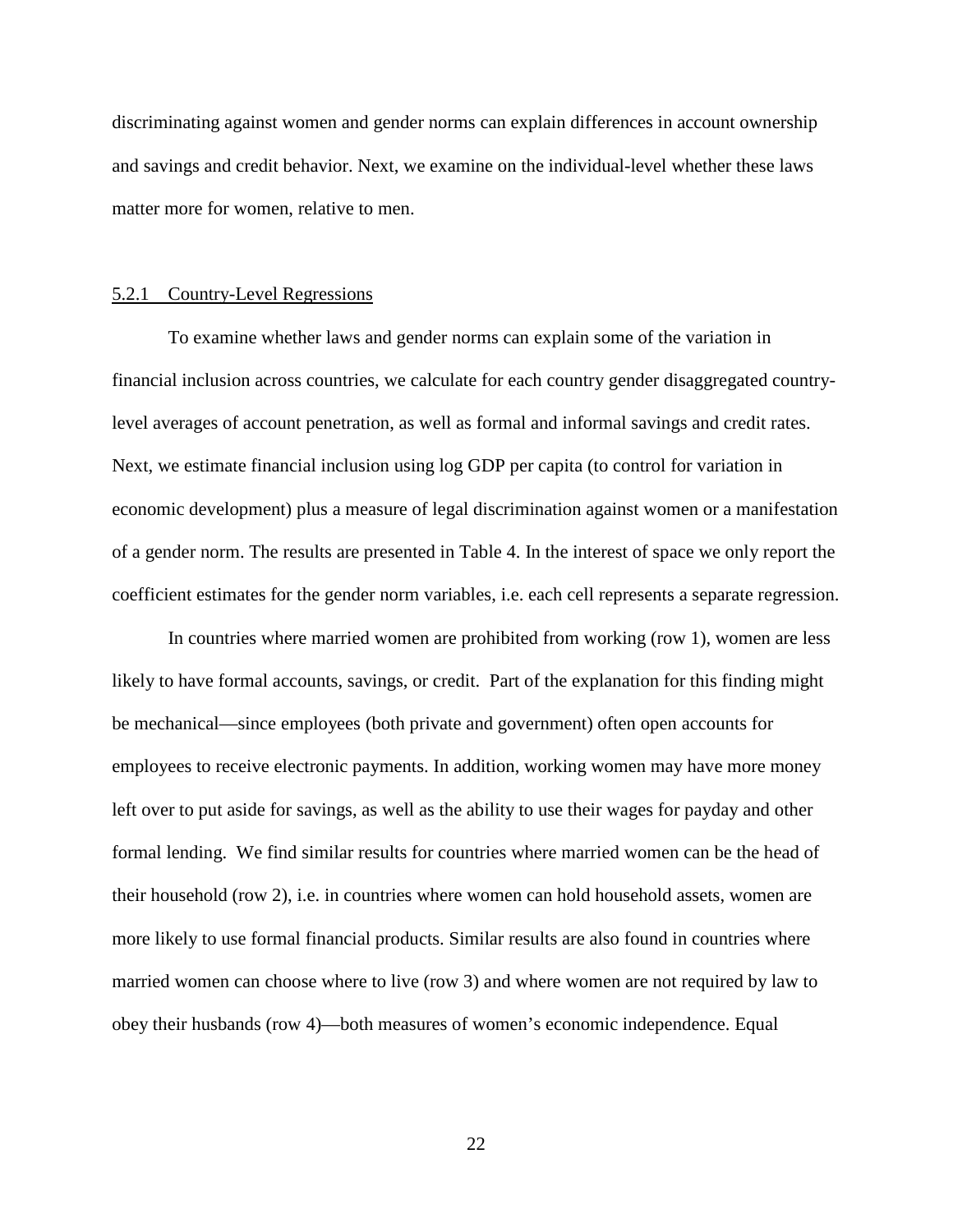inheritance (rows 5 and 6) is related to a higher likelihood of having an account and formal credit—but not formal savings.<sup>20</sup>

The default marital property regime (row 7) is only significantly related to a smaller fraction of women using formal credit. Since formal credit typically requires collateral and to the degree that women may have relatively fewer assets under their own name that qualify as collateral such as land or real estate, lower formal credit rates for women under this marital property regime are in line with our expectations.

Next we examine the relationship with gender norms. We find no relationship between the fraction of women who are married between ages 15-19 and rates of financial access (row 8). In countries with higher incidence of violence against women (row 9) a smaller fraction of women have an account, formal savings and formal credit. Overall, these regressions portray that women are more likely to be excluded from the formal financial sector in countries with laws and norms that discriminate against women.

It is important to note that some of our gender norm variables enter significantly in the regressions comparing financial inclusion rates for men, although the coefficient estimates are generally smaller than those for women. While it is not obvious that men would be directly affected by legal discriminating against women, those gender norms may be symptomatic for more general weaknesses in the business environment that we are unable to control for in our regressions. It might also be the case, as discussed in previous literature, that restrictions regarding work and asset ownership on half the population can repress economic and financial development for all citizens. In the next section we use individual-level data to control for income and demographic information to test more directly the heterogeneous effects of gender norms between men and women.

<span id="page-24-0"></span> $20$  Female spouses having equal rights to property is related to significantly lower use of informal credit.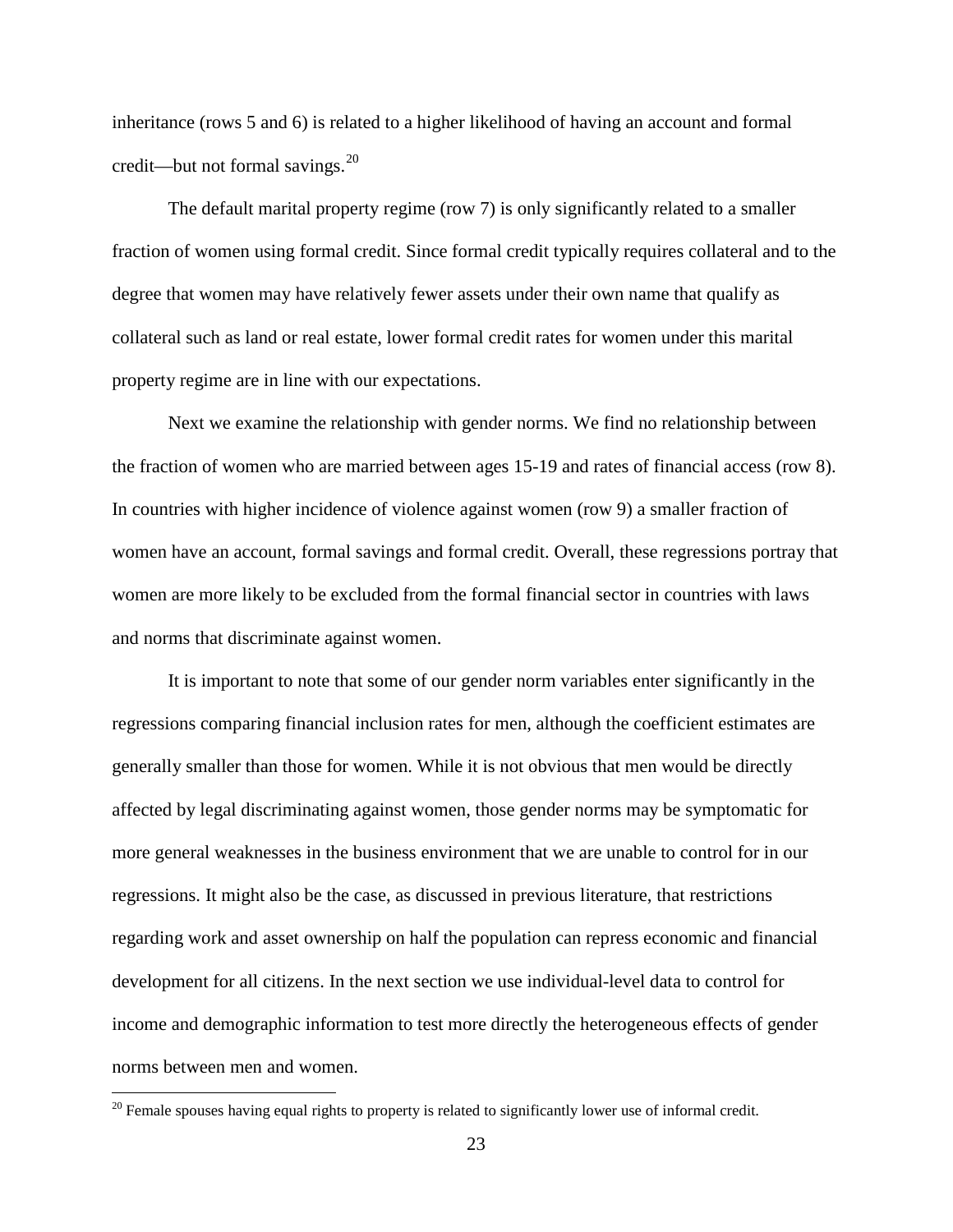#### 5.2.2 Individual-Level Regressions

Table 5 reports our results of including, one at a time, the interaction term between the variable female and each measure of legal discrimination and gender norm variables. These models test whether these country-level indicators are significantly related to financial inclusion measures for women, after controlling for individual characteristics and country fixed effects. In the interest of space we once again only report the coefficient estimates on the gender norm variables; the coefficient estimates of the unreported variables are comparable to the ones reported in Table 3.

The results for all measures of legal discrimination and manifestations of gender norms suggest that women are more likely to have an account in countries with supportive legal frameworks and attitudes towards women. All interaction terms are significant, even after controlling for individual characteristics and country fixed effects. For example, in countries where women can work or pursue a profession in the same way as men, account ownership is higher. Similarly, countries that do not discriminate against daughters and wives in regard to inheritance have higher account penetration. In countries where the default marital property regime is separation, women are less likely to have accounts, perhaps because asset separation is used as a way to prevent women access to the husband's account. And account penetration is lower in countries where more women marry between ages 15 and 19 and violence against women is higher.

As in the country-level results reported in Table 4, the evidence of the impact of legal discrimination against women on savings and the use of credit by women is more limited. However, the log-odds ratio of formal savings (compared to no savings) increases when women enjoy the same rights as men in regard to working, being head of household and choosing where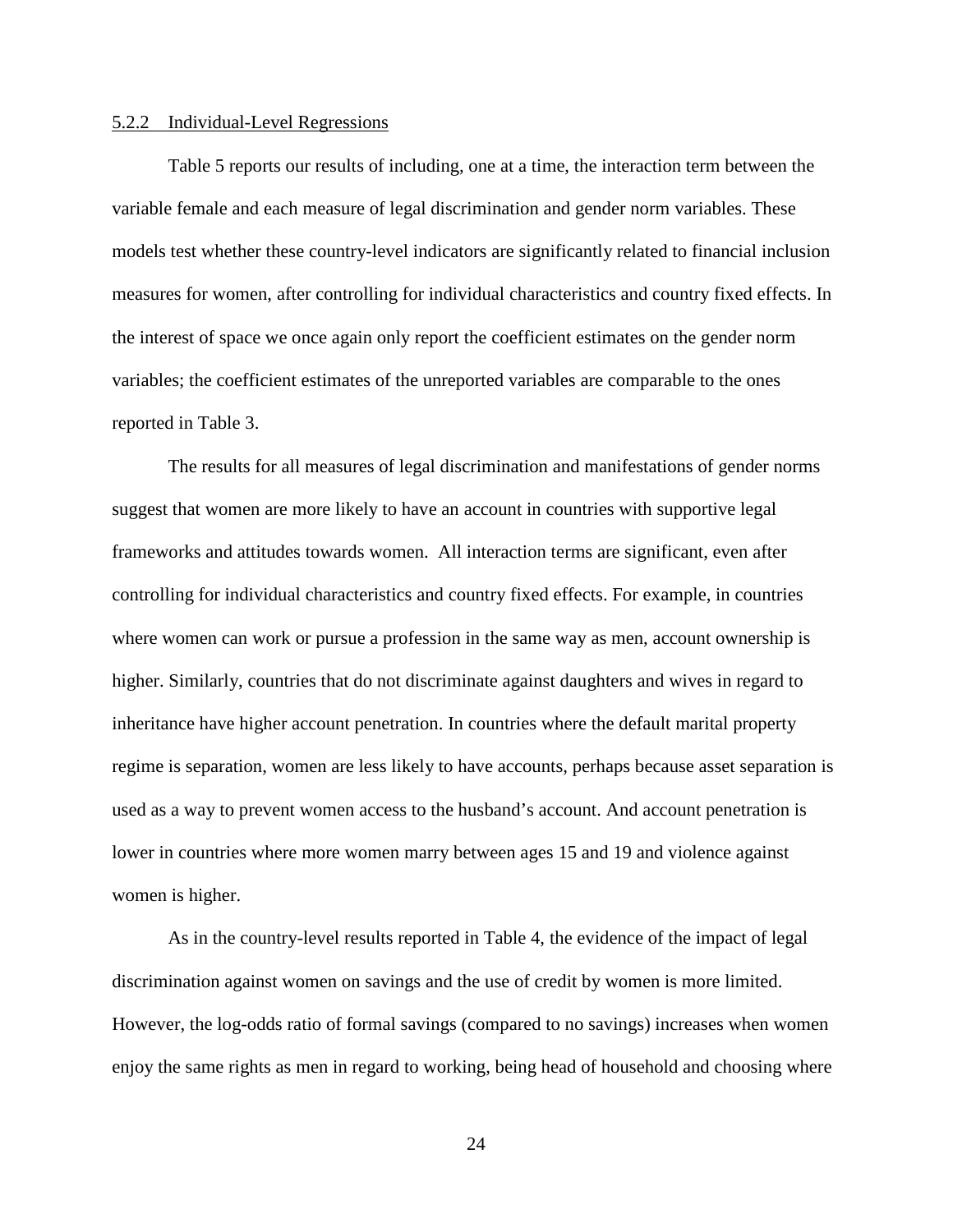to live. With regard to credit we find that in countries where married women are prohibited from acting as head of household and are required by law to obey their husbands, the log-odds ratio of using informal credit is higher. A surprising result is that while separation of marital property decreases the likelihood of a woman having an account, it increases the log-odds ratio that a woman has formal credit. (This result is contrary to the negative coefficient estimate in the country-level regressions for women.) We speculate that, on average, women have fewer assets than men in a separate marital property regime, which puts women at a relative disadvantage in securing collateral for a formal loan. However, once we control for income and other individual characteristics, women in countries with separation of marital property as default regime may be in a stronger position to pledge assets they own as collateral. The ordered logit results find a significantly positive relationship between countries that require married women to obey their husbands and the use of credit, though this finding is likely dominated by the higher use of informal credit (i.e. the use of formal credit is very low in countries with this law). In addition, the ordered logit results show that credit is higher in countries that separate marital property, consistent with earlier results.

Our results in Table 5 also indicate that in countries where a larger percentage of women marry between 15 and 19 years of age, women are less likely to have an account and a smaller log-odds ratio of formal savings or informal credit. In countries with more violence against women, women are less likely to have an account, and a lower log-odds ratio of having formal or informal savings, or formal credit. The ordered logit estimations support the finding that more teenage marriages and greater violence against women reduces the likelihood of savings.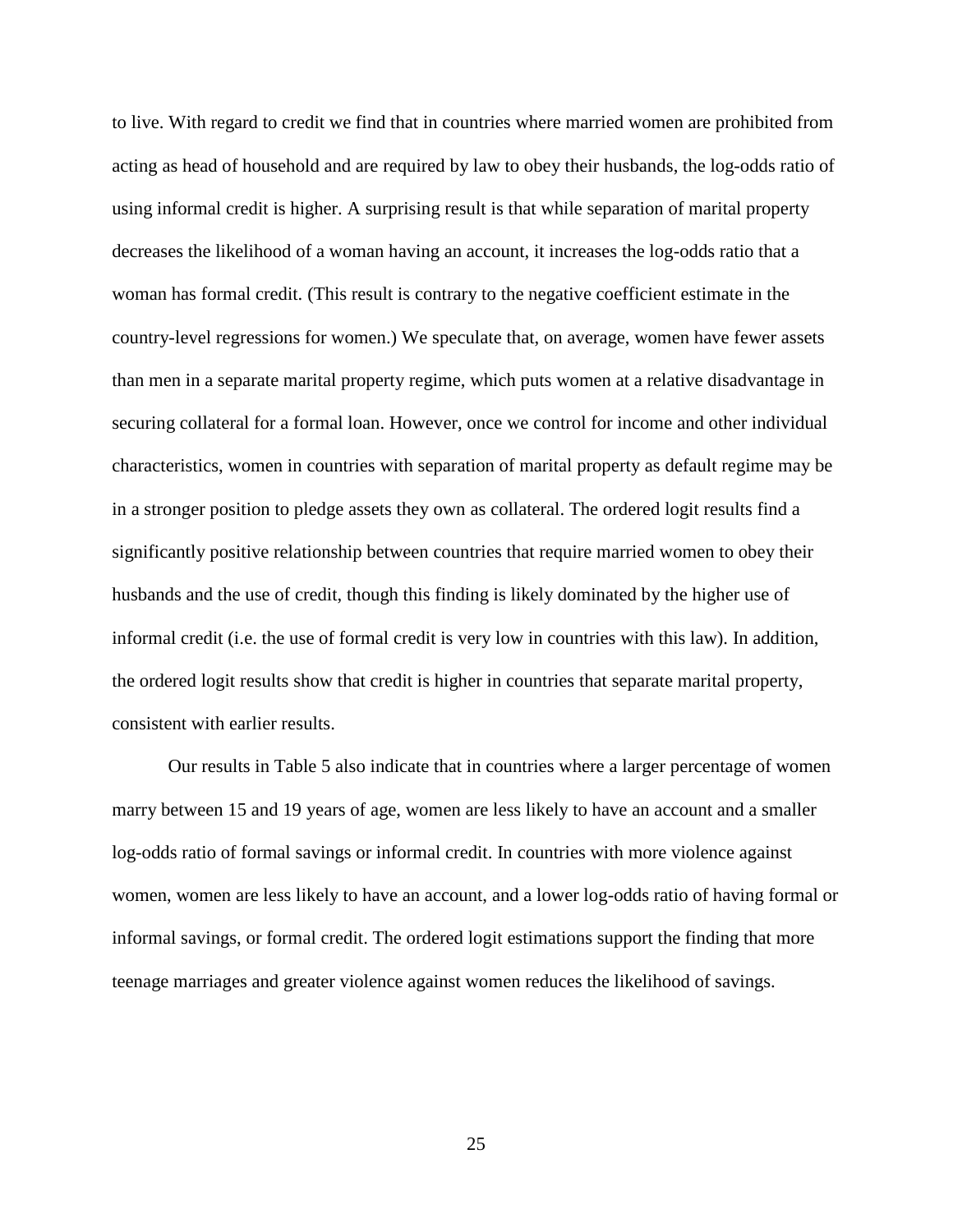#### **6. Conclusion**

This paper documents the degree to which women in developing countries are excluded from the formal financial system and gender difference in the use of formal and informal financial services. We use individual-level data from the Global Financial Inclusion Indicators (Global Findex) database to show that there exists a persistent gender gap, and that even after controlling for a host of individual characteristics including income, education, employment status and age, gender remains significantly related to the use of financial services. Moreover, the results show that gender is related to measures of financial inclusion not only directly but also indirectly, through gender differences in income, education, and employment status.

We also explore the degree to which economy-wide legal discrimination against women and gender norms can help explain this gender gap. As a result of differential treatment under the law or by custom, women may have less ability than men to own, manage, control, or inherit assets and property, which in turn might affect women's access to and demand for financial services. Using data from the World Bank's Women, Business and the Law database, our analysis shows that in countries where women face legal discrimination in the ability to work, head a household, choose where to live, or inherit property or are required by law to obey their husband, women are less likely than men to own an account and to save and borrow. We also consider gender norms as quantified by the Organisation for Economic Co-operation and Development's Gender, Institutions and Development Database, such as the level of violence against women and the incidence of early marriage for women. The results confirm that gender norms are also significantly related to women's use of financial services.

The relatively low use of financial products by women may increase their vulnerability to income shocks and reduce their ability to invest, save, and plan for the future. Improving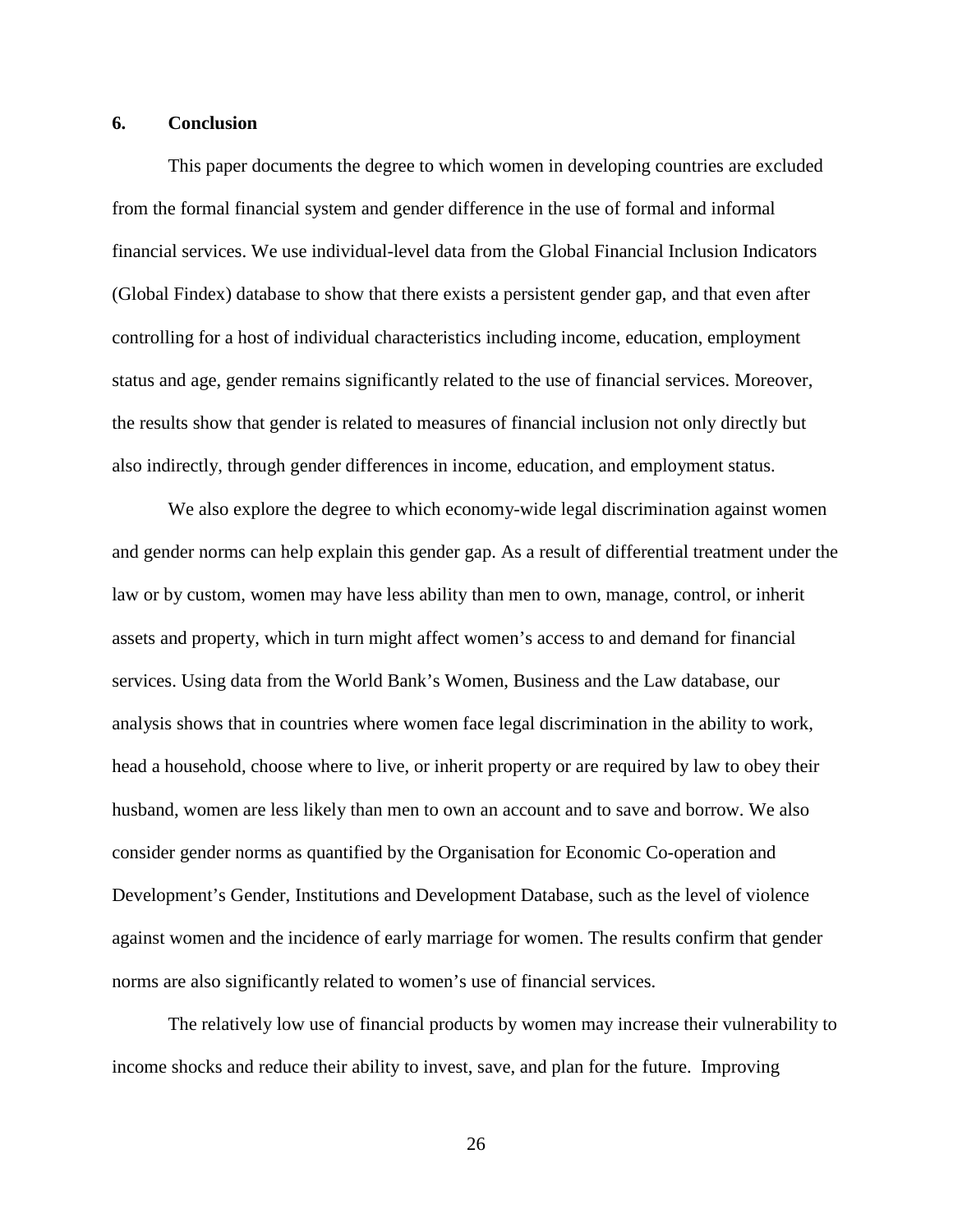women's access to finance may require more equitable treatment under the law, as well as changes to product designs and easier access to financial service providers. More research is needed to better understand the channels that reduce women's access to financial services and identify new products, processes, and technology that can expand financial inclusion of women.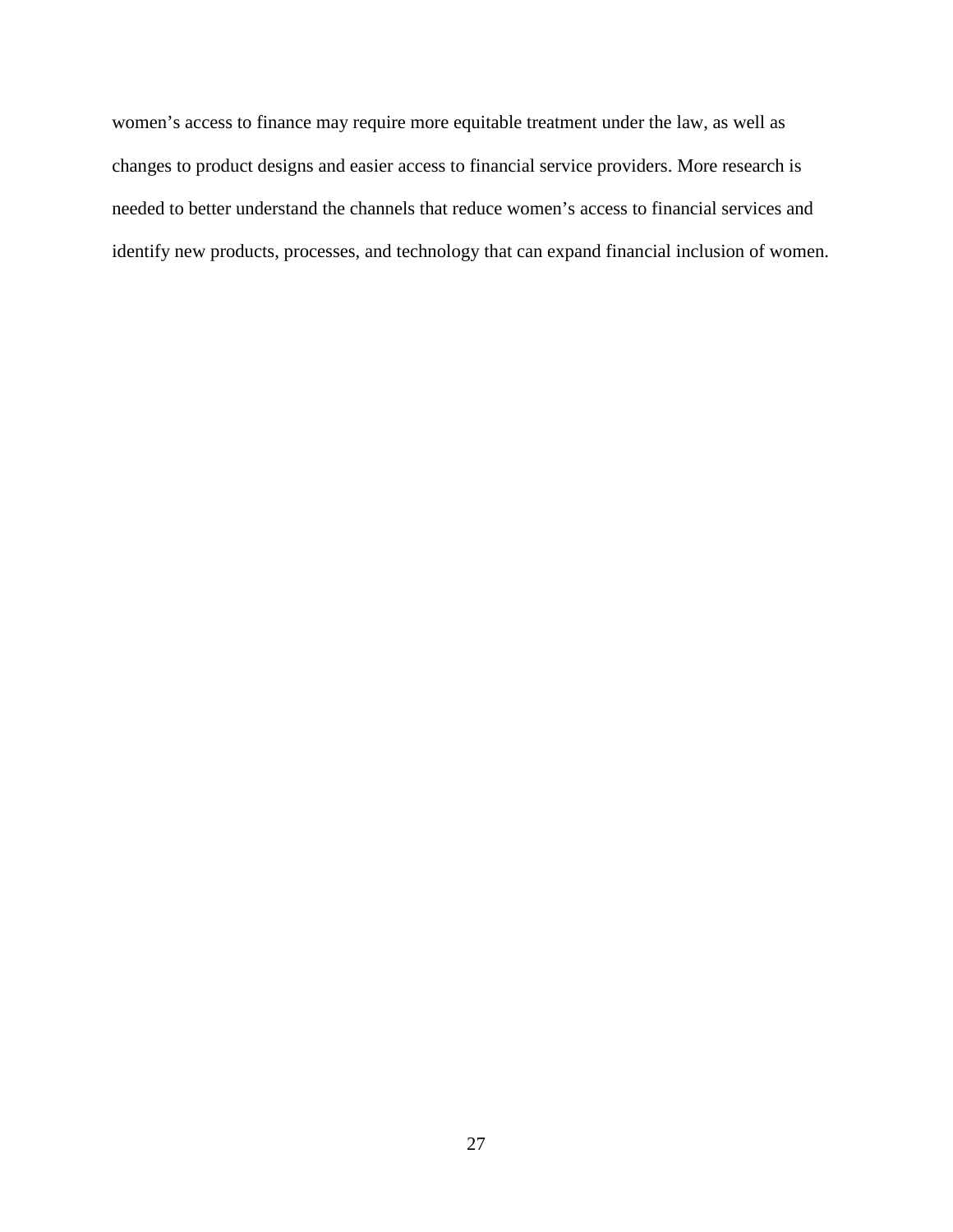#### **References**

- Allen, Franklin, Asli Demirguc-Kunt, Leora Klapper, and Sole Martinez Peria, 2013. "The Foundations of Financial Inclusion:Understanding the Ownership and Use of Formal Accounts". World Bank Policy Research Working Paper 6290.
- Aguilera-Alfred, Nelson, Mayada Baydas, and Richard L. Meyer. 1994. "Credit Rationing in Small Scale Enterprises: Special Micro-enterprise Programs in Ecuador." Journal of Development Studies 31(2):279–88.
- Ashraf, N., D. Karlan, and W. Yin. 2010. "Female Empowerment: Further Evidence from a Commitment Savings Product in the Philippines." *World Development* 28 (3): 333–44.
- Aterido, Reyes, Thorsten Beck, Leonardo Iacovone. 2011. "Gender and Finance in Sub-Saharan Africa: Are Women Disadvantages." World Bank Policy Research Paper 5571.
- Bardasi, Elena, Mark Blackden, and Juan Carlos Guzman. 2007. "Gender, Entrepreneurship, and Competitiveness in Africa." In Africa Competitiveness Report 2007. World Economic Forum: Geneva.
- Baydas, Mayada, Richard Meyer, and Nelson Aguilera-Alfred. 1994. "Discrimination against Women in Formal Credit Markets: Reality or Rhetoric?" World Development 22(7):1073–82.
- Beck, Thorsten, Patrick Behr, and Andeas Madestam. 2013. "Sex and Credit: Is There a Gender Bias in Lending?" European Banking Center Discussion Paper 2012-017.
- Beck, Thorsten, Asli. Demirgüç-Kunt, and Patrick Honohan. 2008. Finance for All? Policies and Pitfalls in Expanding Access. World Bank: Washington, DC.
- Beck, Thorsten, Asli. Demirgüç-Kunt, Ross Levine. 2007. "Finance, Inequality, and the Poor." Journal of Economic Growth 12 (1): 27–49.
- Beck, Thorsten, Ross Levine, Norman Loayza. 2000. "Finance and the Sources of Growth." Journal of Financial Economics 58 (1): 261–300.
- Blanchard, Lloyd, Bo Zhao, and John Yinger. 2005. "Do Credit Market Barriers Exist for Minority and Women Entrepreneurs?" Syracuse University Maxwell School Center for Policy Research Working Paper 74.
- Bruhn, Miriam. 2009. "Female-Owned Firms in Latin America: Characteristics, Performance, and Obstacles to Growth." World Bank Policy Research Paper 5122.
- Buvinic, Mayra, and Marguerite Berger. 1990. "Sex Differences in Access to a Small Enterprise Development Fund in Peru." World Development 18(5):695–705.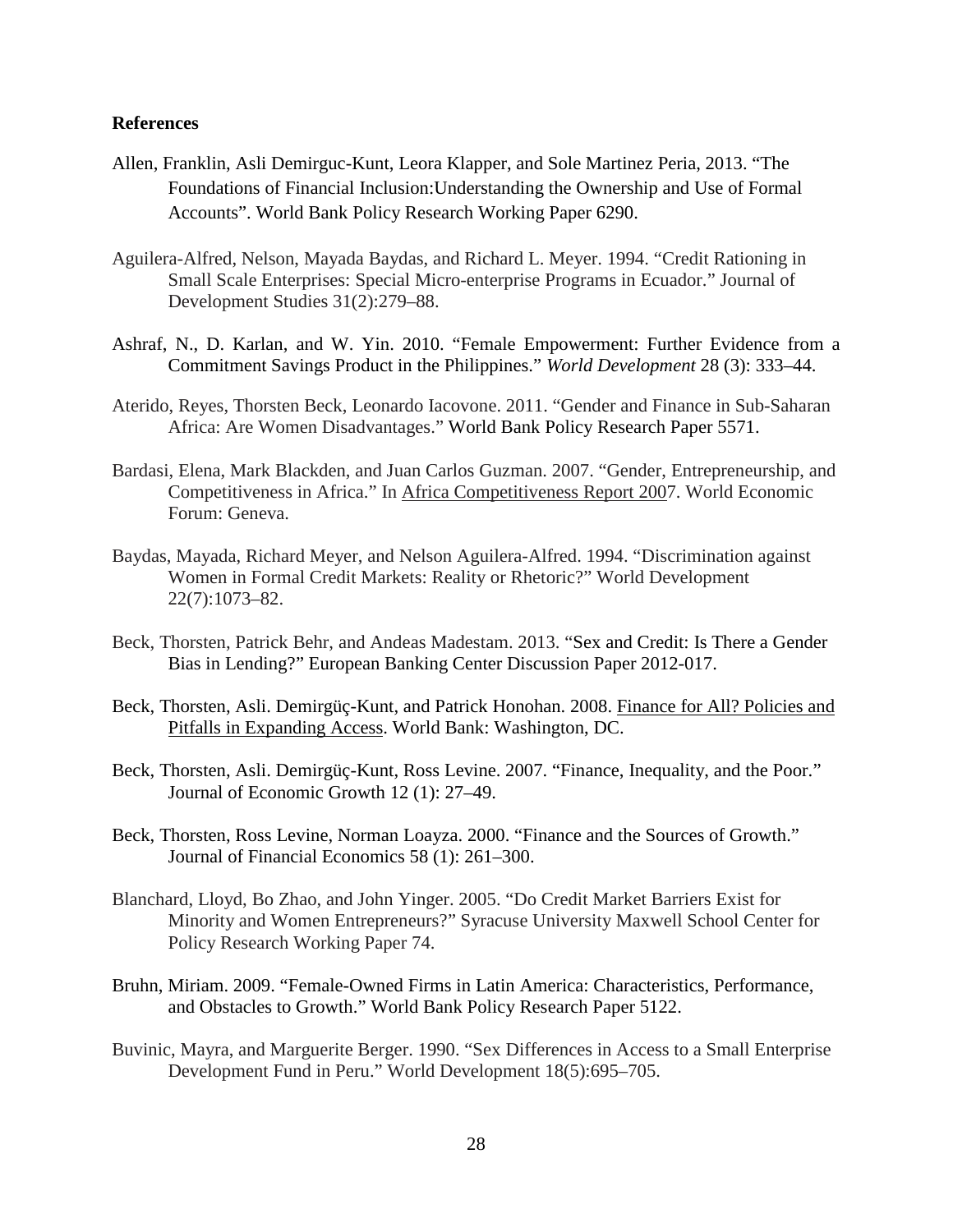- Carter, Sara, and Eleanor Shaw. 2006. "Women's Business Ownership: Recent Research and Policy Developments." Mimeo.
- Chamlou, Nadereh. 2008. The Environment for Women's Entrepreneurship in the Middle East and North Africa. World Bank: Washington, DC.
- Cheston, Susy and Lisa Kuhn. 2002. "Empowering women through microfinance" In Pathways Out of Poverty: Innovations in Microfinance for the Poorest Families*,* Sam Daley-Harris (ed)*.* Kumarian Press: Connecticut.
- Coleman, Susan. 2000. "Access to Capital and Terms of Credit: A Comparison of Men and Women-owned Businesses." Journal of Small Business Management 38(3):37–52.
- Coleman, Susan. 2002. "Constraints Faced by Women Small Business Owners: Evidence from the Data." Journal of Developmental Entrepreneurship 7(2):51–174.
- Demirguc-Kunt, Asli and Leora Klapper. 2012. "Measuring Financial Inclusion: The Global Findex Database." Brooking Papers on Economic Activity, Forthcoming.
- Demirguc-Kunt, Asli. and Ross Levine. 2009. "Finance and Inequality: Theory and Evidence." Annual Review of Financial Economics, Annual Reviews, vol. 1(1), pages 287-318.
- Diagne, Aliou, Manfred Zeller, and Manohar Sharma. 2000. "Empirical Measurements of Households' Access to Credit and Credit Constraints in Developing Countries: Methodological Issues and Evidence." FCND Discussion Paper 90.
- Dupas, P., and J. Robinson. 2009. "Savings Constraints and Microenterprise Development: Evidence from a Field Experiment in Kenya." National Bureau of Economic Research Working Paper 14693.
- Ellis, Amanda, Jozefina Cutura, Nouma Dione, Ian Gillison, Clare Manuel, and Judy Thongori. 2007a. Gender and Economic Growth in Kenya: Unleashing the Power of Women. World Bank: Washington, DC.
- Ellis, Amanda, Mark Blackden, Jozefina Cutura, Fiona MacCulloch, and Holger Siebeens. 2007b. Tanzania Gender and Economic Growth Assessment. World Bank: Washington, DC.
- Faisel, Arjumand. 2004. "Impact Assessment of Kashf 's Microfinance and Karvaan Enterprise Development Program." Report prepared for DIFD Pakistan.
- Fletschner, Diana and Mesbah, Dina. 2011. "Gender Disparity in Access to Inforamtion: Do Spouses Share What They Know?" World Development 39:8, pp. 1422-1433.
- GEM/IFC. 2005. Gender and Growth Assessment for Uganda: Gender Perspective on Legal and Administrative Barriers to Investment. World Bank: Washington, DC.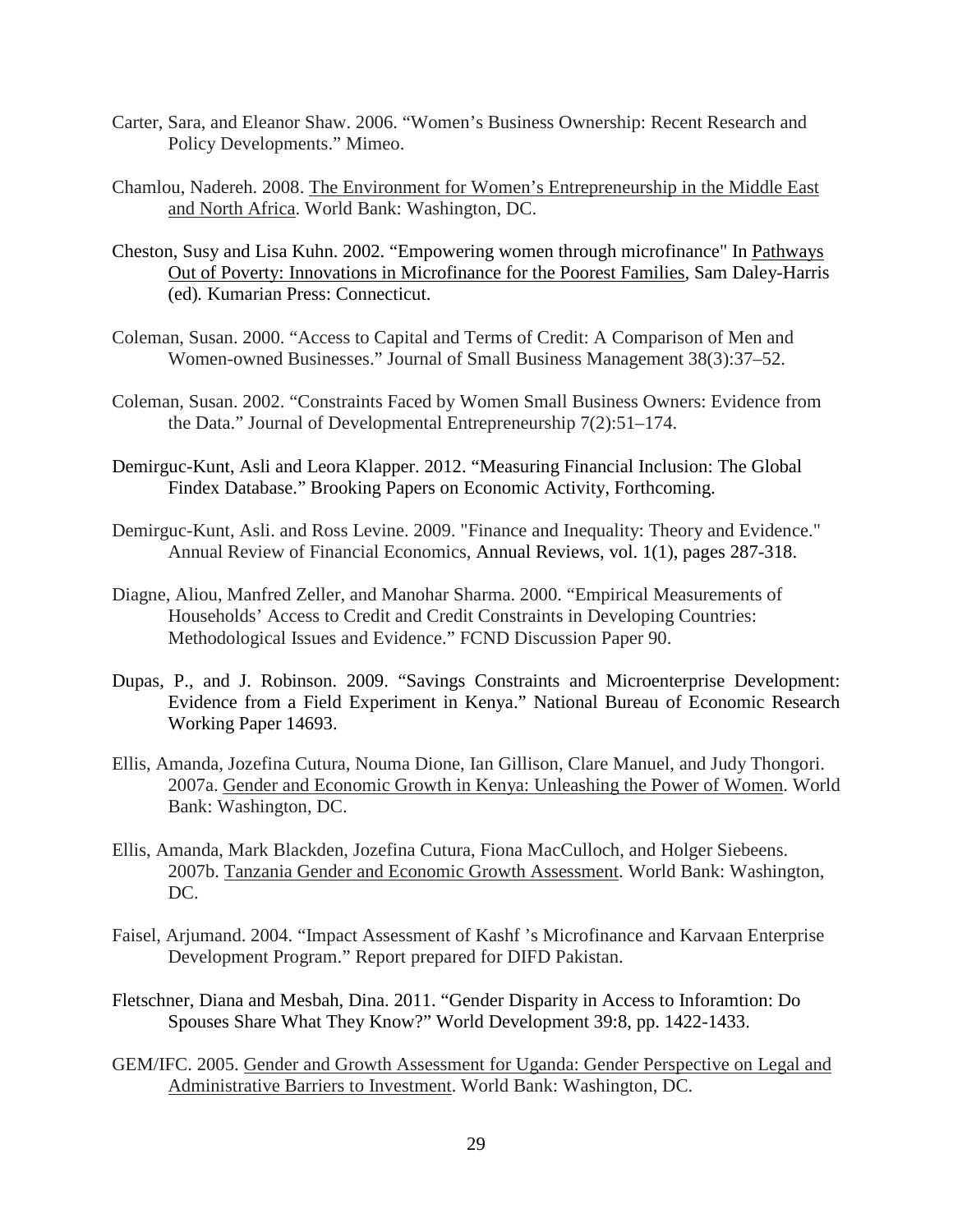- Goheer, Nabeel. 2003. Women Entrepreneurs in Pakistan: How to Improve their Bargaining Power. International Labour Organization: Geneva.
- IFC, 2011. Strengthening Access to Finance for Women-Owned SMEs in Developing Countries. World Bank: Washington, DC.
- ILO (International Labor Organization) and AfDB (African Development Bank). 2004. Supporting Growth Oriented Women Entrepreneurs in Ethiopia, Kenya, and Tanzania. International Labour Organization: Geneva.
- Johnson, Susan. 2004. "Gender Norms in Financial Markets: Evidence from Kenya." World Development 32(8):1355–74.
- Klapper, Leora, Luc Laeven, and Raghuram Rajan. 2006. "Entry Regulation as a Barrier to Entrepreneurship." Journal of Financial Economics 82(3):591–629.
- Klapper, Leora and Simon Parker. 2011. "Gender and the Business Environment for New Firm Creation." World Bank Research Observer, 26:2 pp.237-257.
- Lusardi, Annamaria and Olivia Mitchell, 2008. "Planning and Financial Literacy: How Do Women Fare?" *American Economic Review*, 98(2), 413-417.
- Lusardi, Annamaria, and Peter Tufano. 2009. "Debt Literacy, Financial Experiences, and Overindebtedness." NBER Working Paper Series 4808.
- Safavian, Mehnaz, 2012. Are Pakistan's Women Entrepreneurs Being Served by the Microfinance Sector? World Bank: Washington, DC.
- Morrison, Andrew, Dhushyanth Raju, and Nistha Sinha. 2007. "Gender Equality, Poverty and Economic Growth." World Bank Policy Research Working Paper 4349.
- Muravyev, Alexander, Dorothea Schafer, and Oleksandr Talavera. 2007. "Entrepreneurs' Gender and Financial Constraints: Evidence from International Data." Discussion Papers of DIW Berlin 706, German Institute for Economic Research.
- Naidoo, Sharda, and Anne Hilton. 2006. Access to Finance for Women Entrepreneurs in South Africa. World Bank: Washington, DC.
- Narain, Sushma. 2009. "Access to Finance for Women SME Entrepreneurs in Bangladesh." World Bank Policy Research Working Paper.
- Richardson, Pat, Rhona Howarth, and Gerry Finnegan. 2004. "The Challenges of Growing Small Businesses: Insights from Women Entrepreneurs in Africa." SEED Working Paper 47.
- Rose, Kalima. 1992. Where Women are Leaders: The SEWA Movement in India*.* Zed Books: London.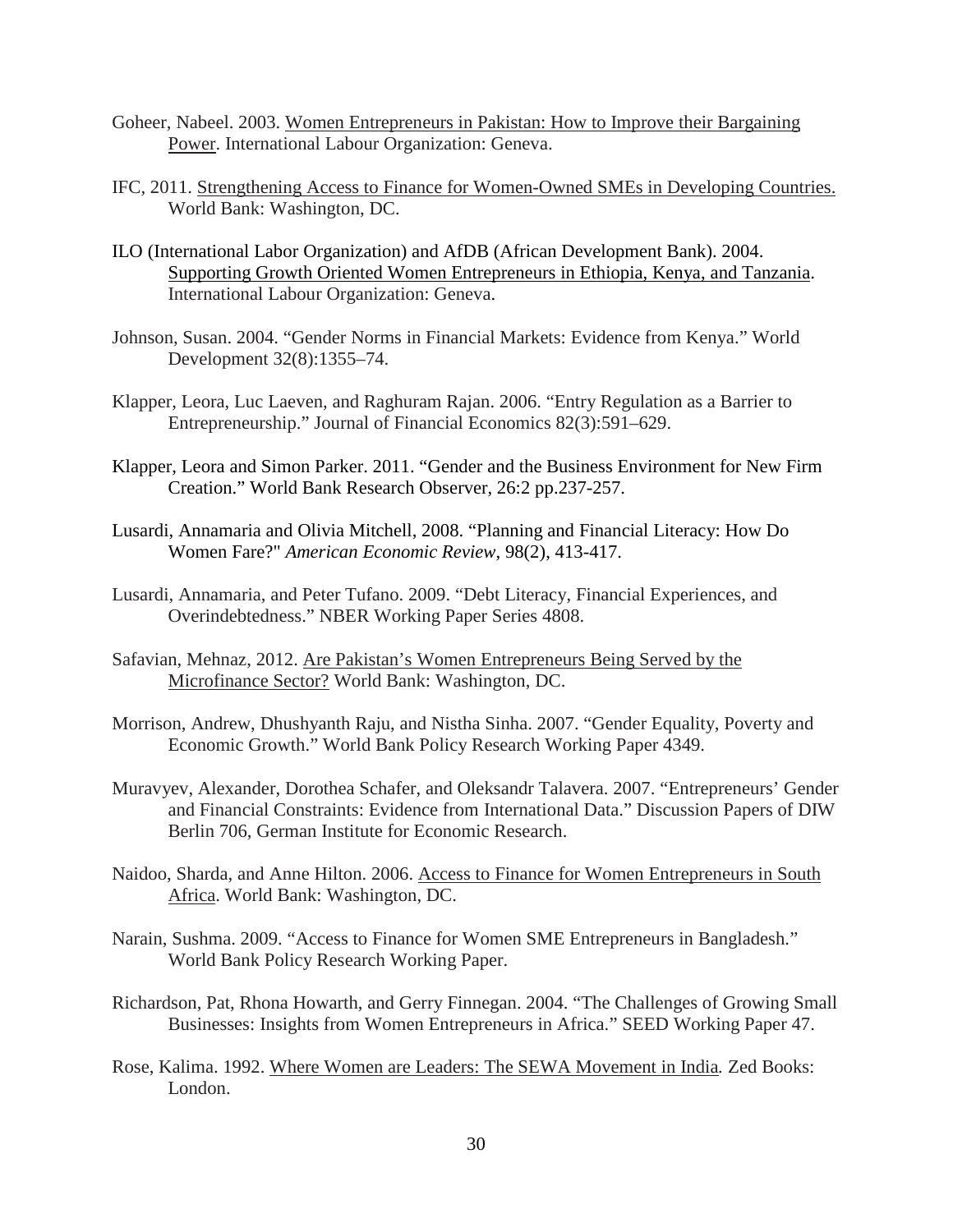- Rosti, Luisa, and Francesco Chelli. 2005. "Gender Discrimination, Entrepreneurial Talent and Selfemployment." Small Business Economics 24:131–42.
- World Bank. 2012. World Development Report 2012: Gender Equality and Development*.* World Bank: Washington, DC.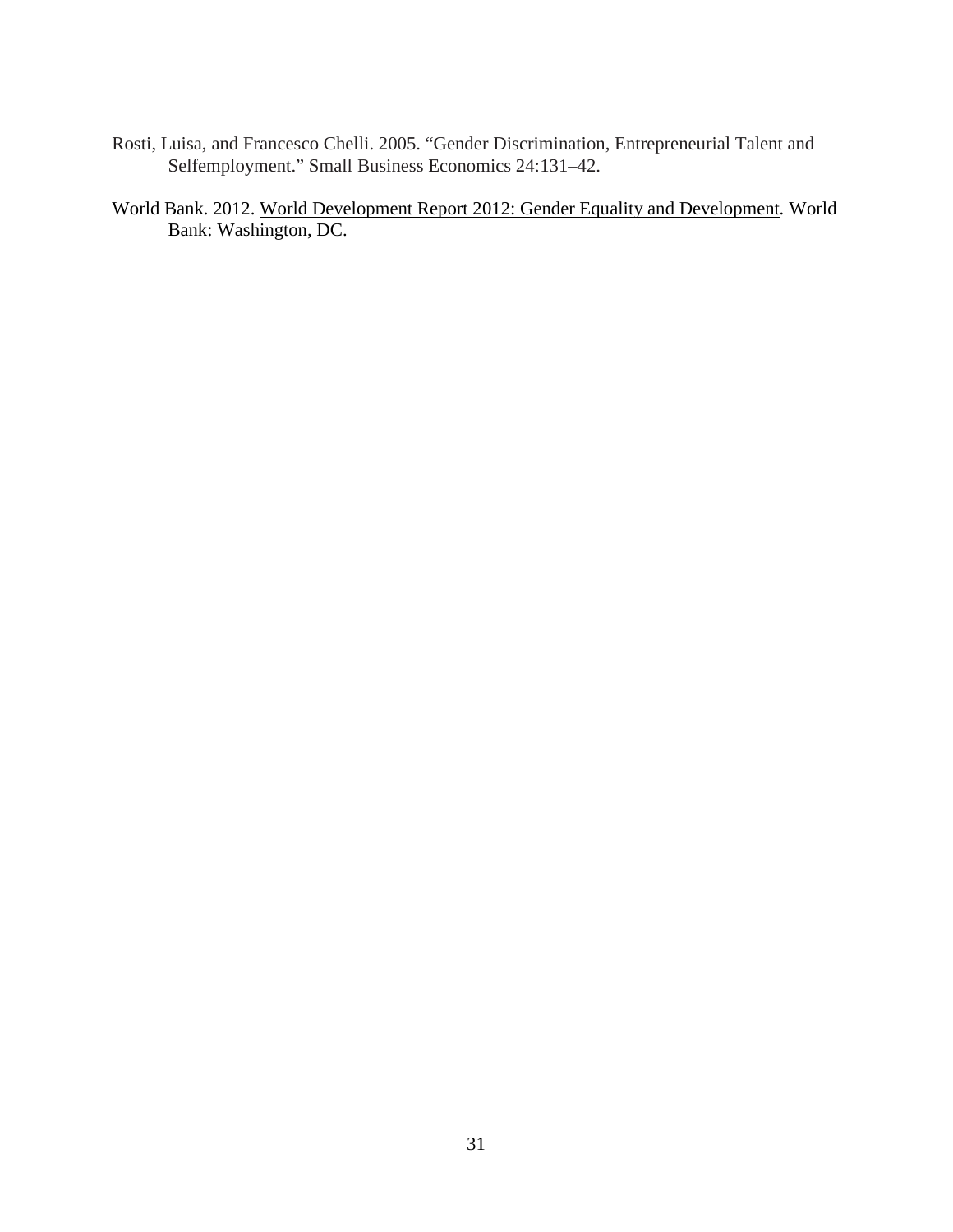

**Figure 1: Account ownership, by gender**

*Source*: Demirguc-Kunt and Klapper, 2013.





*Source*: Demirguc-Kunt and Klapper, 2013.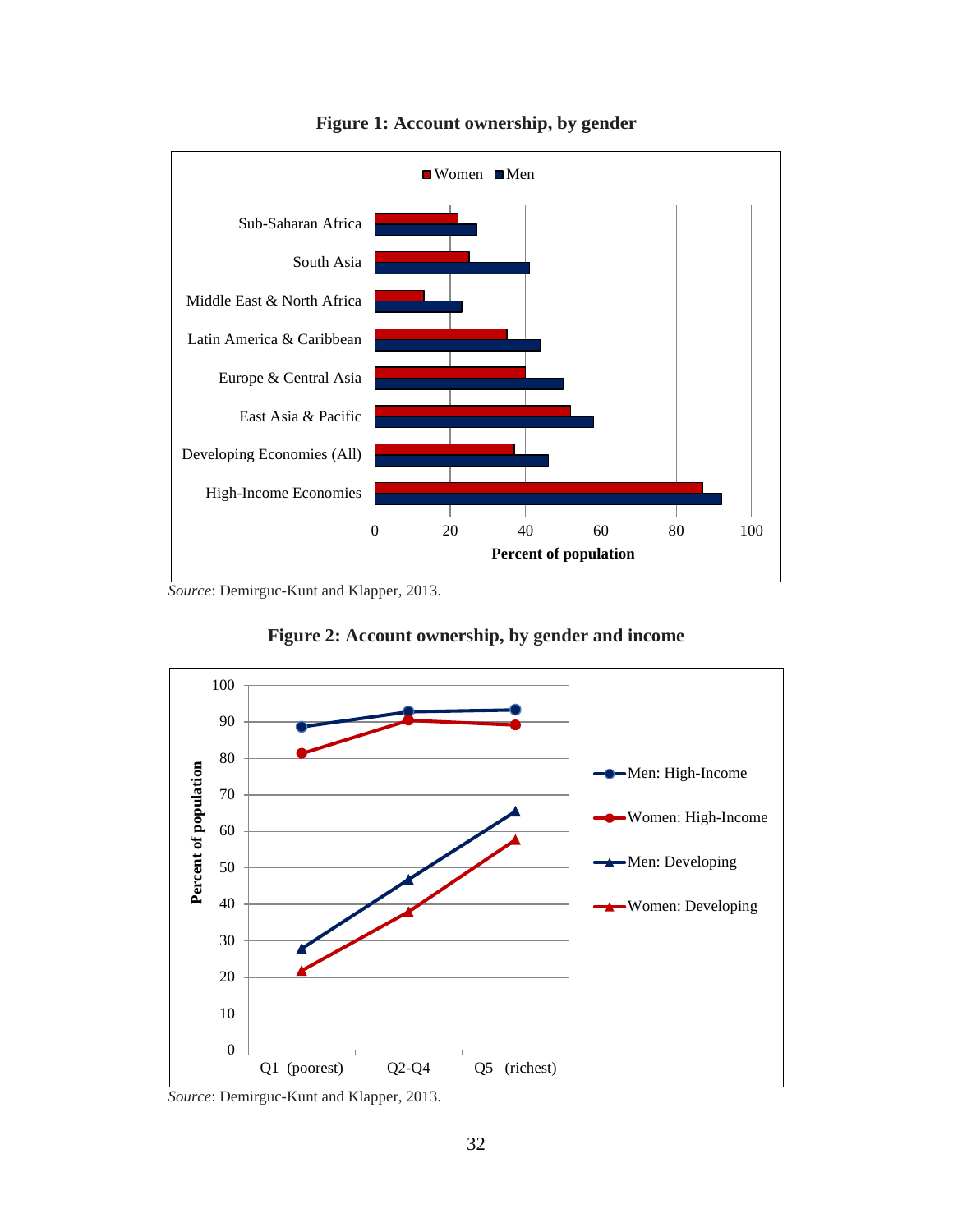

#### **Figure 3: Barriers to account ownership in developing countries, by gender**  *Multiple responses allowed*

 *Source*: Demirguc-Kunt and Klapper, 2013.





 *Source*: Demirguc-Kunt and Klapper, 2013.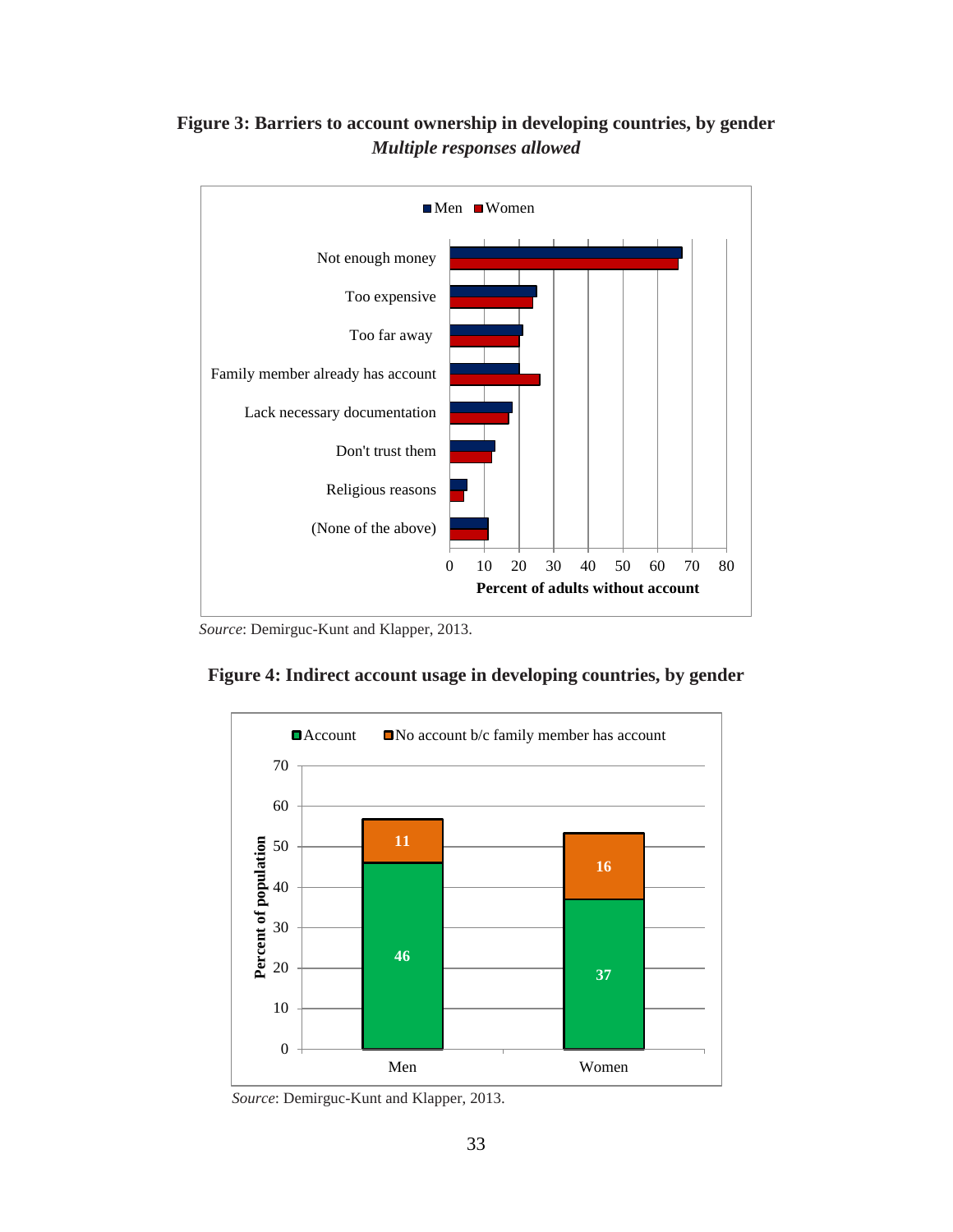

#### F**igure 5: Put aside money in the past year, by gender**

*Source*: Demirguc-Kunt and Klapper, 2013.



#### **Figure 6: Borrowed in the past year, by gender**

*Source*: Demirguc-Kunt and Klapper, 2013.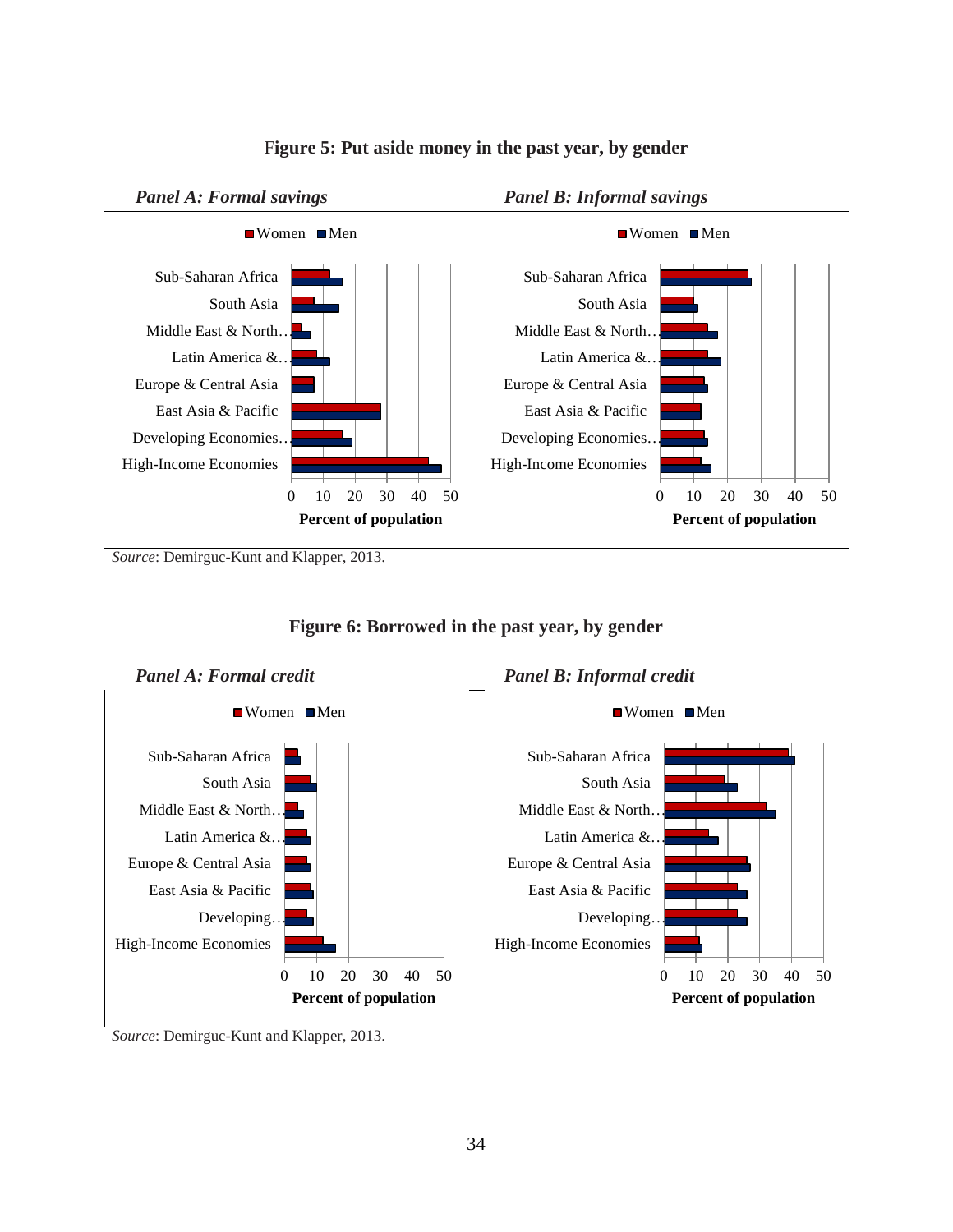|                                                                  |                  | Developing Countries |         |        |
|------------------------------------------------------------------|------------------|----------------------|---------|--------|
| Variable                                                         | <b>Total Obs</b> | Male                 | Female  | T-Test |
| Account $(0/1)$                                                  | 99826            | 0.3447               | 0.2893  | ***    |
| Savings - None $(0/1)$                                           | 99826            | 0.6922               | 0.7348  | ***    |
| Savings - Formal $(0/1)$                                         | 99826            | 0.1251               | 0.0986  | ***    |
| Savings - Informal only $(0/1)$                                  | 99826            | 0.1827               | 0.1666  | ***    |
| Credit - None $(0/1)$                                            | 99826            | 0.6031               | 0.6429  | ***    |
| Credit - Formal (0/1)                                            | 99826            | 0.0909               | 0.0804  | ***    |
| Credit - Informal only $(0/1)$                                   | 99826            | 0.3060               | 0.2767  | ***    |
| Income: poorest $20\%$ (0/1)                                     | 99826            | 0.2034               | 0.2313  | ***    |
| Income: second $20\%$ (0/1)                                      | 99826            | 0.2033               | 0.2145  | ***    |
| Income: middle $20\%$ (0/1)                                      | 99826            | 0.1978               | 0.1940  |        |
| Income: fourth $20\%$ (0/1)                                      | 99826            | 0.2029               | 0.1926  | ***    |
| Income: richest $20\%$ (0/1)                                     | 99826            | 0.1926               | 0.1677  | ***    |
| Age                                                              | 99826            | 37.1362              | 36.9962 |        |
| Rural $(0/1)$                                                    | 99826            | 0.6586               | 0.6433  | ***    |
| Education: $0 - 8$ years $(0/1)$                                 | 99826            | 0.4756               | 0.5308  | ***    |
| Education: $9 - 15$ years $(0/1)$                                | 99826            | 0.4452               | 0.3962  | ***    |
| Education: $> 15$ years (0/1)                                    | 99826            | 0.0792               | 0.0730  | ***    |
| One adult in HH $(0/1)$                                          | 99826            | 0.0400               | 0.0502  | ***    |
| % HH under age of 15                                             | 99826            | 0.2228               | 0.2470  | ***    |
| Marital Status: Married (0/1)                                    | 99826            | 0.5210               | 0.5287  | $**$   |
| Marital Status: Divorced/Separated (0/1)                         | 99826            | 0.0295               | 0.0505  | ***    |
| Marital Status: Widowed (0/1)                                    | 99826            | 0.0258               | 0.0912  | ***    |
| Employment: Formal business owner $(0/1)$                        | 99826            | 0.0615               | 0.0366  | ***    |
| Employment: Entrepreneur, excl. formal<br>business owner $(0/1)$ | 99826            | 0.3039               | 0.2257  | ***    |
| Employment: Unemployed (0/1)                                     | 99826            | 0.0855               | 0.0806  | $**$   |
| Employment: Out of workforce $(0/1)$                             | 99826            | 0.2706               | 0.4895  | ***    |
| Employment: Employed for employer $(0/1)$                        | 99826            | 0.2785               | 0.1677  | ***    |

**Table 1: Summary Statistics of Individual Characteristics by Gender**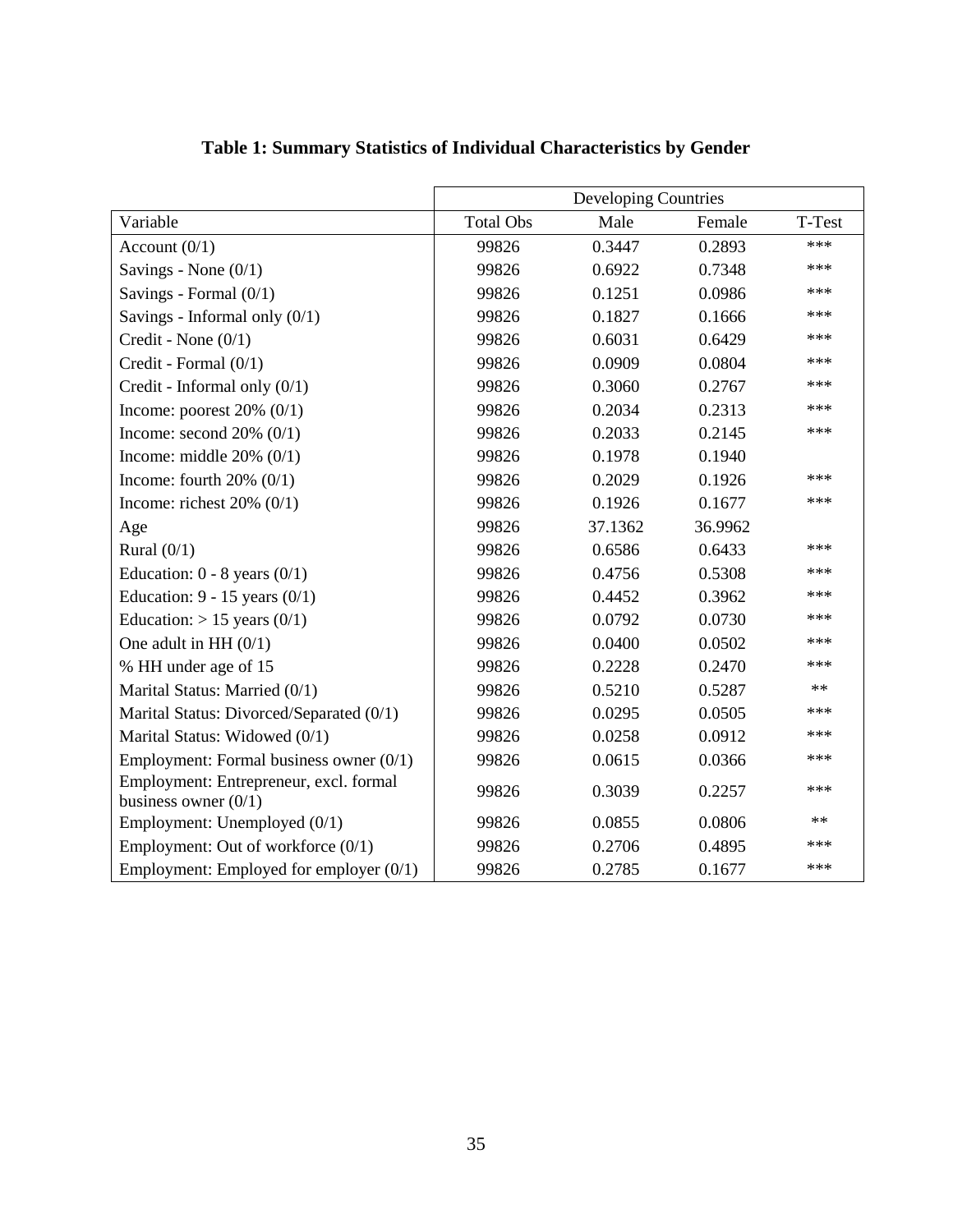| Table 2: Summary Statistics of Legal Discrimination and Gender Norm Variables |  |  |  |  |
|-------------------------------------------------------------------------------|--|--|--|--|
|                                                                               |  |  |  |  |

| <b>Variable</b>                                                                                                             | Obs | <b>Mean</b> | Std. Dev. | Min            | <b>Max</b> |
|-----------------------------------------------------------------------------------------------------------------------------|-----|-------------|-----------|----------------|------------|
| <b>Panel A: WBL Variables</b>                                                                                               |     |             |           |                |            |
| Can a married woman get a job or pursue a trade or<br>profession in the same way as a married man?<br>(Dummy = $1$ if yes)  | 90  | 0.8667      | 0.3418    | $\theta$       | 1          |
| Can a married woman be "head of household" or<br>"head of family" in the same way as a married man?<br>(Dummy = 1 if yes)   | 87  | 0.7586      | 0.4304    | $\theta$       | 1          |
| Can a married woman choose where to live in the<br>same way as a married man? (Dummy = 1 if yes)                            | 90  | 0.8000      | 0.4022    | $\theta$       | 1          |
| Are married women required by law to obey their<br>husbands? (Dummy = 1 if yes)                                             | 90  | 0.1111      | 0.3160    | $\overline{0}$ | 1          |
| Do sons and daughters have equal inheritance rights to<br>immoveable property from their parents? (Dummy $=$<br>$1$ if yes) | 89  | 0.7978      | 0.4040    | $\theta$       | 1          |
| Do female and male surviving spouses have equal<br>inheritance rights to immoveable property? (Dummy $=$<br>$1$ if yes)     | 88  | 0.7955      | 0.4057    | $\Omega$       | 1          |
| Separation is default marital property regime (Dummy<br>$= 1$ if yes)                                                       | 89  | 0.3483      | 0.4791    | $\theta$       | 1          |
| <b>Panel B: GID Variables</b>                                                                                               |     |             |           |                |            |
| % of women married between 15-19                                                                                            | 83  | 0.2127      | 0.1493    | 0.01           | 0.74       |
| Violence against women (Fraction in 0.08 steps, the<br>higher the value the more violence)                                  | 86  | 0.5573      | 0.2376    | 0.08           | 1          |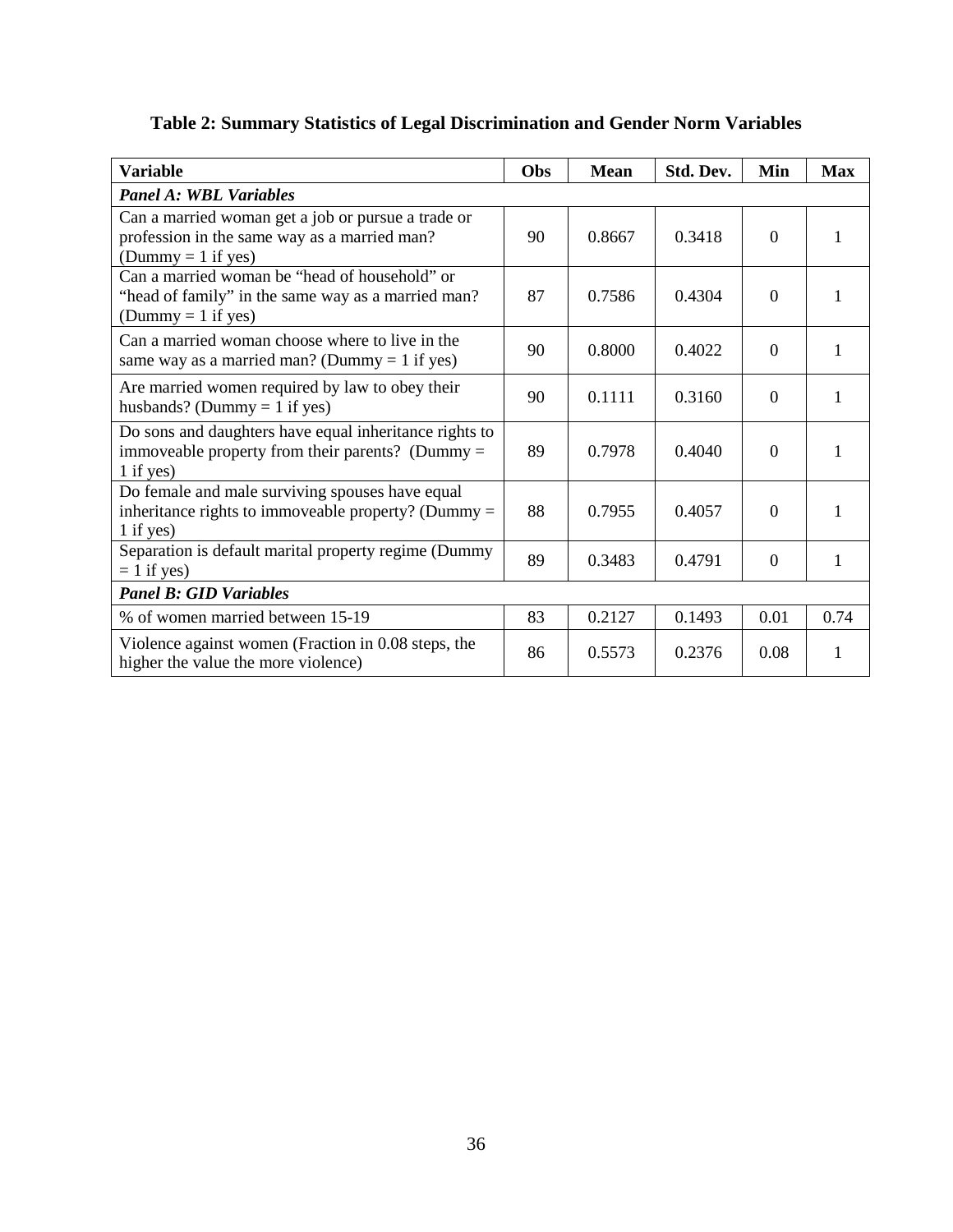|                                   | <b>Probit</b> | <b>Mlogit</b> |                                         |                                 |             |                                     |                     | Ologit                                         |                                                |
|-----------------------------------|---------------|---------------|-----------------------------------------|---------------------------------|-------------|-------------------------------------|---------------------|------------------------------------------------|------------------------------------------------|
|                                   | Account       |               | <b>Savings (Base Category:</b><br>None) |                                 |             | <b>Credit (Base Category: None)</b> |                     | <b>Savings</b>                                 | <b>Credit</b>                                  |
|                                   |               | Formal        | <b>Informal</b><br>only                 | $\mathbf{p}$ -<br>value<br>diff | Formal      | <b>Informal</b><br>only             | p-<br>value<br>diff | $0$ none, $1$<br>informal<br>only, 2<br>formal | $0$ none, $1$<br>informal<br>only, 2<br>formal |
| Female $(0/1)$                    | $-0.066***$   | $-0.057*$     | $-0.001$                                | $\ast$                          | $-0.016$    | $-0.115***$                         | ***                 | $-0.025$                                       | $-0.072***$                                    |
|                                   | (0.000)       | (0.052)       | (0.973)                                 |                                 | (0.625)     | (0.000)                             |                     | (0.204)                                        | (0.000)                                        |
| Income: poorest $20\%$ (0/1)      | $-0.681***$   | $-1.473***$   | $-0.789***$                             | ***                             | $-0.400***$ | $0.123***$                          | ***                 | $-1.078***$                                    | $-0.067**$                                     |
|                                   | (0.000)       | (0.000)       | (0.000)                                 |                                 | (0.000)     | (0.001)                             |                     | (0.000)                                        | (0.034)                                        |
| Income: second $20\%$ (0/1)       | $-0.506***$   | $-1.086***$   | $-0.532***$                             | ***                             | $-0.367***$ | $0.092***$                          | ***                 | $-0.792***$                                    | $-0.087***$                                    |
|                                   | (0.000)       | (0.000)       | (0.000)                                 |                                 | (0.000)     | (0.008)                             |                     | (0.000)                                        | (0.004)                                        |
| Income: middle $20\%$ (0/1)       | $-0.375***$   | $-0.789***$   | $-0.382***$                             | ***                             | $-0.272***$ | 0.026                               | ***                 | $-0.588***$                                    | $-0.099***$                                    |
|                                   | (0.000)       | (0.000)       | (0.000)                                 |                                 | (0.000)     | (0.435)                             |                     | (0.000)                                        | (0.001)                                        |
| Income: fourth $20\%$ (0/1)       | $-0.233***$   | $-0.464***$   | $-0.187***$                             | ***                             | $-0.165***$ | 0.019                               | ***                 | $-0.339***$                                    | $-0.063**$                                     |
|                                   | (0.000)       | (0.000)       | (0.000)                                 |                                 | (0.000)     | (0.554)                             |                     | (0.000)                                        | (0.026)                                        |
| Age                               | $0.032***$    | $0.035***$    | $-0.006$                                | ***                             | $0.099***$  | $0.037***$                          | ***                 | $0.010***$                                     | $0.052***$                                     |
|                                   | (0.000)       | (0.000)       | (0.116)                                 |                                 | (0.000)     | (0.000)                             |                     | (0.004)                                        | (0.000)                                        |
| Age squared                       | $-0.000***$   | $-0.000***$   | 0.000                                   | ***                             | $-0.001***$ | $-0.001***$                         | ***                 | $-0.000***$                                    | $-0.001***$                                    |
|                                   | (0.000)       | (0.000)       | (0.321)                                 |                                 | (0.000)     | (0.000)                             |                     | (0.004)                                        | (0.000)                                        |
| Rural $(0/1)$                     | $-0.170***$   | $-0.205***$   | $-0.017$                                | ***                             | 0.067       | $-0.076***$                         | ***                 | $-0.114***$                                    | $-0.022$                                       |
|                                   | (0.000)       | (0.000)       | (0.580)                                 |                                 | (0.138)     | (0.009)                             |                     | (0.000)                                        | (0.416)                                        |
| Education: $0 - 8$ years $(0/1)$  | $-1.010***$   | $-1.428***$   | $-0.404***$                             | ***                             | $-0.530***$ | $0.144***$                          | ***                 | $-0.941***$                                    | $-0.169***$                                    |
|                                   | (0.000)       | (0.000)       | (0.000)                                 |                                 | (0.000)     | (0.000)                             |                     | (0.000)                                        | (0.000)                                        |
| Education: $9 - 15$ years $(0/1)$ | $-0.517***$   | $-0.718***$   | $-0.206***$                             | ***                             | $-0.242***$ | $0.115***$                          | ***                 | $-0.515***$                                    | $-0.086***$                                    |
|                                   | (0.000)       | (0.000)       | (0.000)                                 |                                 | (0.000)     | (0.002)                             |                     | (0.000)                                        | (0.009)                                        |
| One adult in HH $(0/1)$           | $0.131***$    | $0.327***$    | $0.157***$                              | ***                             | $-0.190***$ | $-0.083**$                          | $\ast$              | $0.227***$                                     | $-0.123***$                                    |
|                                   | (0.000)       | (0.000)       | (0.000)                                 |                                 | (0.001)     | (0.023)                             |                     | (0.000)                                        | (0.000)                                        |

### **Table 3: Individual-level regressions with Country FE, Developing Countries**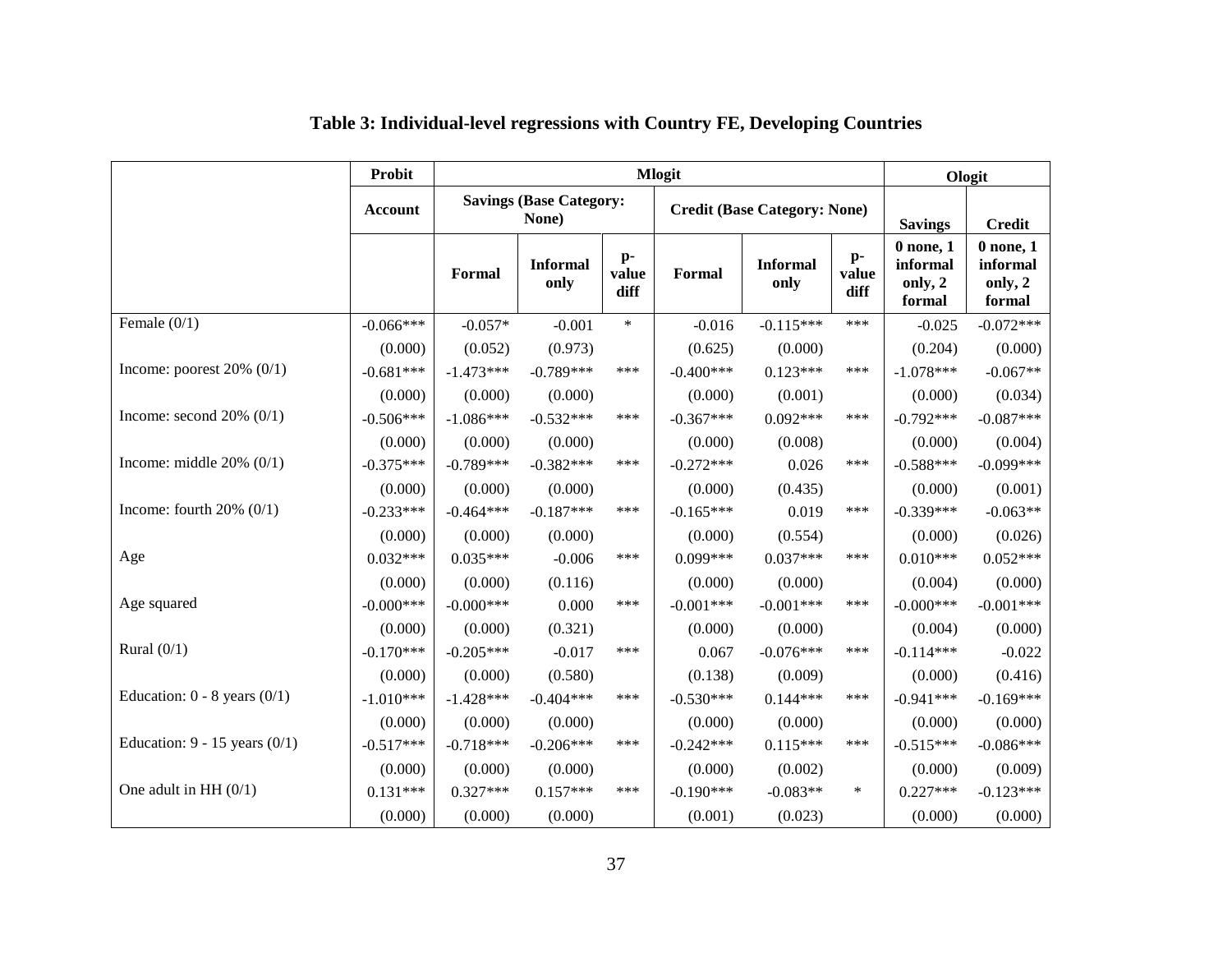| % HH under age of 15                                              | $-0.021$    | $-0.078$    | $-0.041$    |       | $0.458***$  | $0.396***$  |     | $-0.054$    | $0.376***$  |
|-------------------------------------------------------------------|-------------|-------------|-------------|-------|-------------|-------------|-----|-------------|-------------|
|                                                                   | (0.472)     | (0.260)     | (0.452)     |       | (0.000)     | (0.000)     |     | (0.236)     | (0.000)     |
| Marital Status: Married (0/1)                                     | $0.140***$  | $0.294***$  | $0.181***$  | $***$ | $0.327***$  | $0.067**$   | *** | $0.227***$  | $0.145***$  |
|                                                                   | (0.000)     | (0.000)     | (0.000)     |       | (0.000)     | (0.019)     |     | (0.000)     | (0.000)     |
| Marital Status: Divorced/Separated<br>(0/1)                       | $0.076**$   | 0.037       | $-0.087$    |       | $0.301***$  | $0.223***$  |     | $-0.026$    | $0.222***$  |
|                                                                   | (0.020)     | (0.607)     | (0.150)     |       | (0.000)     | (0.000)     |     | (0.593)     | (0.000)     |
| Marital Status: Widowed (0/1)                                     | $0.181***$  | $0.127*$    | $0.171***$  |       | $0.250***$  | $0.193***$  |     | $0.167***$  | $0.183***$  |
|                                                                   | (0.000)     | (0.099)     | (0.003)     |       | (0.002)     | (0.000)     |     | (0.001)     | (0.000)     |
| <b>Employment: Formal business</b><br>owner $(0/1)$               | $0.272***$  | $0.848***$  | $0.614***$  | ***   | $0.613***$  | $-0.297***$ | *** | $0.713***$  | $0.271***$  |
|                                                                   | (0.000)     | (0.000)     | (0.000)     |       | (0.000)     | (0.000)     |     | (0.000)     | (0.000)     |
| Employment: Self-employed, excl.<br>formal business owner $(0/1)$ | $-0.352***$ | $-0.089**$  | $0.239***$  | ***   | $-0.032$    | $-0.059*$   |     | 0.028       | $-0.063**$  |
|                                                                   | (0.000)     | (0.047)     | (0.000)     |       | (0.440)     | (0.056)     |     | (0.356)     | (0.015)     |
| Employment: Unemployed (0/1)                                      | $-0.667***$ | $-1.142***$ | $-0.645***$ | ***   | $-0.739***$ | $-0.129***$ | *** | $-0.893***$ | $-0.291***$ |
|                                                                   | (0.000)     | (0.000)     | (0.000)     |       | (0.000)     | (0.001)     |     | (0.000)     | (0.000)     |
| Employment: Out of workforce<br>(0/1)                             | $-0.668***$ | $-0.946***$ | $-0.526***$ | ***   | $-0.877***$ | $-0.524***$ | *** | $-0.731***$ | $-0.598***$ |
|                                                                   | (0.000)     | (0.000)     | (0.000)     |       | (0.000)     | (0.000)     |     | (0.000)     | (0.000)     |
| Constant                                                          | $-0.340***$ | $-1.772***$ | $-1.007***$ |       | $-3.250***$ | $-0.985***$ |     |             |             |
|                                                                   | (0.007)     | (0.000)     | (0.000)     |       | (0.000)     | (0.000)     |     |             |             |
| Country-FE                                                        | <b>YES</b>  | <b>YES</b>  | <b>YES</b>  |       | <b>YES</b>  | <b>YES</b>  |     | <b>YES</b>  | <b>YES</b>  |
| $\mathbf N$                                                       | 99,826      | 99,826      |             |       | 99,826      |             |     | 99,826      | 99,826      |
| # Countries                                                       | 98          | 98          |             |       | 98          |             |     | 98          | 98          |

*Note*: Asterisks \*, \*\*, and \*\*\* indicate significance at 1%, 5%, and 10% respectively.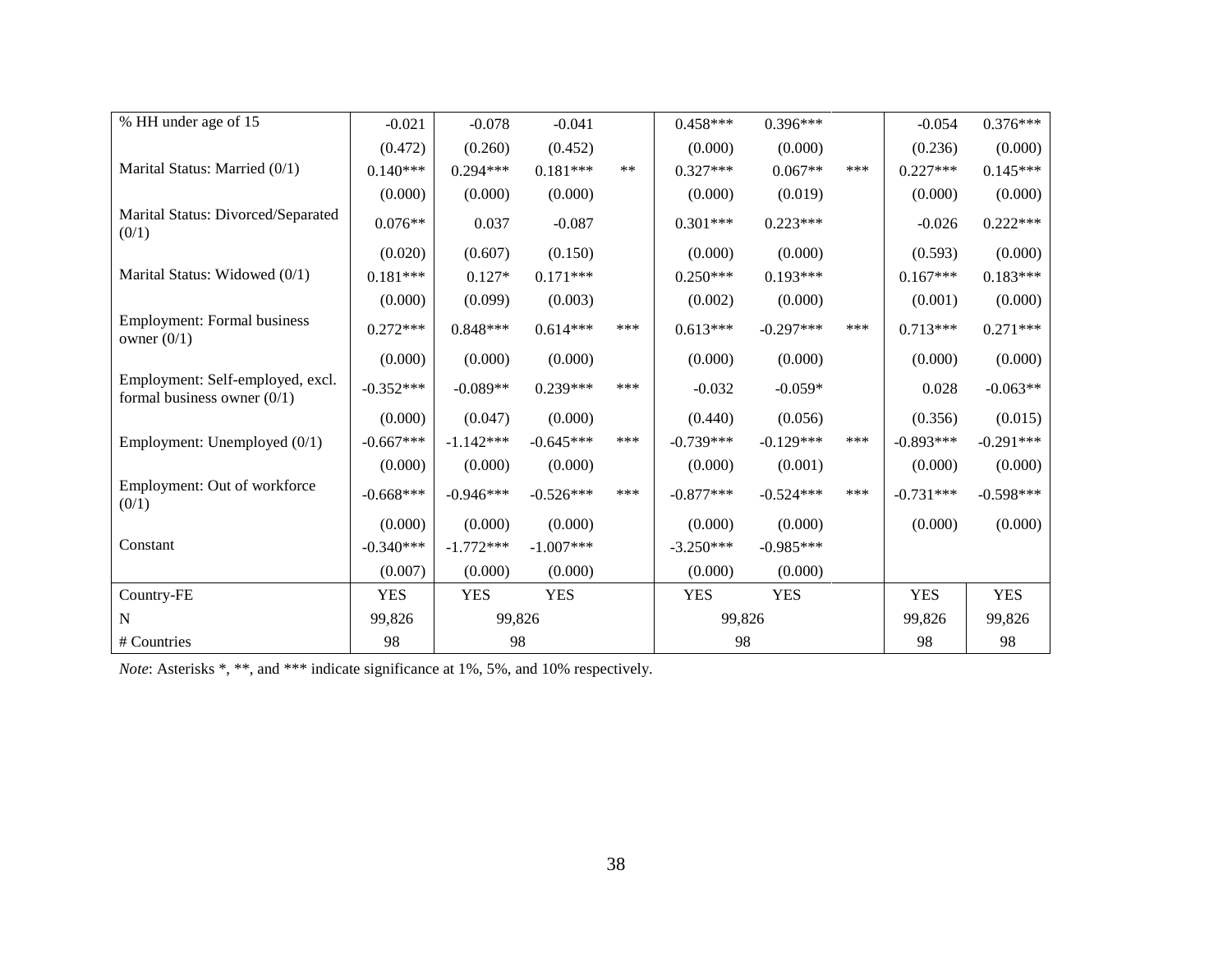|     |                                        | <b>OLS</b> |                |           |                       |          |                                 |            |                      |            |                                |
|-----|----------------------------------------|------------|----------------|-----------|-----------------------|----------|---------------------------------|------------|----------------------|------------|--------------------------------|
|     |                                        |            | <b>Account</b> |           | <b>Formal Savings</b> |          | <b>Informal Savings</b><br>only |            | <b>Formal Credit</b> |            | <b>Informal Credit</b><br>only |
|     |                                        | Men        | Women          | Men       | Women                 | Men      | Women                           | Men        | Women                | Men        | Women                          |
| (1) | Married woman work                     | 0.084      | $0.104*$       | 0.074     | $0.107*$              | $-0.003$ | 0.005                           | $0.051***$ | $0.051***$           | $-0.038$   | $-0.033$                       |
|     |                                        | (0.137)    | (0.059)        | (0.237)   | (0.056)               | (0.922)  | (0.844)                         | (0.003)    | (0.003)              | (0.376)    | (0.403)                        |
| (2) | Married woman can be head of           | $0.101**$  | $0.130***$     | 0.054     | $0.094**$             | $-0.003$ | $-0.000$                        | $0.036***$ | $0.049***$           | $-0.019$   | $-0.027$                       |
|     | household                              | (0.022)    | (0.002)        | (0.267)   | (0.031)               | (0.895)  | (0.989)                         | (0.009)    | (0.000)              | (0.567)    | (0.384)                        |
| (3) | Married woman can choose where to      | $0.118**$  | $0.138***$     | $0.096*$  | $0.148***$            | $-0.002$ | $-0.008$                        | $0.053***$ | $0.057***$           | $-0.054$   | $-0.049$                       |
|     | live                                   | (0.013)    | (0.003)        | (0.072)   | (0.001)               | (0.926)  | (0.739)                         | (0.000)    | (0.000)              | (0.147)    | (0.150)                        |
| (4) | Are married women required by law      | $-0.105*$  | $-0.160***$    | $-0.095$  | $-0.149***$           | $-0.021$ | $-0.019$                        | $-0.035*$  | $-0.047***$          | 0.068      | $0.068*$                       |
|     | to obey their husbands?                | (0.070)    | (0.004)        | (0.136)   | (0.009)               | (0.464)  | (0.485)                         | (0.058)    | (0.008)              | (0.125)    | (0.095)                        |
| (5) | Daughters have equal inheritance       | 0.051      | $0.097**$      | 0.006     | 0.045                 | 0.029    | 0.025                           | 0.014      | $0.026*$             | $-0.065*$  | $-0.053$                       |
|     | rights to property from their parents? | (0.272)    | (0.032)        | (0.914)   | (0.342)               | (0.192)  | (0.261)                         | (0.342)    | (0.074)              | (0.066)    | (0.105)                        |
| (6) | Female surviving spouses have          | 0.052      | $0.096**$      | 0.010     | 0.042                 | 0.035    | 0.032                           | 0.016      | $0.025*$             | $-0.080**$ | $-0.064*$                      |
|     | equal inheritance rights to property?  | (0.274)    | (0.036)        | (0.843)   | (0.377)               | (0.117)  | (0.150)                         | (0.297)    | (0.090)              | (0.024)    | (0.051)                        |
| (7) | Separation is default marital          | $-0.009$   | $-0.039$       | 0.070     | 0.031                 | $-0.024$ | $-0.016$                        | $-0.025*$  | $-0.026**$           | 0.047      | 0.041                          |
|     | property regime                        | (0.834)    | (0.331)        | (0.118)   | (0.456)               | (0.228)  | (0.411)                         | (0.054)    | (0.035)              | (0.132)    | (0.154)                        |
| (8) | % of women married between 15-19       | $-0.157$   | $-0.219$       | $-0.066$  | $-0.190$              | 0.064    | 0.035                           | $-0.028$   | $-0.068$             | $-0.106$   | $-0.165$                       |
|     |                                        | (0.338)    | (0.163)        | (0.733)   | (0.281)               | (0.459)  | (0.672)                         | (0.587)    | (0.180)              | (0.386)    | (0.166)                        |
| (9) | Violence against women (Fraction in    | $-0.110$   | $-0.133*$      | $-0.173*$ | $-0.214**$            | 0.038    | 0.020                           | $-0.047*$  | $-0.058**$           | 0.097      | 0.094                          |
|     | $0.08$ steps)                          | (0.184)    | (0.091)        | (0.072)   | (0.013)               | (0.375)  | (0.640)                         | (0.070)    | (0.021)              | (0.111)    | (0.117)                        |

#### **Table 4: Country-level Regressions, Developing Countries**

*Note*: Each box represents an independent regression. All regressions control for log GDP per capita. P-values are reported in parentheses. Asterisks \*, \*\*, and \*\*\* indicate significance at 1%, 5%, and 10% respectively.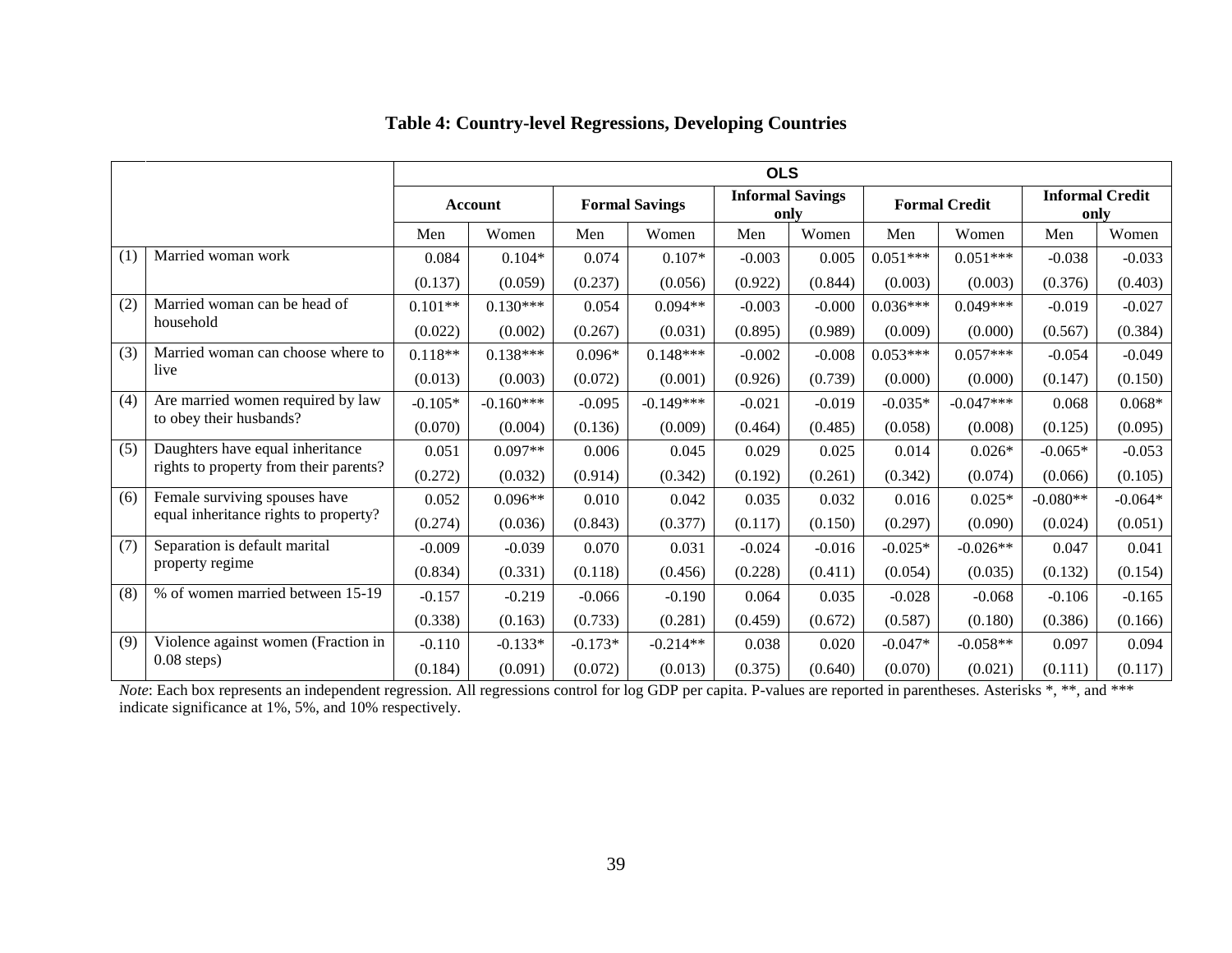|     |                                               | Probit         | <b>Mlogit</b> |                                      |                     |                                     |                         |                                 | Ologit                                         |                                                |
|-----|-----------------------------------------------|----------------|---------------|--------------------------------------|---------------------|-------------------------------------|-------------------------|---------------------------------|------------------------------------------------|------------------------------------------------|
|     |                                               | <b>Account</b> |               | <b>Savings (Base Category: None)</b> |                     | <b>Credit (Base Category: None)</b> |                         |                                 | <b>Savings</b>                                 | <b>Credit</b>                                  |
|     |                                               |                | Formal        | <b>Informal</b><br>only              | p-<br>value<br>diff | Formal                              | <b>Informal</b><br>only | $\mathbf{p}$ -<br>value<br>diff | $0$ none, $1$<br>informal<br>only, 2<br>formal | $0$ none, $1$<br>informal<br>only, 2<br>formal |
| (1) | Married woman work x female                   | $0.162***$     | $0.254**$     | 0.039                                | $\ast$              | $-0.014$                            | 0.003                   |                                 | 0.039                                          | $-0.030$                                       |
|     |                                               | (0.000)        | (0.016)       | (0.563)                              |                     | (0.913)                             | (0.959)                 |                                 | (0.486)                                        | (0.527)                                        |
| (2) | Married woman can be head of household x      | $0.096***$     | $0.238***$    | $-0.021$                             | ***                 | 0.072                               | $-0.078**$              | $\ast$                          | 0.052                                          | $-0.046$                                       |
|     | female                                        | (0.002)        | (0.002)       | (0.701)                              |                     | (0.380)                             | (0.072)                 |                                 | (0.264)                                        | (0.223)                                        |
| (3) | Married woman can choose where to live x      | $0.136***$     | $0.269***$    | $-0.077$                             | ***                 | 0.104                               | $-0.025$                |                                 | $-0.039$                                       | $-0.047$                                       |
|     | female                                        | (0.000)        | (0.003)       | (0.189)                              |                     | (0.298)                             | (0.600)                 |                                 | (0.418)                                        | (0.245)                                        |
| (4) | Are married women required by law to obey     | $-0.209***$    | $-0.185$      | 0.111                                | **                  | $-0.119$                            | $0.104**$               | $\ast$                          | 0.069                                          | $0.118**$                                      |
|     | their husbands? x female                      | (0.000)        | (0.132)       | (0.146)                              |                     | (0.337)                             | (0.092)                 |                                 | (0.291)                                        | (0.021)                                        |
| (5) | Daughters have equal inheritance rights to    | $0.089***$     | $-0.035$      | $-0.089$                             |                     | $-0.000$                            | $-0.008$                |                                 | $-0.070$                                       | $-0.031$                                       |
|     | property from their parents? x female         | (0.007)        | (0.673)       | (0.143)                              |                     | (0.999)                             | (0.862)                 |                                 | (0.181)                                        | (0.435)                                        |
| (6) | Female surviving spouses have equal           | $0.087***$     | $-0.061$      | $-0.084$                             |                     | $-0.022$                            | 0.004                   |                                 | $-0.081$                                       | $-0.031$                                       |
|     | inheritance rights to property? x female      | (0.009)        | (0.464)       | (0.167)                              |                     | (0.789)                             | (0.926)                 |                                 | (0.123)                                        | (0.436)                                        |
| (7) | Separation is default marital property regime | $-0.052***$    | $-0.045$      | 0.071                                | $\ast$              | $0.148**$                           | 0.017                   | $\ast$                          | 0.009                                          | $0.063**$                                      |
|     | x female                                      | (0.051)        | (0.466)       | (0.147)                              |                     | (0.029)                             | (0.679)                 |                                 | (0.833)                                        | (0.074)                                        |
| (8) | % of women married between 15-19              | $-0.220**$     | $-0.697***$   | $-0.140$                             | $***$               | 0.192                               | $-0.266**$              | $\ast$                          | $-0.261*$                                      | $-0.133$                                       |
|     |                                               | (0.022)        | (0.002)       | (0.369)                              |                     | (0.423)                             | (0.046)                 |                                 | (0.052)                                        | (0.253)                                        |
| (9) | Violence against women (Fraction in 0.08      | $-0.190***$    | $-0.645***$   | $-0.209**$                           | ***                 | $-0.378***$                         | $-0.067$                | $**$                            | $-0.294***$                                    | $-0.068$                                       |
|     | steps)                                        | (0.001)        | (0.000)       | (0.035)                              |                     | (0.006)                             | (0.446)                 |                                 | (0.000)                                        | (0.382)                                        |

#### **Table 5: Individual-level Regressions with Gender Norms, Developing Countries**

*Note*: Each box represents an independent regression. All regressions control for individual-level variables listed in Table 3 and country fixed-effects. P-values are reported in parentheses. Asterisks \*, \*\*, and \*\*\* indicate significance at 1%, 5%, and 10% respectively.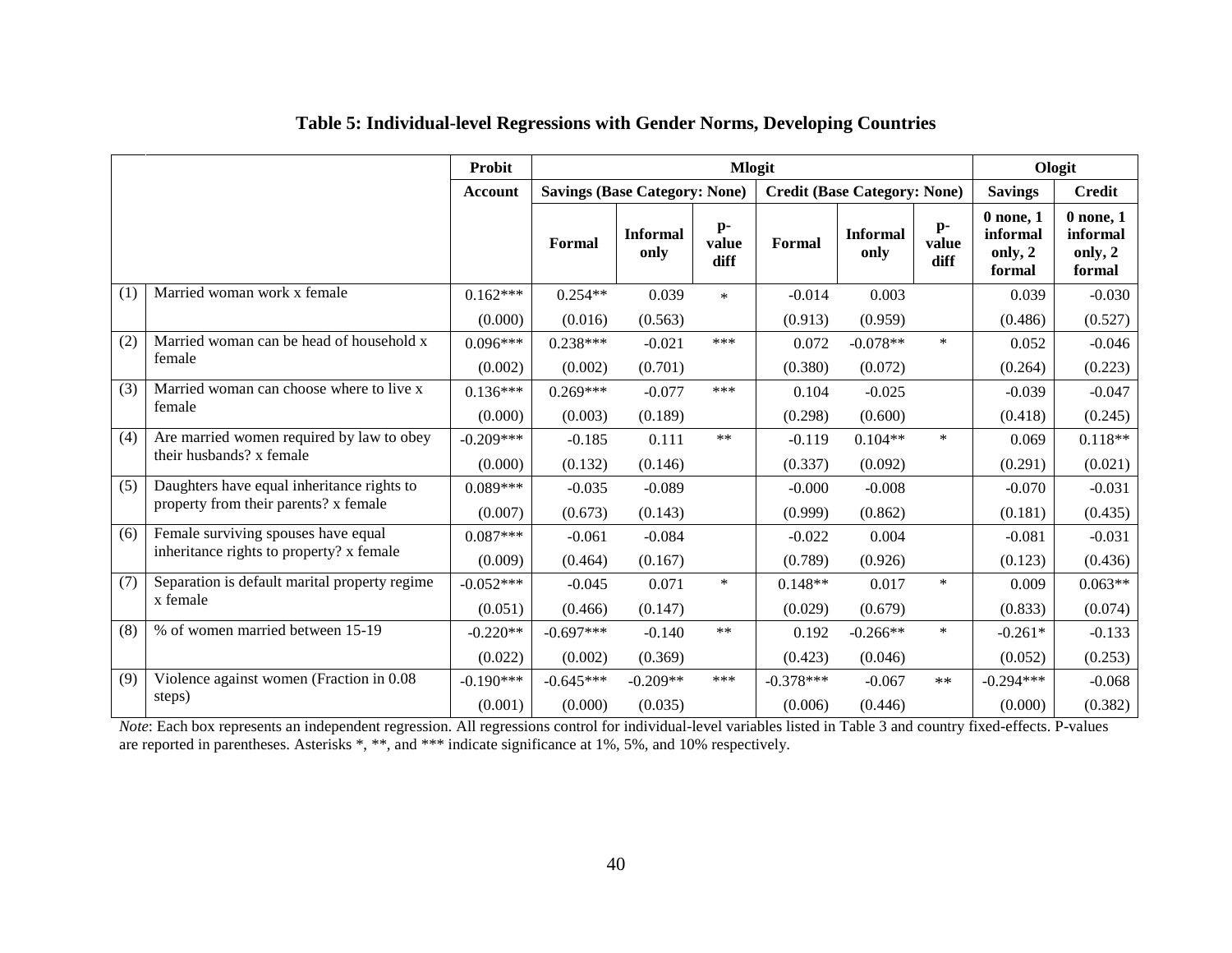| <b>Afghanistan</b>            | <b>Dominican Republic</b> | Lebanon                   | Saudi Arabia                |
|-------------------------------|---------------------------|---------------------------|-----------------------------|
| <b>Albania</b>                | <b>Ecuador</b>            | Lesotho                   | <b>Senegal</b>              |
| Angola                        | Egypt, Arab Rep.          | Liberia                   | <b>Serbia</b>               |
| <b>Argentina</b>              | <b>El Salvador</b>        | Lithuania                 | <b>Sierra Leone</b>         |
| <b>Armenia</b>                | Estonia                   | Luxembourg                | Singapore                   |
| Australia                     | Finland                   | Macedonia, FYR            | Slovak Republic             |
| Austria                       | France                    | <b>Malawi</b>             | Slovenia                    |
| <b>Azerbaijan</b>             | Gabon                     | Malaysia                  | <b>South Africa</b>         |
| <b>Bangladesh</b>             | Georgia                   | Mali                      | Spain                       |
| <b>Belarus</b>                | Germany                   | Malta                     | Sri Lanka                   |
| Belgium                       | Ghana                     | Mauritania                | <b>Sudan</b>                |
| <b>Benin</b>                  | Greece                    | <b>Mauritius</b>          | <b>Swaziland</b>            |
| <b>Bolivia</b>                | Guatemala                 | <b>Mexico</b>             | Sweden                      |
| <b>Bosnia and Herzegovina</b> | Guinea                    | Moldova                   | <b>Syrian Arab Republic</b> |
| <b>Botswana</b>               | Haiti                     | Mongolia                  | Taiwan                      |
| <b>Brazil</b>                 | <b>Honduras</b>           | Montenegro                | Tajikistan                  |
| <b>Bulgaria</b>               | Hong Kong SAR, China      | Morocco                   | <b>Tanzania</b>             |
| <b>Burkina Faso</b>           | Hungary                   | Mozambique                | <b>Thailand</b>             |
| <b>Burundi</b>                | <b>India</b>              | <b>Nepal</b>              | <b>Togo</b>                 |
| Cambodia                      | <b>Indonesia</b>          | Netherlands               | Trinidad and Tobago         |
| <b>Cameroon</b>               | Iraq                      | New Zealand               | <b>Tunisia</b>              |
| Canada                        | Ireland                   | Nicaragua                 | <b>Turkey</b>               |
| Chad                          | Israel                    | <b>Niger</b>              | <b>Turkmenistan</b>         |
| <b>Chile</b>                  | Italy                     | <b>Nigeria</b>            | <b>Uganda</b>               |
| China                         | <b>Jamaica</b>            | Oman                      | <b>Ukraine</b>              |
| Colombia                      | Japan                     | Pakistan                  | United Kingdom              |
| <b>Comoros</b>                | <b>Jordan</b>             | Panama                    | <b>United States</b>        |
| Congo, Dem. Rep.              | <b>Kazakhstan</b>         | Paraguay                  | Uruguay                     |
| Congo, Rep.                   | Kenya                     | Peru                      | <b>Uzbekistan</b>           |
| <b>Costa Rica</b>             | Korea, Rep.               | Philippines               | Venezuela, RB               |
| Croatia                       | Kosovo                    | Poland                    | <b>Vietnam</b>              |
| Cyprus                        | Kuwait                    | Portugal                  | <b>West Bank and Gaza</b>   |
| Czech Republic                | <b>Kyrgyz Republic</b>    | Romania                   | Yemen, Rep.                 |
| Denmark                       | <b>Lao PDR</b>            | <b>Russian Federation</b> | Zambia                      |
| <b>Djibouti</b>               | Latvia                    | Rwanda                    | Zimbabwe                    |

#### **Appendix A: List of Countries** *Countries in bold are included in the regression analysis*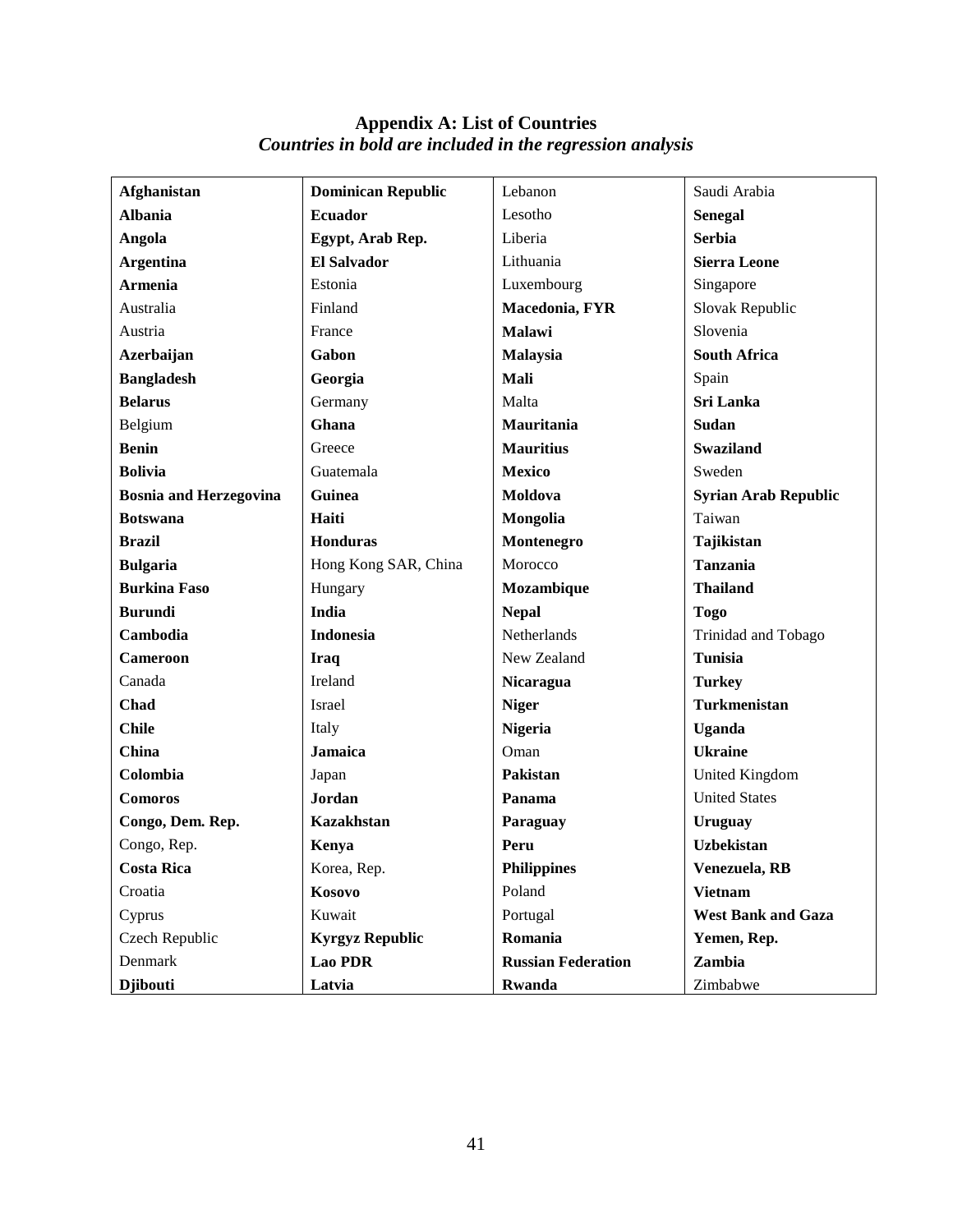| Variable Name                                   | Definition                                                                                                                                                                                                                                                                                                                                                                    | Source           |
|-------------------------------------------------|-------------------------------------------------------------------------------------------------------------------------------------------------------------------------------------------------------------------------------------------------------------------------------------------------------------------------------------------------------------------------------|------------------|
|                                                 | A. Individual-Level Financial Inclusion                                                                                                                                                                                                                                                                                                                                       |                  |
| Account                                         | Dummy==1 if account with financial institution (bank, credit union,<br>co9operative, post office or microfinance institution)                                                                                                                                                                                                                                                 | Global<br>Findex |
| Savings                                         | Categorical variable taking the value of 1 if no savings in the past 12<br>months; 1 if formal savings in the past 12 months; and 2 if informal<br>savings only in the past 12 months.                                                                                                                                                                                        | Global<br>Findex |
| Credit                                          | Categorical variable taking the value of 1 if no credit in the past 12<br>months; 1 if formal credit in the past 12 months; and 2 if informal credit<br>only in the past 12 months.                                                                                                                                                                                           | Global<br>Findex |
|                                                 | <b>B. Individual-Level Characteristics</b>                                                                                                                                                                                                                                                                                                                                    |                  |
| Female $(0/1)$                                  | Dummy that takes the value 1 if the respondent is female and 0 otherwise.                                                                                                                                                                                                                                                                                                     | Gallup           |
| Income: poorest 20%<br>(0/1)                    | Dummy that takes the value 1 if the respondent falls in the lowest income<br>quintile and 0 otherwise. Income quintiles are based on the incomes of the<br>respondents in a country.                                                                                                                                                                                          | Gallup           |
| Income: second 20%<br>(0/1)                     | Dummy that takes the value 1 if the respondent falls in the second lowest<br>income quintile and 0 otherwise. Income quintiles are based on the<br>incomes of the respondents in a country.                                                                                                                                                                                   | Gallup           |
| Income: middle 20%<br>(0/1)                     | Dummy that takes the value 1 if the respondent falls in the middle income<br>quintile and 0 otherwise. Income quintiles are based on the incomes of the<br>respondents in a country.                                                                                                                                                                                          | Gallup           |
| Income: fourth 20%<br>(0/1)                     | Dummy that takes the value 1 if the respondent falls in the second highest<br>income quintile and 0 otherwise. Income quintiles are based on the<br>incomes of the respondents in a country.                                                                                                                                                                                  | Gallup           |
| Income: richest 20%<br>(0/1)                    | Dummy that takes the value 1 if the respondent falls in the highest<br>income quintile and 0 otherwise. Income quintiles are based on the<br>incomes of the respondents in a country.                                                                                                                                                                                         | Gallup           |
| Age                                             | Age in years                                                                                                                                                                                                                                                                                                                                                                  | Gallup           |
| Age squared                                     | Age in years, squared                                                                                                                                                                                                                                                                                                                                                         | Gallup           |
| Rural $(0/1)$                                   | Dummy that takes the value 1 if the respondent lives in a rural area and 0<br>otherwise. A rural area is defined as a town or rural village with less than<br>50,000 inhabitants. If this information is unavailable, a rural area is based<br>on the interviewer's perception of whether a respondent lives in a rural<br>area, on a farm, in a small town, or in a village. | Gallup           |
| Education: 0 - 8 years<br>(0/1)                 | Dummy that takes the value 1 if the respondent completed elementary<br>education or less (up to 8 years of education) and 0 otherwise.                                                                                                                                                                                                                                        | Gallup           |
| Education: 9 - 15 years<br>of education $(0/1)$ | Dummy that takes the value 1 if the respondent completed secondary<br>education and some education beyond secondary education (9-15 years of<br>education) and 0 otherwise.                                                                                                                                                                                                   | Gallup           |
| Education: $> 15$ years<br>(0/1)                | Dummy that takes the value 1 if the respondent completed four years of<br>education beyond high school and/or received a 4-year college degree and<br>0 otherwise.                                                                                                                                                                                                            | Gallup           |
| One adult in HH $(0/1)$                         | Dummy that takes the value 1 if the respondent completed is the only<br>adult (age 15 or older) household member.                                                                                                                                                                                                                                                             | Gallup           |

#### **Appendix B: Variable Definitions and Sources**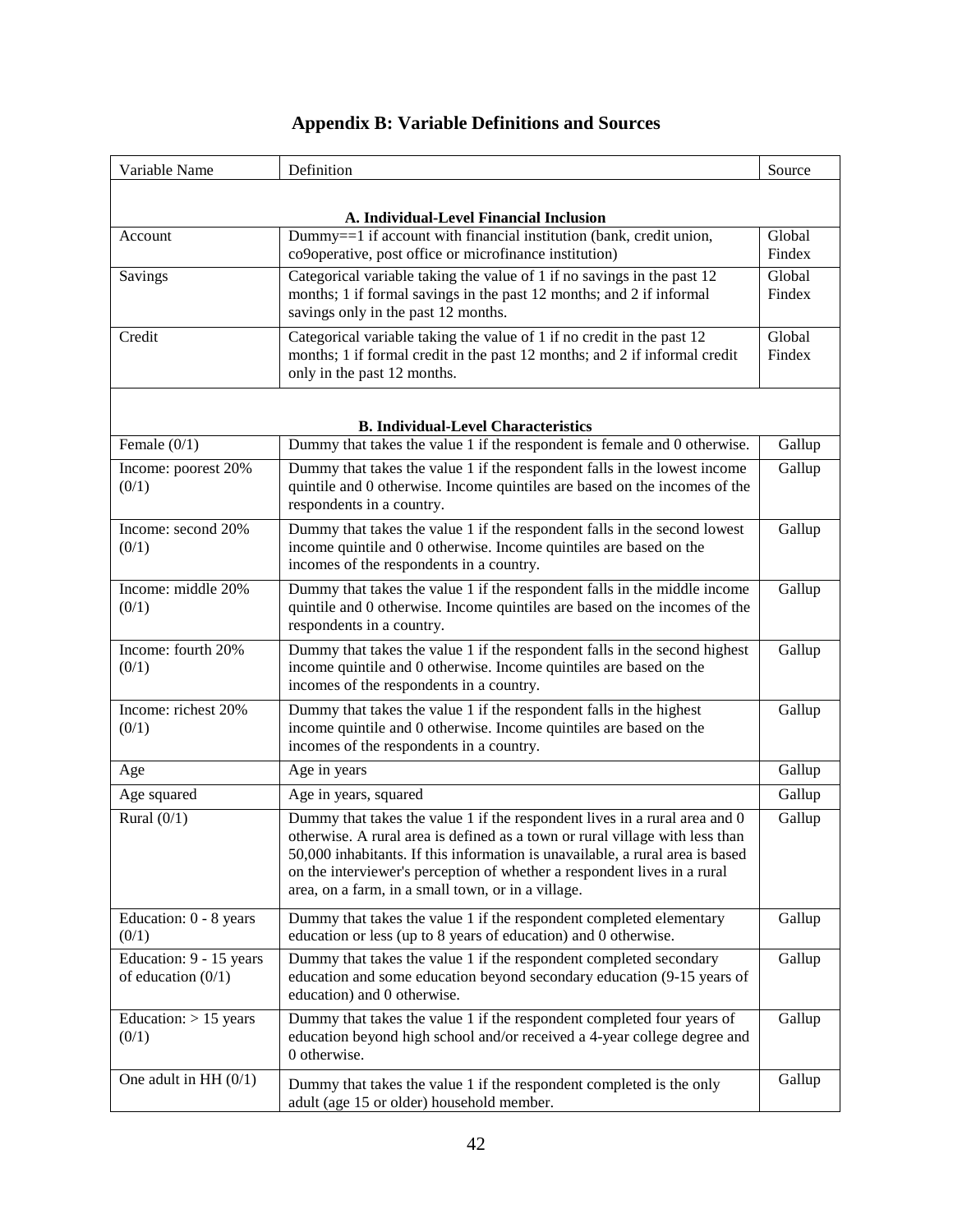| % HH under age of 15                                                  | Fraction of household members that are under the age of 15.                                                               | Gallup |
|-----------------------------------------------------------------------|---------------------------------------------------------------------------------------------------------------------------|--------|
| Marital Status: Married<br>(0/1)                                      | Dummy that takes the value 1 if the respondent is married and 0<br>otherwise.                                             | Gallup |
| <b>Marital Status:</b><br>Divorced/Separated<br>(0/1)                 | Dummy that takes the value 1 if the respondent is divorced or separated<br>and 0 otherwise.                               | Gallup |
| <b>Marital Status:</b><br>Widowed $(0/1)$                             | Dummy that takes the value of 1 if the respondent is widowed (and hasn't<br>re-married) and 0 otherwise.                  | Gallup |
| Employment: Employed<br>for employer $(0/1)$                          | Dummy that takes the value 1 if the respondent is employed for an<br>employer, either full or part time, and 0 otherwise. | Gallup |
| Employment: Formal<br>business owner $(0/1)$                          | Dummy that takes the value 1 if the respondent is a formal business<br>owner and 0 otherwise.                             | Gallup |
| Employment: Self-<br>employed, excl. formal<br>business owner $(0/1)$ | Dummy that takes the value 1 if the respondent is self-employed (but not<br>a formal business owner) and 0 otherwise.     | Gallup |
| Employment:<br>Unemployed $(0/1)$                                     | Dummy that takes the value 1 if the respondent is unemployed and 0<br>otherwise.                                          | Gallup |
| Employment: Out of<br>workforce $(0/1)$                               | Dummy that takes the value 1 if the respondent is out of the workforce<br>and 0 otherwise.                                | Gallup |

#### **C. Country-Level Measures of Legal Discrimination and Gender Norms**

#### **C.1 WBL Variables**

**Note on WBL variables:** WBL variables are based on codified law and regulations, and not the implementation or practice of that law. Therefore, customary law is not taken into account, unless that customary law has been codified. Exceptions to this rule are common law or religious codes where decisions of such common or religious courts or schools of jurisprudence have legal standing equivalent to that of codified law. For more information on the WBL methodology see http://wbl.worldbank.org/methodology.

| Can married woman | Dummy that takes the value 1 if a married woman can get a job or pursue     | World      |
|-------------------|-----------------------------------------------------------------------------|------------|
| work?             | a trade or profession in the same way as a man, 0 otherwise. In particular, | Bank       |
|                   | the dummy takes the value of 1 if no permission is needed for a married     | <b>WBL</b> |
|                   | woman to get a job or practice a trade or profession; if there is a         |            |
|                   | nondiscrimination or equality provision in the constitution or gender       |            |
|                   | equality act and no restriction in family or civil law regarding a married  |            |
|                   | woman's ability to work; or if married women and married men have the       |            |
|                   | same rights in marriage and there is no restriction in the family or civil  |            |
|                   | law regarding a married woman's ability to work. The dummy takes the        |            |
|                   | value of 0 if husbands can prevent their wives from getting or keeping      |            |
|                   | jobs or from pursuing a trade or profession; if permission or additional    |            |
|                   | documentation is required for married women to get a job or if a married    |            |
|                   | man can go to court to get his wife's employer to fire her from her job or  |            |
|                   | profession.                                                                 |            |
|                   |                                                                             |            |
|                   |                                                                             |            |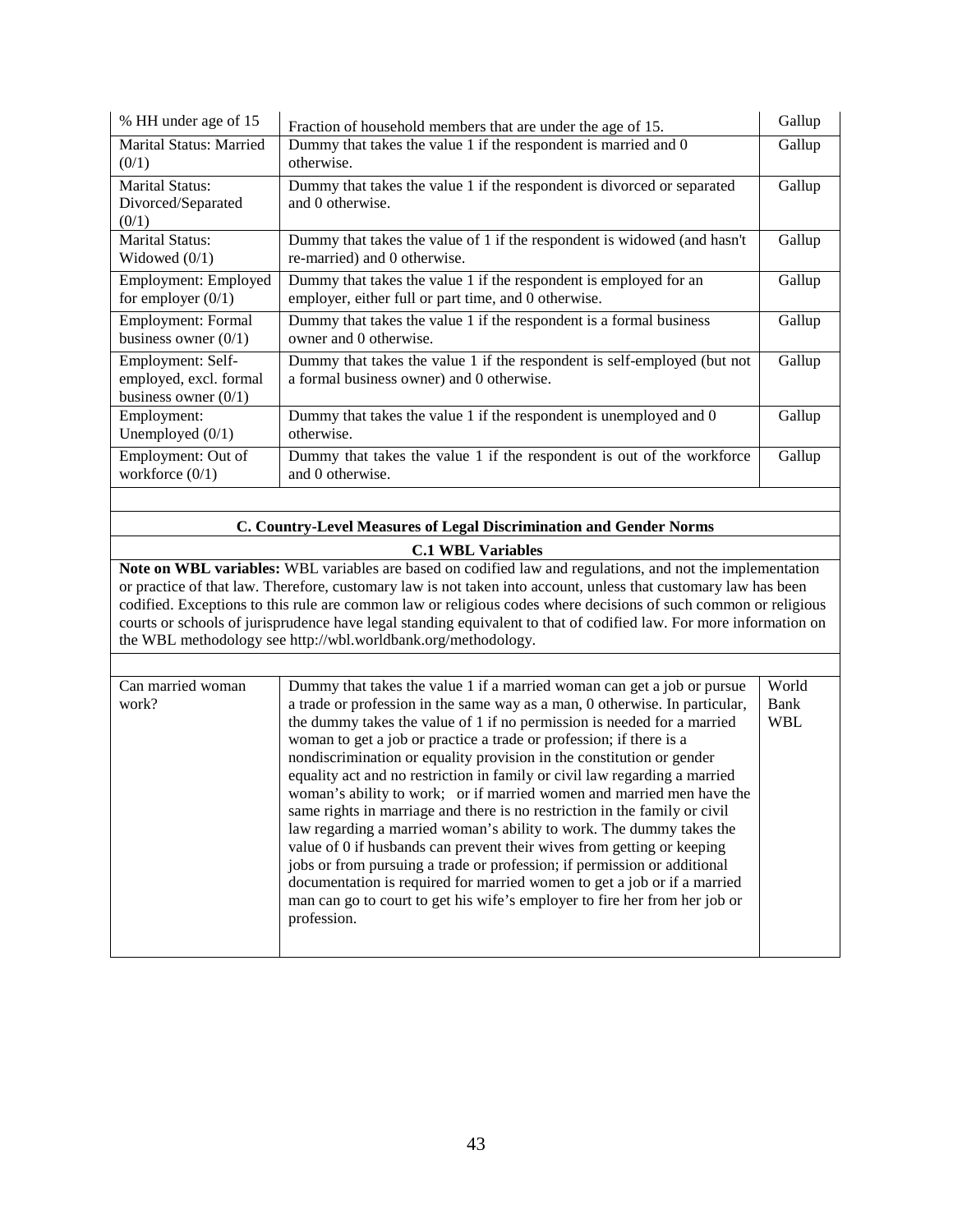| Can married woman be<br>head of household?                                               | Dummy that takes the value 1 if a married woman can be "head of<br>household" or "head of family" in the same way as a man, 0 otherwise. In<br>particular, the dummy takes the value of 1 if there are no explicit<br>restrictions on married women becoming "head of household" or "head of<br>family" and the Constitution recognizes gender equality or<br>nondiscrimination; or if there is no indication that "head of household" or<br>"head of family" is a legal designation in the economy, where the<br>constitution recognizes gender equality or nondiscrimination, or where<br>family law recognizes equality among spouses within marriage. The<br>dummy takes the value of 0 if there is an explicit restriction on married<br>women becoming "head of household" or "head of family;" e.g., a<br>provision stating that only husbands can be "head of household" or "head<br>of family," or that husbands "lead the family." | World<br><b>Bank</b><br><b>WBL</b> |
|------------------------------------------------------------------------------------------|----------------------------------------------------------------------------------------------------------------------------------------------------------------------------------------------------------------------------------------------------------------------------------------------------------------------------------------------------------------------------------------------------------------------------------------------------------------------------------------------------------------------------------------------------------------------------------------------------------------------------------------------------------------------------------------------------------------------------------------------------------------------------------------------------------------------------------------------------------------------------------------------------------------------------------------------|------------------------------------|
| Can married woman<br>choose where to live?                                               | Dummy that takes the value 1 if a married woman can choose where to<br>live in the same way as a man, 0 otherwise. In particular, the dummy<br>takes the value of 1 if no explicit restrictions exist on a married woman<br>choosing where her family may live; or if there is a general constitutional<br>provision stating that every person has the right to determine his or her<br>own place of residence, or if the family law states that spouses jointly<br>chose the marital residence. The dummy takes the value of 0 if an explicit<br>legal provision grants the husband the authority to choose the family<br>residence, or grants the husband's preference additional weight in<br>determining where the family shall live.                                                                                                                                                                                                    | World<br>Bank<br><b>WBL</b>        |
| Are married women<br>required by law to obey<br>their husbands?                          | Dummy that takes the value 1 if married women are required by law to<br>obey their husbands, 0 otherwise. In particular, the dummy takes the<br>value of 1 if an explicit provision exists, stating that married women must<br>obey their husbands. The dummy takes the value of 0 in the absence of a<br>provision stating that married women must obey their husbands.                                                                                                                                                                                                                                                                                                                                                                                                                                                                                                                                                                     | World<br><b>Bank</b><br><b>WBL</b> |
| Do daughters have<br>equal inheritance rights<br>to property from their<br>parents?      | Dummy that takes the value 1 if sons and daughters have equal<br>inheritance rights to moveable and immoveable property from their<br>parents, 0 otherwise. This variable examines whether there are gender<br>based differences in the rules of intestate succession (that is, in the<br>absence of a written will) for property from parents to children. Note that<br>for our country sample the two separate indicator variables for moveable<br>and immoveable property found in the database are identical and have<br>thus been collapsed into a joint indicator.                                                                                                                                                                                                                                                                                                                                                                     | World<br><b>Bank</b><br><b>WBL</b> |
| Do female surviving<br>spouses have equal<br>inheritance rights to<br>moveable property? | Dummy that takes the value 1 if female and male surviving spouses have<br>equal inheritance rights to moveable property, 0 otherwise. This variable<br>examines whether both spouses have equal rank and the same rights when<br>it comes to inheriting moveable assets in the absence of a will. Note that<br>for our country sample the two separate indicator variables for moveable<br>and immoveable property found in the database are identical and have<br>thus been collapsed into a joint indicator.                                                                                                                                                                                                                                                                                                                                                                                                                               | World<br><b>Bank</b><br><b>WBL</b> |